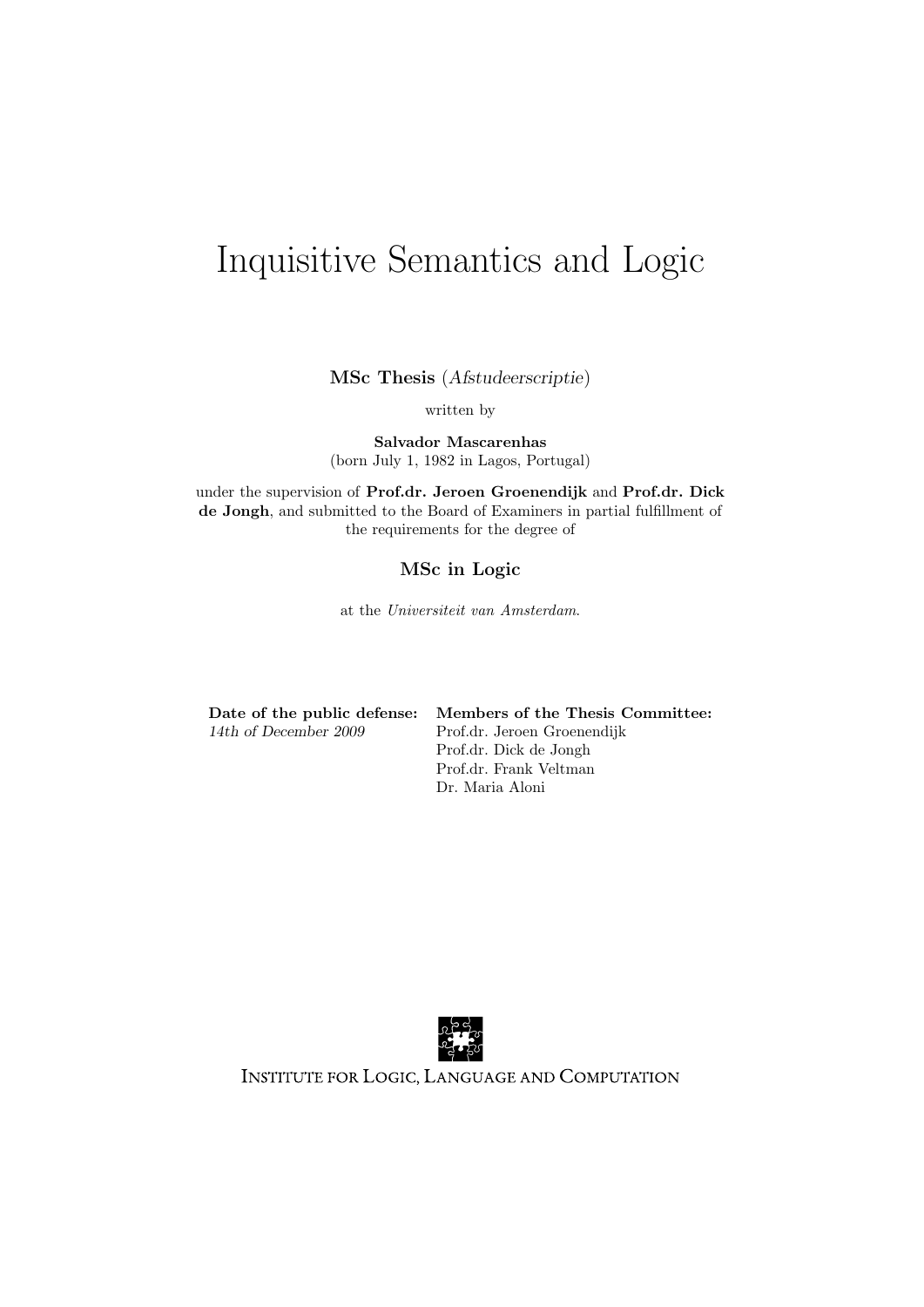#### Acknowledgments

I am truly grateful to my two advisers, Jeroen Groenendijk and Dick de Jongh, without whom (needless to say, though I'll say it anyway) this thesis wouldn't have existed. I was fortunate enough to meet Jeroen early on in my days at the ILLC and to have established such a fruitful collaboration; Jeroen is an inspiring teacher and an inspired researcher, and the inquisitive program we developed and I explore in this thesis couldn't even have been entertained if it weren't for his numerous and seminal contributions, past and present, to the study of question semantics. Dick was my academic mentor for the most important part of my masters, and the person from whom I learned virtually all the logic I can say that I know  $-$  if it isn't that much, that is my fault, certainly not Dick's. His patience, as well as his availability to meet with me and hear me ramble incoherently about things I initially knew little of, allowed the more formal sections of this thesis to take shape.

Masters theses' acknowledgments shouldn't be too long, but I have to express my gratitude to people who provided much needed and useful feedback, often at the expense of their busy schedules: Chris Barker, Maria Bittner, Gabriel Greenberg, Anna Szabolcsi, Frank Veltman. João Peres, my academic mentor at the University of Lisbon, deserves a special mention for his insightful comments on many of the linguistic aspects approached in this thesis, as well as for encouraging me to go to the ILLC.

Finally, a word of thanks to those people in Amsterdam without whom this thesis would have been completed way, way sooner: Olivia, Andi, Mihkel and Tom.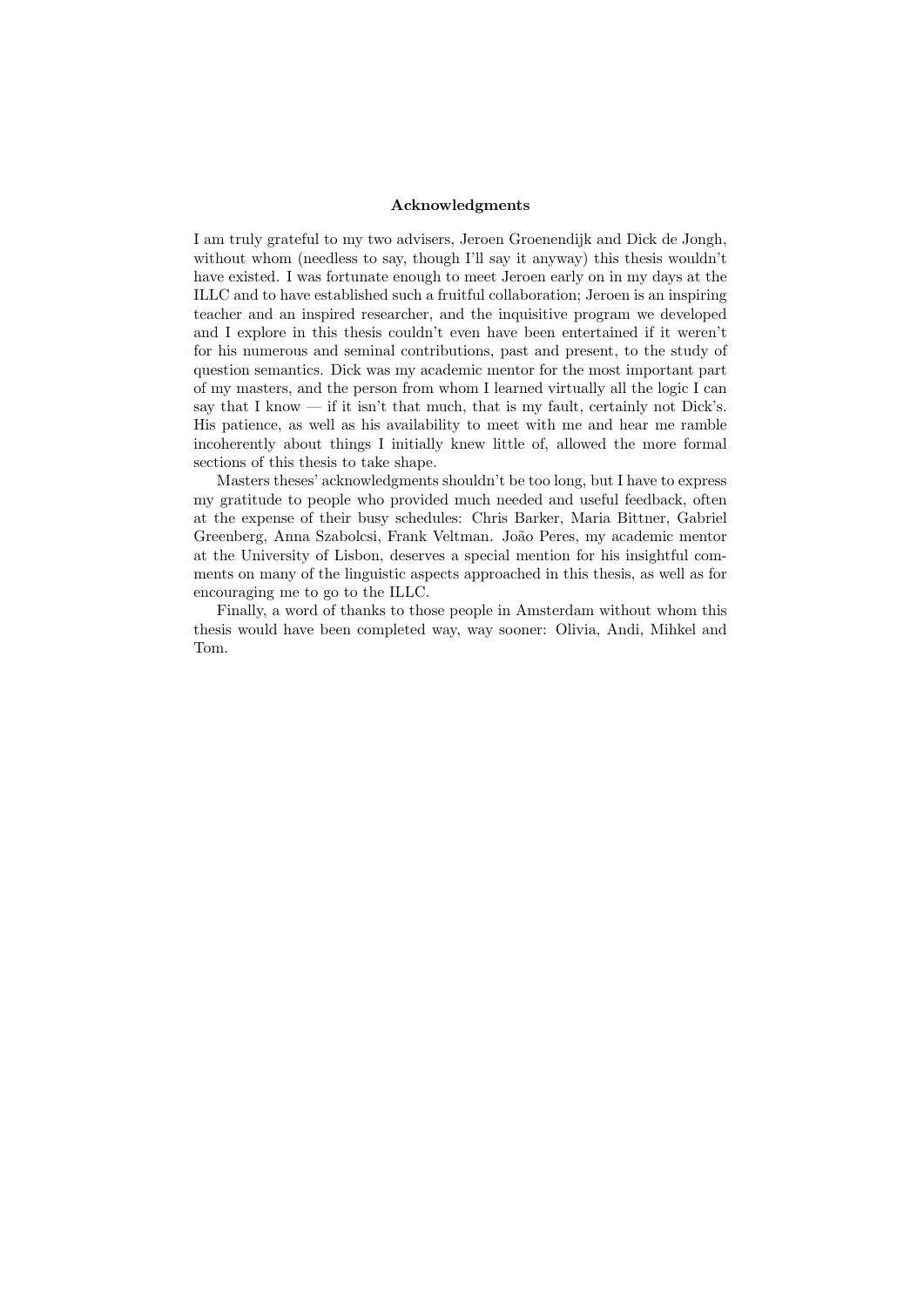# **Contents**

| 1          | <b>Inquisitive Semantics</b> |                         |                                                                                                    |                |  |  |  |
|------------|------------------------------|-------------------------|----------------------------------------------------------------------------------------------------|----------------|--|--|--|
| 1.1        |                              |                         |                                                                                                    |                |  |  |  |
|            |                              | 1.1.1                   | A partition theory of questions                                                                    | $\overline{2}$ |  |  |  |
|            |                              | 1.1.2                   | Issues with the partition framework                                                                | $\overline{5}$ |  |  |  |
|            | 1.2                          |                         |                                                                                                    | 12             |  |  |  |
|            |                              | 1.2.1                   | An inquisitive program — questions meet disjunctions $\ldots$                                      | 12             |  |  |  |
|            |                              | 1.2.2                   | The inquisitive system $\textsf{Inql} \ldots \ldots \ldots \ldots \ldots$                          | 16             |  |  |  |
|            |                              | 1.2.3                   |                                                                                                    | 24             |  |  |  |
|            |                              | 1.2.4                   |                                                                                                    | 31             |  |  |  |
| $\bf{2}^-$ |                              | Inquisitive Logic<br>34 |                                                                                                    |                |  |  |  |
|            | 2.1                          |                         | $\mathsf{Inql.}$ as an update $\text{logic} \dots \dots \dots \dots \dots \dots \dots \dots \dots$ |                |  |  |  |
|            |                              | 2.1.1                   |                                                                                                    | 34             |  |  |  |
|            |                              | 2.1.2                   |                                                                                                    | 35             |  |  |  |
|            |                              | 2.1.3                   | Alternative disjunctive normal forms                                                               | 37             |  |  |  |
|            | 2.2                          |                         | More on the logic $\text{Inql} \ldots \ldots \ldots \ldots \ldots \ldots \ldots$                   | 39             |  |  |  |
|            |                              | 2.2.1                   | A more convenient semantics                                                                        | 40             |  |  |  |
|            |                              | 2.2.2                   |                                                                                                    | 40             |  |  |  |
|            |                              | 2.2.3                   |                                                                                                    | 42             |  |  |  |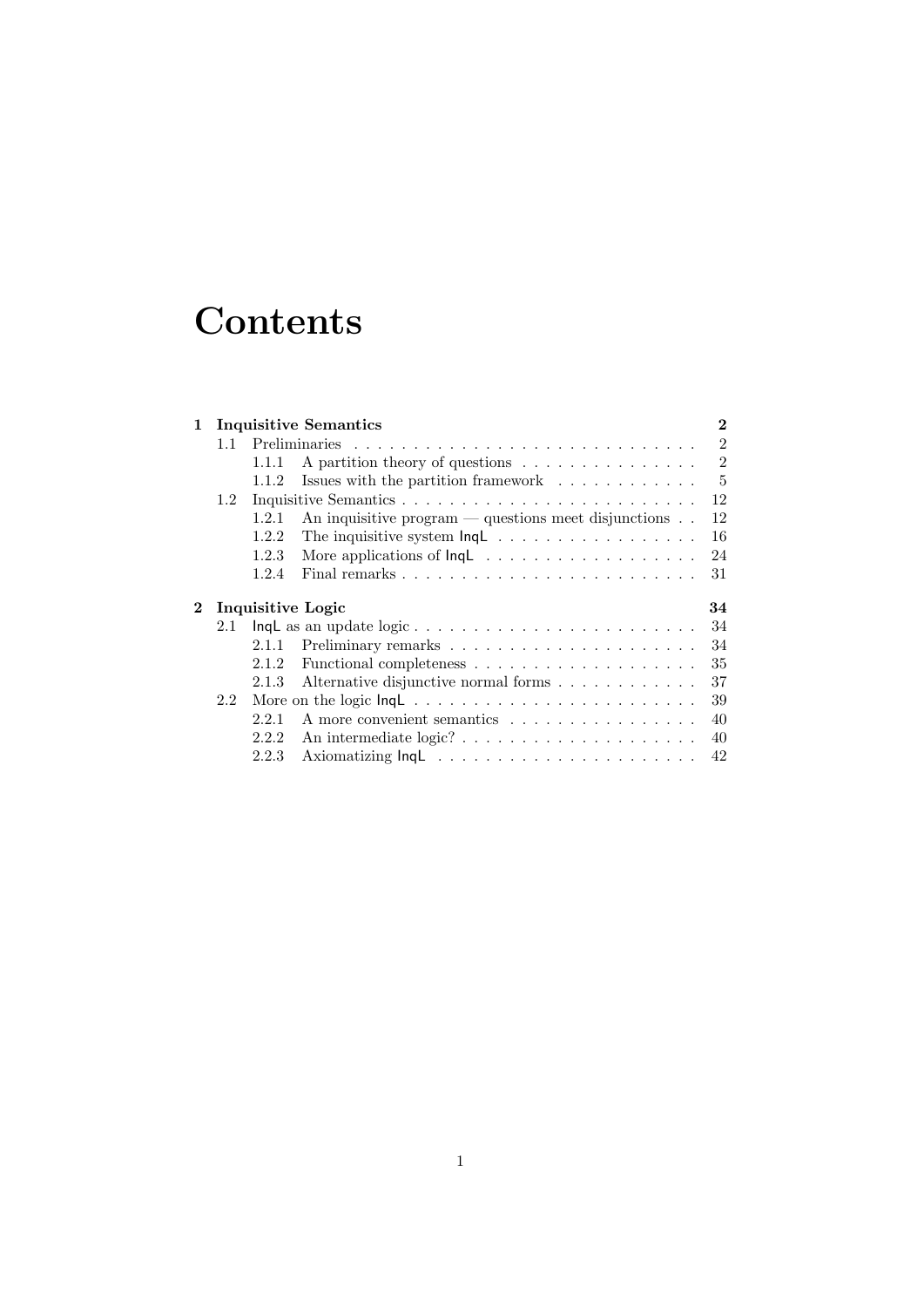## Chapter 1

## Inquisitive Semantics

This chapter introduces inquisitive semantics as a research program for the study of the semantics of natural language questions and disjunctions. I will begin by providing a brief outline of the necessary background on question semantics and erotetic logics, and I will then present inquisitive semantics, by first laying out its main tenets and then defining a propositional logical system, InqL, that instantiates the inquisitive program.

### 1.1 Preliminaries

Since Hamblin's (1958) seminal paper on the semantics of questions, most semanticists and philosophers have come to agree that "knowing what counts as an answer is equivalent to knowing the question," (Hamblin, 1958) that is, the semantic content of a question must give its answerhood conditions. One standard way to implement this idea is to identify the meaning of a question with a set of propositions, namely the set of all propositions that are possible answers to that question (the earliest example of such a semantics can be found in Hamblin, 1973). Probably the most successful implementation of this intuition is due to Groenendijk and Stokhof (1984), who take the sense of a matrix question to be the set of all its possible mutually exclusive answers, partitioning the logical space. The partition approach will serve as a point of departure in what follows.<sup>1</sup>

#### 1.1.1 A partition theory of questions

Within the partition framework, it is customary to define a query logic over a standard assertive language,<sup>2</sup> by means of a question-forming operator that applies only at the topmost level, never occurring in embedded subformulas. Thus:

<sup>&</sup>lt;sup>1</sup>The formulation of the partition theory that I will present is mostly based on Groenendijk (1999), or rather a straightforward adaptation of that system to a propositional query language.

<sup>2</sup>By abuse of terminology, I will for the most part of this thesis use the term 'language' to refer to a set of well-formed formulas. Whenever I use it to mean a set of symbols from which formulas are constructed I will explicitly say so.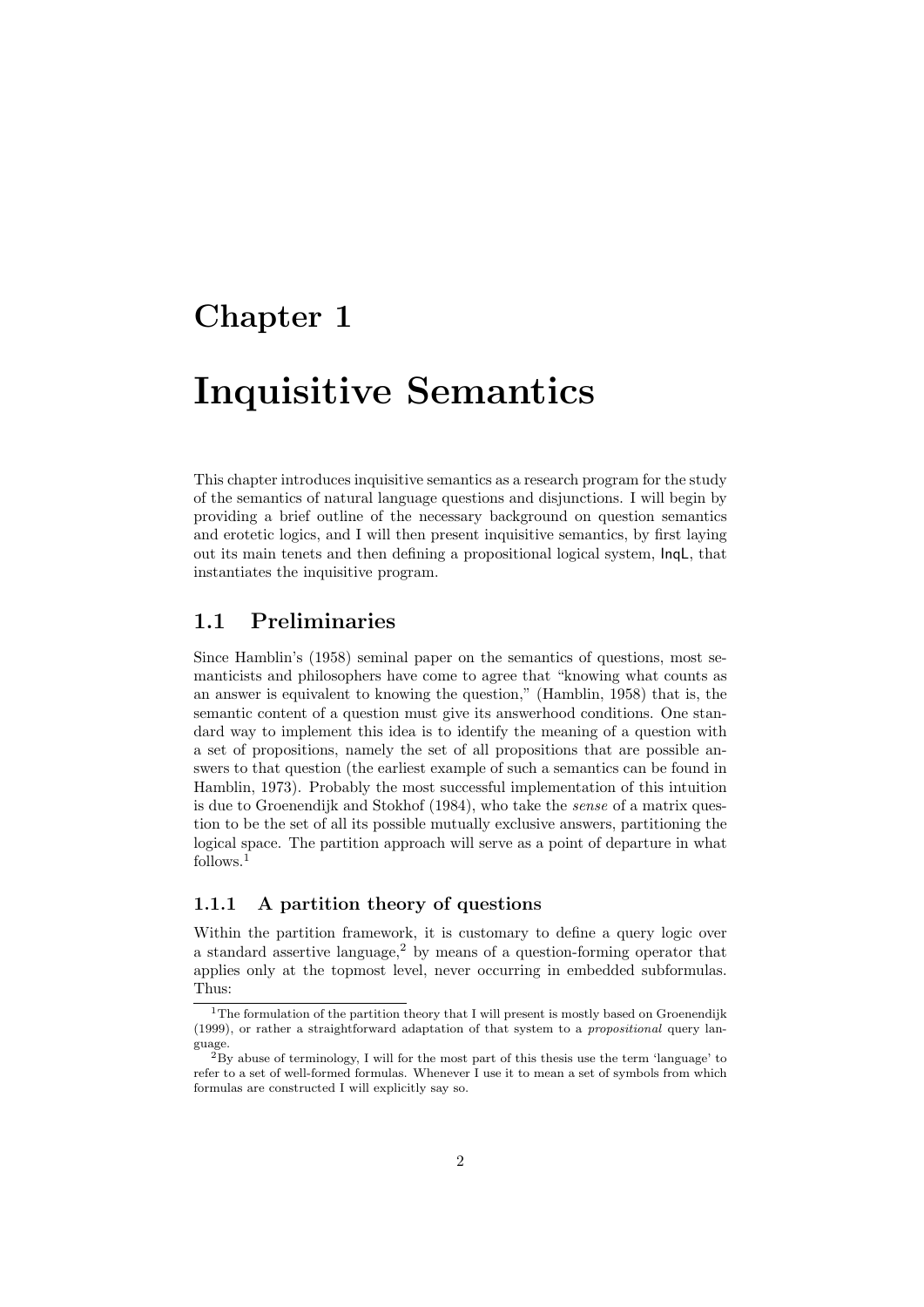**Definition 1 (Classical propositional query language).** Let  $L$  be a language of propositional logic.  $QL$ , a classical propositional query language, is the smallest set such that, for each  $\varphi \in L$ ,  $\varphi \in QL$  and  $?\varphi \in QL$ .

The language QL contains such formulas<sup>3</sup> as p, ?p, ?(p∧q), ?(p  $\rightarrow$  q $\vee$ (r∧s)), but not  $p \wedge ?q$ ,  $p \rightarrow ?q$ ,  $\neg \neg \neg ?p \rightarrow ??r$ , for obvious reasons. The interrogative formulas  $\partial \varphi$  that indeed are a part of this language are to be interpreted as polar questions that partition the logical space, in a manner I'll make explicit shortly, so as to contain only the two logical cells that correspond to the assertive formulas (answers)  $\varphi$  and  $\neg \varphi$ , or "yes" and "no."

Models for a classical propositional query language are an extension of possible worlds models for declarative semantics. Specifically, we will deal with models that consist of a relation between possible worlds, intended to model a notion of *indifference*, following Hulstijn (1997). Intuitively, two worlds will be connected just in case the difference between those two worlds is not at issue. For example, suppose we want to consider a model for the question

(1) Is it raining?

In our terms, a model for  $(1)$  cannot have a connection between worlds  $w_1$  and  $w_2$  when they disagree as to whether (2), the assertive sentence underlying (1), is true or not.

(2) It is raining.

That is, a model for (1) tells us that we are interested in what distinguishes worlds where (2) is true from those where it is false. We are however indifferent to all other issues, so connections will be present between, say, two worlds that agree as to whether  $(2)$  but disagree with respect to  $(3)$ , which is not at issue.

(3) France is a monarchy.

Now, if we take this relation of indifference to be an equivalence relation, it follows from the partition theorem that it uniquely induces a partitioning of the underlying set of possible worlds it is built upon. Thus, the minimal model for (1) is the relation of indifference on an underlying set of possible worlds that contains all pairs of worlds except those where the two worlds disagree as to the value of (2). Furthermore, it induces a unique partition of the underlying set of worlds, namely, that partition which has two cells, one occupied by all worlds where  $(2)$  is true, and the other made out of all the worlds where  $(2)$  is false.

Definition 2 (Classical query models). A model for the classical query language  $QL$  is a reflexive, symmetric and transitive relation  $\sigma \subseteq W \times W$ , where W is the set of all total valuations on the set P of propositional atoms of  $QL$ .

The models of Definition 2 can be represented pictorially as in Figure 1.1, a model for the query language with only two propositional atoms, say  $p$  and  $q$ . Each circle represents a world in the basic set of possible worlds  $W$  on which

<sup>3</sup>Throughout this text, I will assume standard notational conventions, viz. left associativity and the scale of association of logical connectives whereby '¬' associates to the smallest subformula to its right, and ' $\wedge$ ' and ' $\vee$ ' take precedence over  $\stackrel{\sim}{\rightarrow}$ . That is,  $\neg \varphi \vee \psi$  is an abbreviation of  $((\neg \varphi) \vee \psi)$ , and  $\varphi \wedge \psi \to \theta \vee \chi$  an abbreviation of  $((\varphi \wedge \psi) \to (\theta \vee \chi))$ . The question unary connective '?' default-associates in the same manner as negation.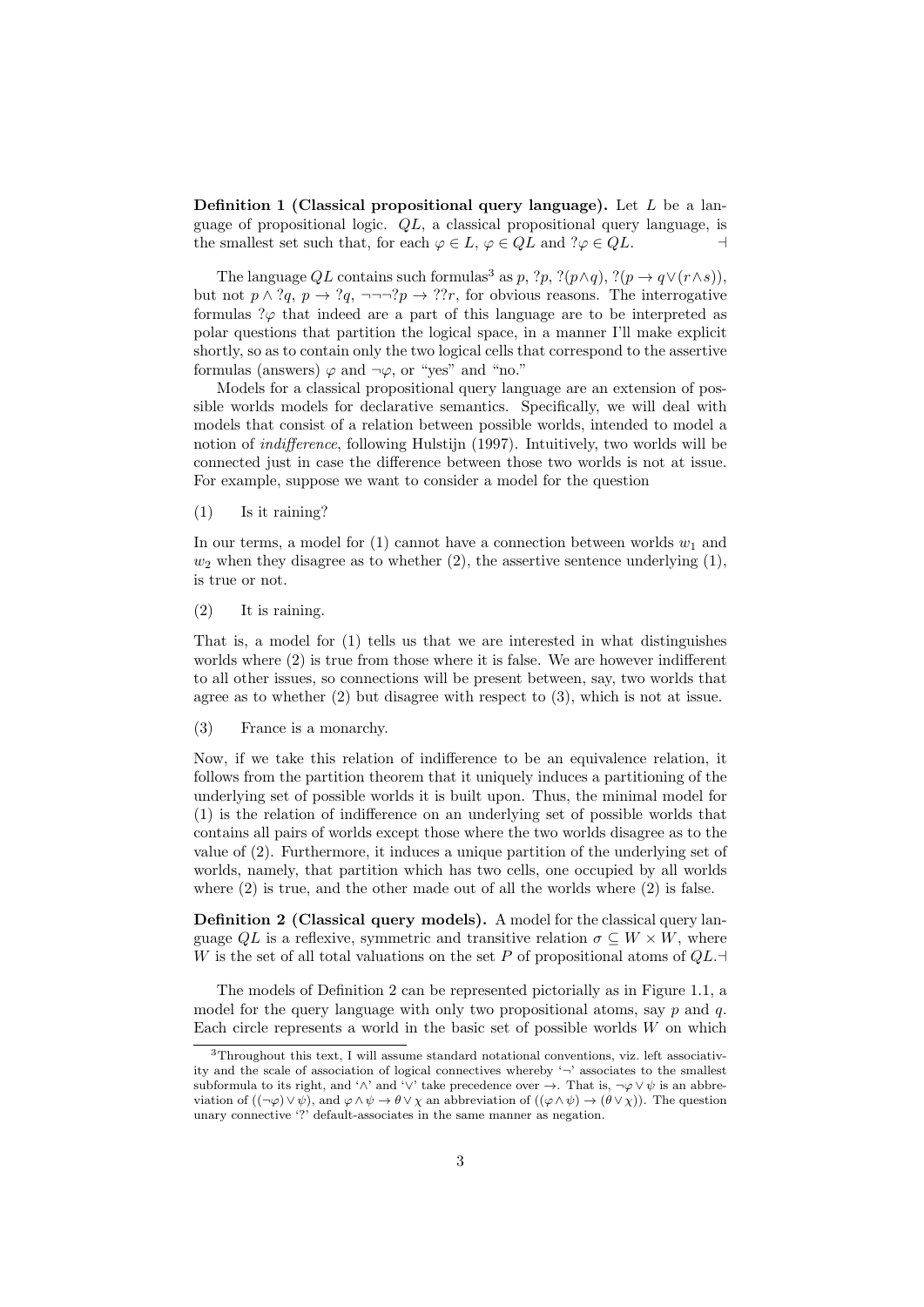the model proper is a relation; the left hand digit gives the truth value of  $p$ at that world and the right hand one that of  $q$ . The relation is represented by arrows connecting worlds. Notice that the model is, strictly speaking, only the relation, the arrows in this representation, that is, our model is the reflexive, symmetric and transitive closure of

$$
\{\langle w_{11}, w_{10}\rangle, \langle w_{11}, w_{01}\rangle, \langle w_{11}, w_{00}\rangle, \langle w_{10}, w_{01}\rangle, \langle w_{10}, w_{00}\rangle, \langle w_{01}, w_{00}\rangle\}.
$$



Figure 1.1: The indifferent, ignorant model for  $P = \{p, q\}$ 

In this example, all reflexive pairs in  $W \times W$  are present, indicating that all possibilities are open. I will call such a model an ignorant model. Moreover, every two distinct worlds are connected to one another, which I interpret to mean, as sketched above, that nothing is at issue in this model, that is, that the model is indifferent. Whenever a model is a total relation over the underlying set of worlds  $W$ , as in Figure 1.1, it is both ignorant and indifferent. Formally:

**Definition 3 (Ignorance and indifference).** For  $\sigma \subseteq W \times W$  a model of a query language according to Definition 2, we say that  $\sigma$  is *ignorant* iff

$$
(\forall w \in W) \langle w, w \rangle \in \sigma ,
$$

and that  $\sigma$  is *indifferent* iff

$$
(\forall \langle w, w \rangle, \langle w', w' \rangle \in \sigma) \langle w, w' \rangle \in \sigma . \qquad \qquad \Box
$$

**Remark 4.** A model  $\sigma \subseteq W \times W$  is ignorant and indifferent iff  $\sigma = W \times W$ .

We are now ready to give a semantics for the language  $QL$ . As the definition of an ignorant state above may have already hinted at, I find an update semantics (Veltman, 1990, 1996) that mirrors information growth by eliminating worlds from models to be especially perspicuous. Luckily, the basic intuitions that a Stalnakerian view of the common ground (or of an information state) gives us can be straightforwardly imported into the enriched model theory used here. Nothing in this thesis hinges on the choice of an update semantics formulation, in a sense to be made explicit in Chapter 2, although the remainder of the present chapter will exclusively refer to update semantics.

Definition 5 (Semantics for  $QL$ ). For  $\sigma$  a classical query model as in Definition 2, the update of  $\sigma$  with a formula  $\varphi$  of  $QL$ , written  $\sigma[\varphi]$ , is inductively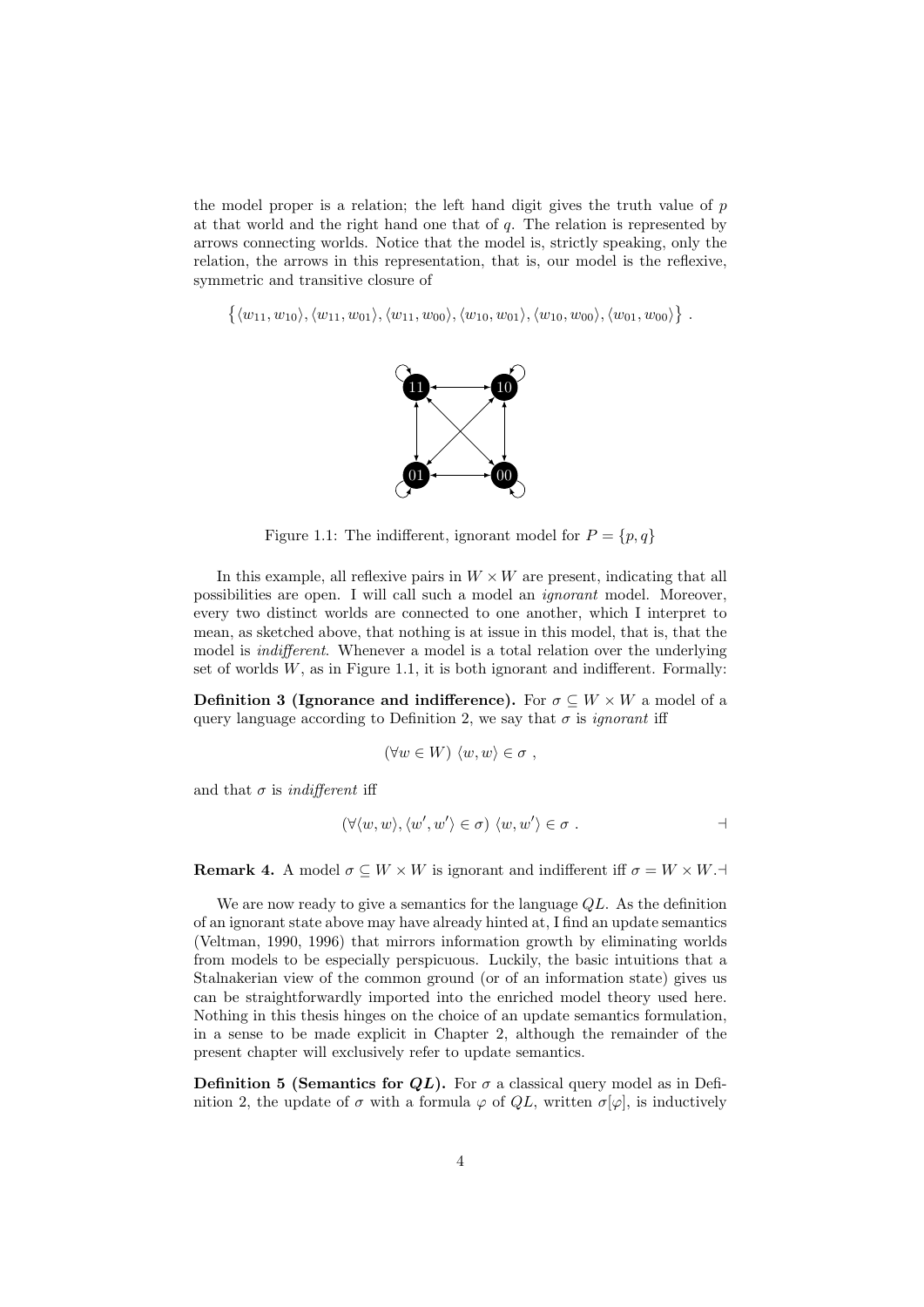defined as follows.

$$
\sigma[p] = \{ \langle i, j \rangle \in \sigma : i(p) = j(p) = 1 \}
$$
  
\n
$$
\sigma[\neg \varphi] = \sigma - \sigma[\varphi]
$$
  
\n
$$
\sigma[\varphi \land \psi] = \sigma[\varphi] \cap \sigma[\psi]
$$
  
\n
$$
\sigma[?\varphi] = \{ \langle i, j \rangle \in \sigma : \langle i, i \rangle \in \sigma[\varphi] \text{ iff } \langle j, j \rangle \in \sigma[\varphi] \}
$$

In words, the atomic clause above eliminates all pairs of worlds such that one or both worlds assign the value  $0$  (false) to p, and the question clause keeps only those pairs of worlds whose two elements<sup>4</sup> are in sync with respect to passing or failing an update with  $\varphi$ . The conjunction and negation clauses are self explanatory, and disjunction and implication can be defined by standard abbreviations:  $\varphi \vee \psi$  as  $\neg(\neg \varphi \wedge \neg \psi)$  and  $\varphi \rightarrow \psi$  as  $\neg(\varphi \wedge \neg \psi)$ .

This semantics can express the full gamut of classical, partition questions à la (propositional) Groenendijk and Stokhof (1984). To give just one example, Figure 1.2 represents the update of a simple  $\sigma$  as in Figure 1.1 with the formula  $?p.$  As mentioned earlier, because the indifference relation that our models represent is an equivalence relation, the partition theorem allows to go back and forth between the relation and the partition it induces. In Figure 1.2, I highlight the partition induced by the indifference relation by drawing a shape around each cell.



Figure 1.2:  $\sigma$ [?*p*]

#### 1.1.2 Issues with the partition framework

The kind of partition theory instantiated above for the propositional case has been quite influential for the past twenty-five years;<sup>5</sup> indeed, virtually all accounts of question semantics have assumed its basic tenets to be incontrovertible desiderata. In the paragraphs that follow, I will question the framework from three different fronts.

<sup>&</sup>lt;sup>4</sup>Notice that, to see whether a world  $w$  makes a declarative sentence true or false we can simply look at whether the corresponding reflexive pair is in the update with that formula.

 $5$ But it is important to remark that the propositional case I am restricting this discussion to was never the focus of much attention due to its supposed triviality (Groenendijk and Stokhof, 1997, but see). This thesis will show however that a number of interesting questions arise even from considering only propositional logic.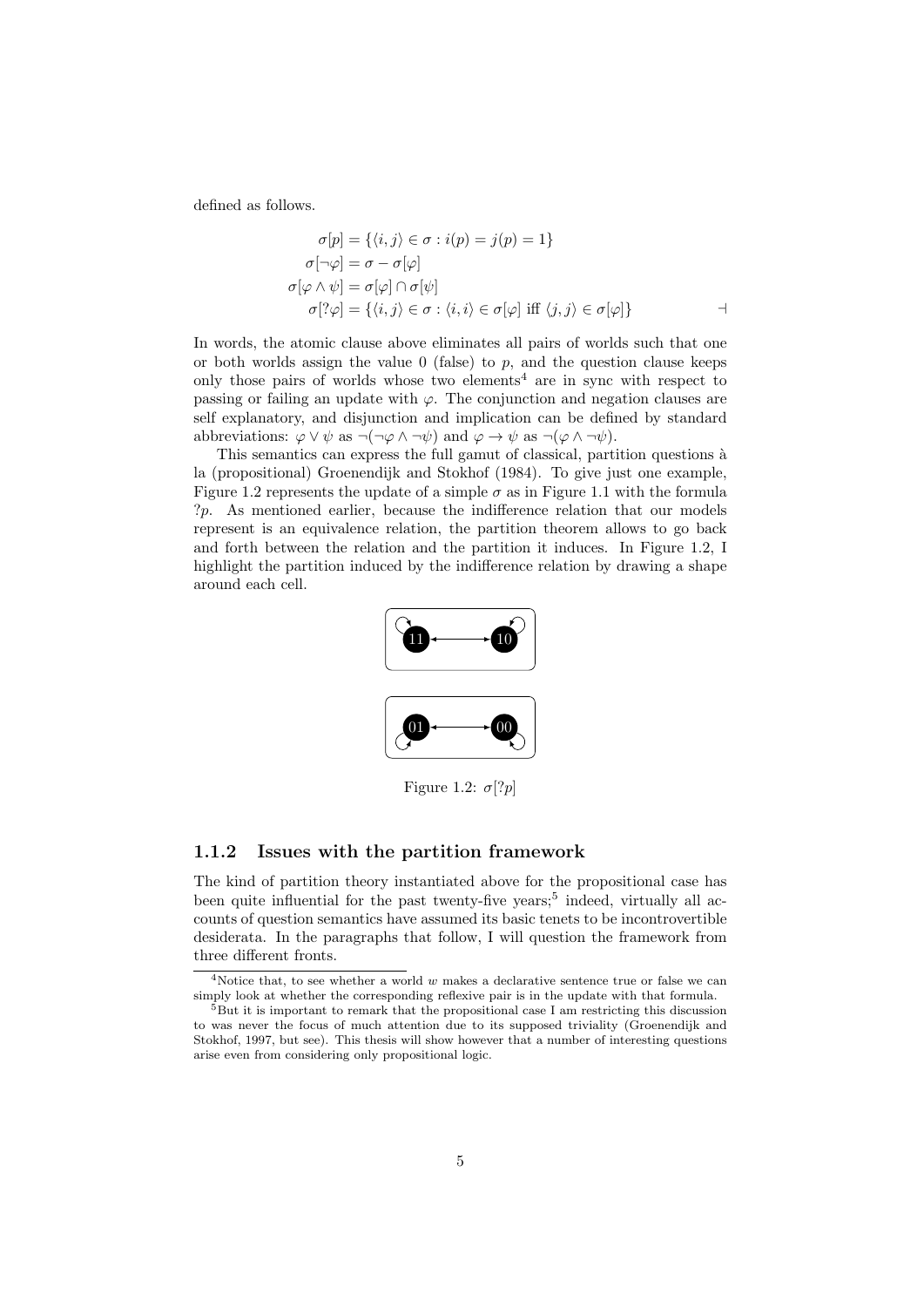#### Formal issues

All instantiations of the partition theory that I am familiar with, in fact most accounts of the logic of questions for that matter, entail a sharp syntactic and semantic distinction between declaratives and interrogatives. Consider for example the language  $QL$  of Definition 1. The definition of that language proceeded in two stages, first we defined (or rather assumed) a language of propositional logic, and then we added to that set the result of prefixing each of the standard propositional formulas with a '?'. It is therefore possible to distinguish between two subsets of  $QL$ , call them  $L$  and  $Q$ , respectively the declarative sentences of the language and the interrogative ones. This syntactic distinction is meaningful at the semantic level as well. The sentences in  $L$  have the potential to eliminate reflexive pairs of worlds in a model, while those of Q will eliminate non-reflexive pairs, i.e., connections between possible worlds. Crucially, no combination of these two kinds of semantic processes, providing information and raising issues, is possible with the language we are considering, as any given sentence of  $QL$  is either declarative or interrogative. This seems unwarranted:

(4) Jane is a genius, but does she know it?  $p \wedge ?q$ 

In (4), we have a natural language sentence that conjoins a declarative sentence and an interrogative one, to form a complex sentence that would most intuitively be formalized by a formula of the shape  $p \wedge ?q$ . Formulas such as this are entirely absent from QL.

Moreover, QL does not even allow, say, conjunction of interrogative sentences as in  $(5)$ .

(5) Is John coming to the party, and is Mary coming as well?  $?p \wedge ?q$ 

By stipulating that the question operator can only apply at the topmost level in a formula, the language  $QL$  does not recognize such formulas as in (4) and (5) as well-formed. Now, one might argue that the kind of conjunction we see in  $(4)$  and  $(5)$  is of an importantly different kind than that of say  $(6)$ , where two declaratives are conjoined.

(6) John fell and Max pushed him.

The fact that there is no real need for a pause between conjuncts in (6), as opposed to  $(4)$  or  $(5)$ , might be taken to be an indication that 'and' in  $(4)$  and (5) operates at a higher level than 'and' in (6), perhaps the discourse level. Be that as it may, a query language in the most abstract sense ought to be able to represent, respectively express, hybrid formulas, respectively meanings, that both provide information and raise issues. The question of how natural language expresses such meanings is a separate one, and it should inform us about how the query language applies to the study of natural language, what restrictions are in order, what level of meaning (term-level, sentence-level, discourse-level) is involved in the expression of individual meanings. It is therefore my position that the logical building blocks of a semantics of questions should allow the well-formedness of sentences whose meanings are interpretable, even when it may seem that such sentences do not have a direct correlate in a sentence of a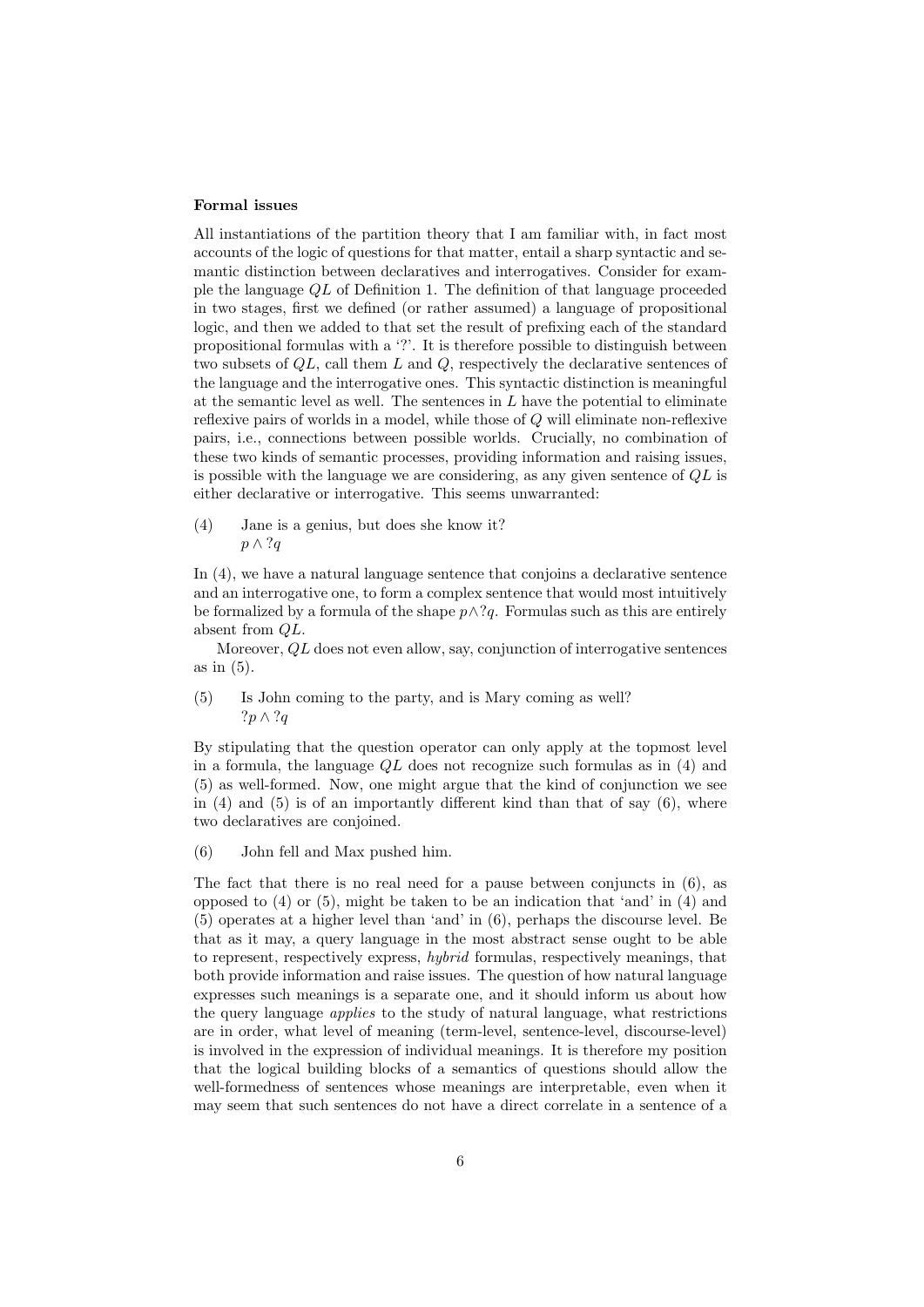natural language.

Now, we could modify the syntax and semantics of QL in order to include sentences of the same form as (4) or (5) as well-formed and interpretable, in fact this is rather straightforward if we redefine conjunction as update sequencing or add a sequencing clause to the update definitions. The resulting language is certainly an improvement for the reasons I present above, but it is not enough. Consider the following example of a possible question in an (extremely) introductory set-theory exam.

- (7) Answer one of the following two questions.
	- a. Is the collection of all infinite sets a set?
	- b. Is the Axiom of Choice equivalent to the Well-Ordering Theorem in ZF?

Intuitively, (7) offers two questions to the examinee, namely (7-a) and (7-b), and asks of the examinee that she choose one of these two questions and answer it. Crucially, the examiner will be satisfied with an answer to either question.

One intuitively compelling (propositional logic) formalization of the inquisitive discourse in (7) is the formula  $?p \vee ?q$ , which in fact has been used at least since Groenendijk and Stokhof (1984). Even if we change the syntax of  $QL$  so as to let this formula be well-formed, making it interpretable within the partition theory involves a sophisticated mechanism of lifting  $?p$  and  $?q$  to generalized quantifiers over questions and connecting the resulting generalized quantifiers via disjunction (see Groenendijk and Stokhof, 1984, 1989). While Groenendijk and Stokhof argue that these lifted meanings account for both matrix and complement disjunctions of questions, Szabolcsi (1997) makes a strong empirical and conceptual case against using the lifted objects in matrix contexts. I will return to this issue closer to the end of this chapter; for now, it suffices to note that  $QL$ 's heavily constrained syntax and semantics make it either impossible or non-trivially cumbersome to express the category of formulas that may be intuitive representations of discourses like the one in (7).

Another interesting consequence of this sharp formal distinction between declarative and interrogative sentences is that such query languages have a less than obvious proof-theory. To give just one example, if we take a standard update semantics definition of semantic entailment and assume the existence of a sound and complete proof system for it, it evidently lacks a deduction theorem.

**Definition 6 (Support).** A model  $\sigma$  supports a formula  $\varphi$  of  $QL$ , notated  $\sigma \vDash \varphi$ , iff  $\sigma[\varphi] = \sigma$ .

**Definition 7 (Entailment).** For two formulas  $\varphi$  and  $\psi$  of  $QL$ , we say that  $\varphi$ entails  $\psi$ , in symbols  $\varphi \models \psi$  iff for all models  $\sigma$ ,  $\sigma[\varphi] \models \psi$ .

Under the definitions above, and assuming the existence of a sound and complete turnstile relation, it is easy to see that  $p \vdash ?p$ , or more generally, a question is entailed by any of its answers. However, we do not have that  $\vdash p \rightarrow ?p$ , as one would expect from a standard logic with a deduction theorem, for the very simple reason that  $p \to ?p$  is not a formula of QL. Lack of a deduction theorem is what made the axiomatization of Groenendijk's (1999) logic by ten Cate and Shan (2007) a more sophisticated endeavor than the typical axiomatization of tautologies: ten Cate and Shan (2007) give a sound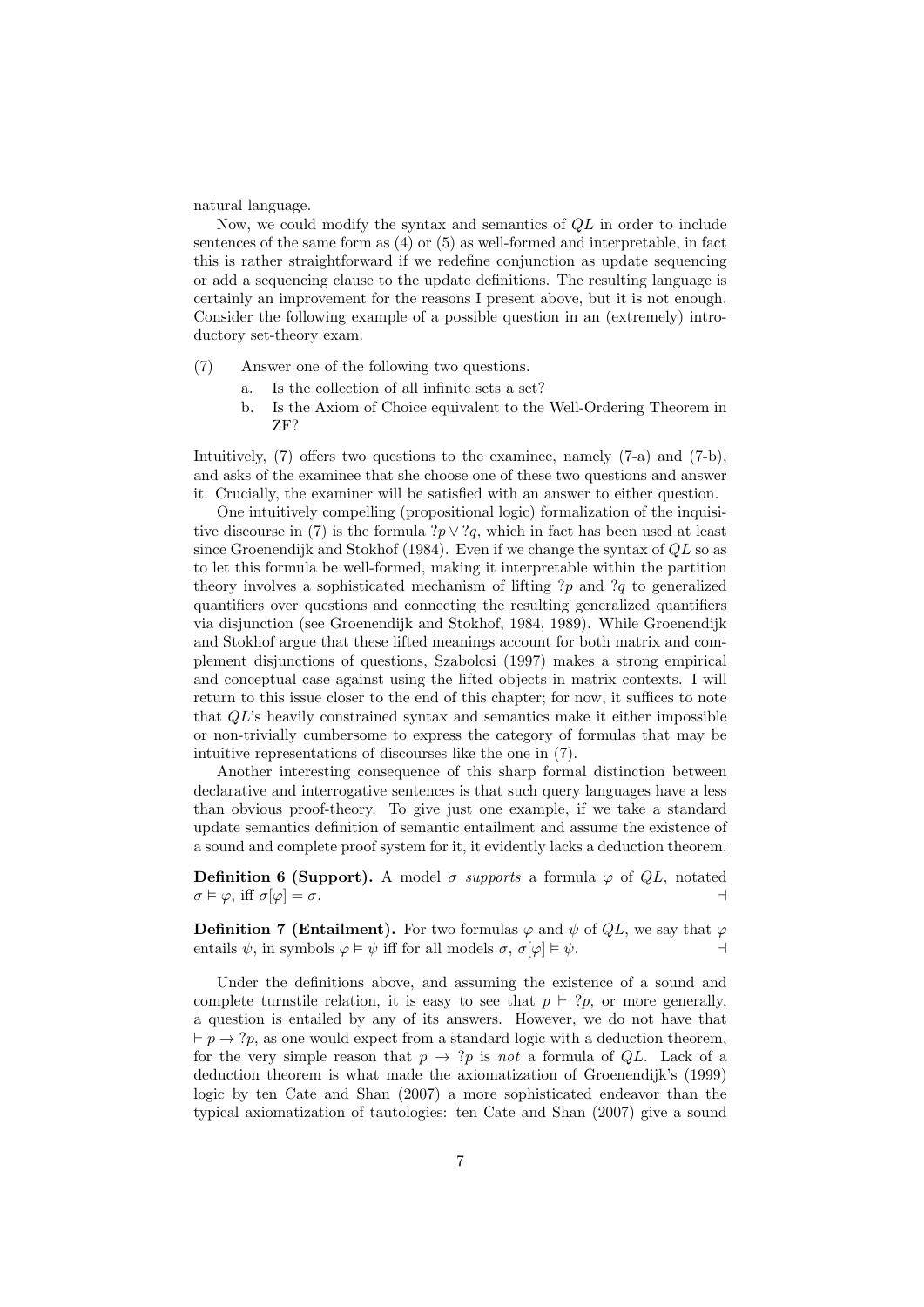and complete axiomatization of the entailment relation of Groenendijk's Logic of Interrogation (1999).

Notice that the proof-theory of erotetic logics is not a matter only of interest to the pure logician. Since at least Belnap and Steel (1976), having a formal theory of the relation between questions and answers and between questions and their subquestions has been an important desideratum of the erotetic logic enterprise. One compelling way to achieve that goal is to make sure entailment  $(i.e., \vDash)$  encodes the relations of answerhood and subquestionhood, besides (assertive) consequence, as done for example by Groenendijk (1999).

#### Ineffable meanings

Moving on to the adequacy of the partition theory to describe interrogative meanings, it is important to note that Groenendijk and Stokhof's original work had already encountered meanings that seemed to go beyond partitions. From the realm of constituent questions, the case of mention-some questions is an especially well-known one. Questions such as (8) are most typically taken not to require a complete answer (in Groenendijk and Stokhof's sense of 'complete'), and answers to it are also typically interpreted in a non-exhaustive way, suggesting that the meaning of (8) is a set of non mutually exclusive answers.

(8) Where can I buy Austrian newspapers? At the Neue Galerie in the Upper East Side.

At the level of a propositional query language, an even more telling example can be found in the elusive case of conditional questions, as in (9).

(9) If John comes to the party, will Mary come as well?

Under at least one reading (indeed, I would submit, the most salient reading)<sup>6</sup> of  $(9)$ , it is a polar question where the 'yes' answer states  $(10-a)$  and the 'no' answer (10-b).

- (10) a. If John comes to the party Mary will also come.  $p \rightarrow q$ 
	- b. If John comes to the party Mary won't come.  $p \rightarrow \neg q$

There are a number of competing analyses of (9) on the market, the one I will adopt here was proposed by Velissaratou (2000) and used by Groenendijk (2007, 2008a). In a nutshell, Groenendijk argues that a conditional question such as (9) is most naturally translated into a formula like  $p \to ?q$ , and it corresponds to a meaning that distinguishes two possible answers, namely  $p \to q$  and  $p \to \neg q$ , that are not mutually exclusive. Indeed, the two propositions these formulas correspond to *overlap*, in that they both contain the  $\neg p$  worlds. Figure 1.3

<sup>&</sup>lt;sup>6</sup>The other possible reading inquires about the existence of a certain connection, perhaps most naturally a causal one, between the antecedent and the consequent. In that reading, the 'yes' answer means the same as in the reading we are interested in, namely that  $p \rightarrow q$ , but the 'no' answer does not commit the responder to  $p \to \neg q$ , it is rather just the statement that there is no necessary, causal connection between  $p$  and  $q$ . A natural paraphrase of this 'no' answer is something like "No, it may well be that John comes to the party but Mary doesn't, the two situations are just completely independent of each other." See also footnote 19.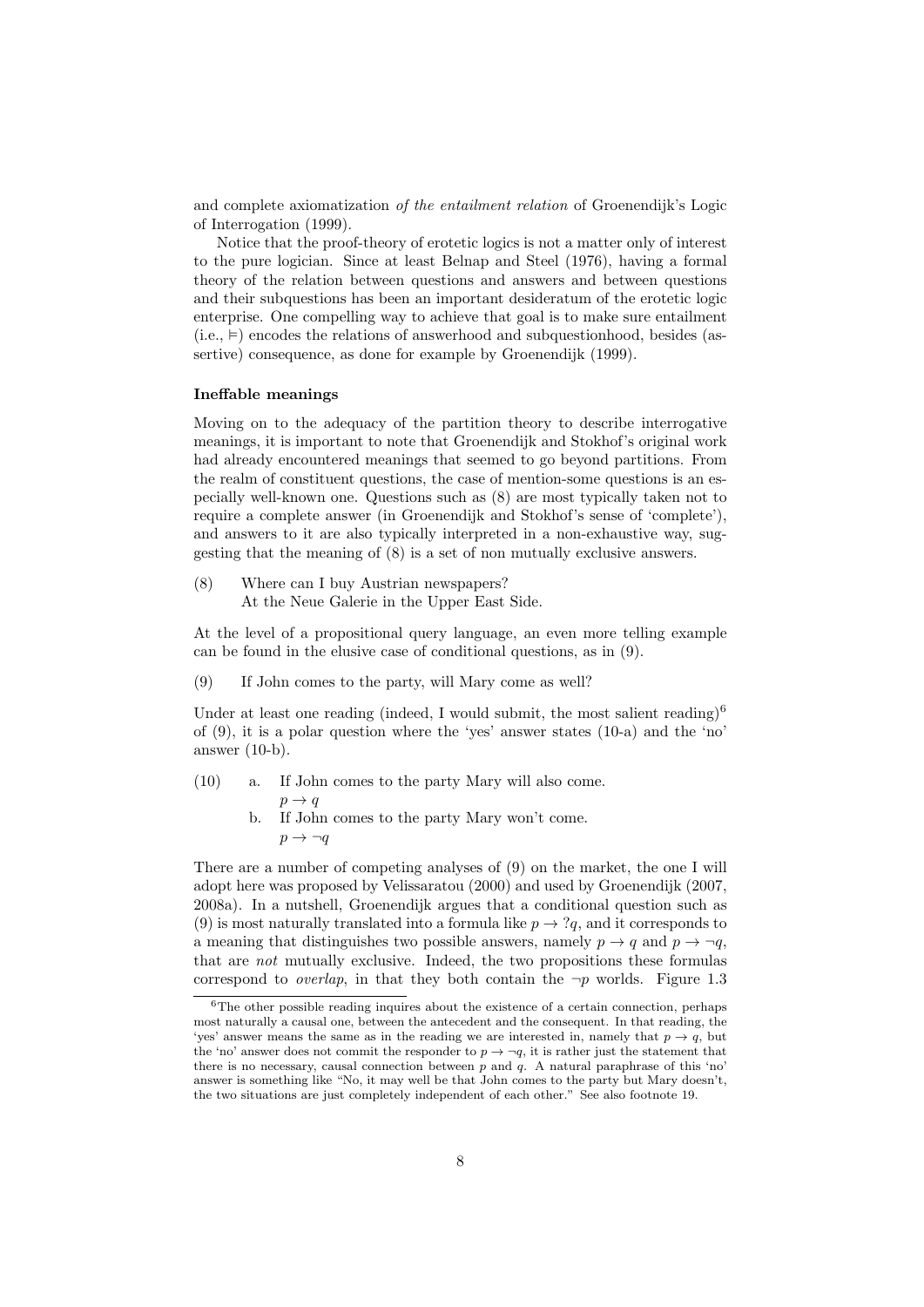

Figure 1.3: If  $p, q$ ?

highlights the two possible answers to the question "if p,  $q$ ?" in this approach.<sup>7</sup>

This proposal has the advantage of assigning the expected answerhood conditions to conditional questions without assuming more sophisticated mechanisms than those available in a standard propositional logic, but it implies a view of question meanings that accepts non-partitioning questions, therefore going beyond the expressive power of QL.

There are two main alternative proposals that try to maintain the partition picture. Hulstijn (1997) argues that the conditional question  $p \to ?q$  has three possible answers, namely  $p \wedge q$ ,  $p \wedge \neg q$  and  $\neg p$ , an answer-set which partitions the logical space. He further analyzes answers of the sort  $p \to q$  as partial answers to the conditional question. While his proposal succeeds in preserving the partition picture, it does so at a cost. Firstly, in keeping with the partition theory's notions of answerhood, Hulstijn must say that the answers in (10) are only partial answers, i.e., that they somehow only partially resolve the issue raised by (9), which seems counterintuitive: after an utterance of (9), any of the answers in (10) seem to address the issue raised fully, not just partially. Secondly, it is a consequence of this proposal that the answers  $p \wedge q$  and  $p \wedge \neg q$ are complete answers to the question posed, which is not the case: a sentence like "John and Mary are coming to the party" certainly addresses the issue raised by (9), but it provides extra information, namely that John is coming to the party, which was not the subject of inquiry. This again goes against the notion of a complete answer in the partition theory, as the answer set is supposed to contain those answers that fully resolve the issue raised and only the issue raised. Thirdly, the answer  $\neg p$  is predicted to be appropriate, also an undesirable result on empirical grounds. If someone were to respond to (9) with "John isn't coming to the party," he might be doing a number of things, such as signaling that the question is irrelevant or protesting against a possible presupposition of the question, but he would not be answering the question in any intuitive sense. Clearly, it is important to distinguish the status of  $\neg p$  from that of answers to the question, complete or partial, and Hulstin's proposal can

<sup>7</sup>The reader will have no doubt noticed that I'm using  $\rightarrow$  to represent natural language  $if.$ .. then. While we know that this is an oversimplification, I will ask for some suspension of disbelief on the grounds that 1. material implication can capture *some* of the properties of English  $if.$ ..then and, more importantly, 2. part of the objective of this thesis is to explore propositional erotetic systems; as such, the tools of modal logic or of truly dynamic update semantics, necessary to give a more adequate semantics of natural language conditionals, are not at my disposal.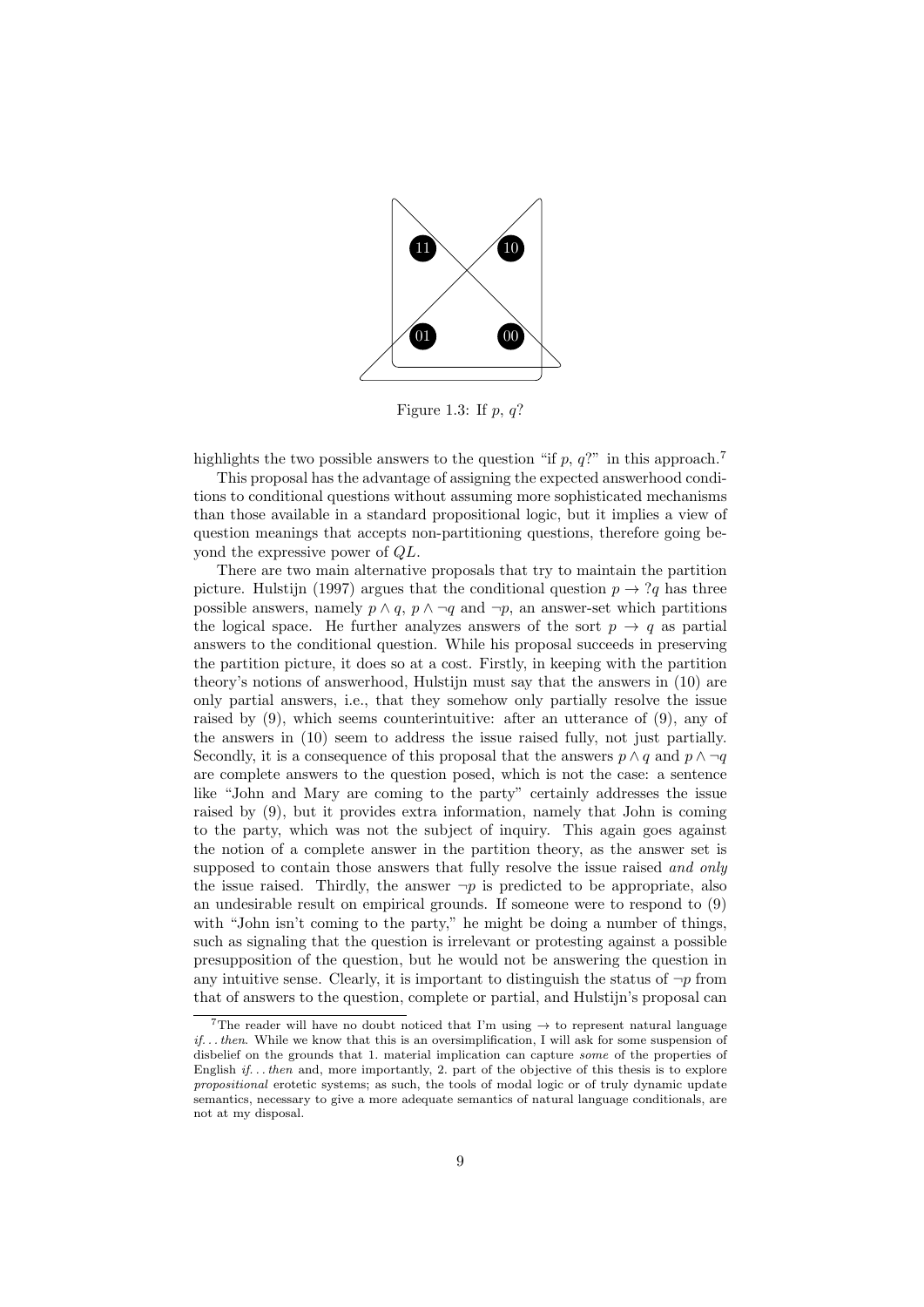only do so via some superimposed pragmatic mechanism that excludes  $\neg p$  as an answer to (9).

Isaacs and Rawlins (2008) explore a different line, proposing that conditional questions be analyzed in a properly dynamic, stack-based update system. Informally, they define an update with if  $\varphi$ ,  $\psi$  that does the following. First, a copy of the state being updated is created and put on top of it, forming (or adding to) a stack. Then, that state is updated with the antecedent, and finally the resulting state is updated with the consequent, in the case of conditional questions, a question. This proposal is still within the partition framework: the update with  $?q$  is performed on the topmost state in the stack which has already been updated with the antecedent  $p$ , so the inconvenient  $\neg p$ -worlds are not in that state, which is therefore partitioned by  $?q$ . An affirmative answer to the question percolates down to the original state, discharging the temporary p-state, and resulting in an update of the original state with  $p \to q$ , as intended. Similarly for the negative answer.

This proposal is superior to Hulstijn's in that it delivers the desired answerhood conditions, but it achieves that goal by resorting to the expressive power of a full dynamic system. Dynamic systems are of course nothing to be afraid of per se, but they add significant complexity to an analysis, a move that must be adequately motivated. Groenendijk's and my contention is that, in this particular case, a dynamic system is not required, given that the desired answerhood conditions become expressible in a perfectly static system if we just drop the partition requirement, one I argue should be dropped for independent reasons as well, as the present thesis hopes to show.

As demonstrated by Figure 1.3, conditional questions can be given a very simple, static semantics if we are allowed to express meanings that do not correspond to partitions. Such meanings are inexpressible in the query system  $QL$  or any of its partition theory cousins, pace Isaacs and Rawlings's (2008) dynamic system.<sup>8</sup>

In later sections of this thesis I will discuss other classes of meanings that cannot be expressed by partitions, namely alternative questions and a certain use of (declarative) natural language 'or'.

 $8$ As discussed in footnote 7, the simple propositional logics I am considering lack the tools to express strict implications and other more sophisticated notions. It is however interesting to note that perhaps a theory of conditionals such as the one introduced by Stalnaker (1968) can also preserve the partition framework while yielding the right answerhood conditions, as Daniel Rothschild pointed out to me. Speaking informally,  $[if p, q]$  can be seen as an update function that keeps in a state all those worlds  $w$  such that the closest p-world to  $w$  is a q-world, assuming some appropriate extension of the update partition system  $QL$  that can encode an accessibility relation, and under a presupposed similarity ordering. Similarly for  $\lceil i\!\rceil p$ ,  $\lceil q\rceil$ . Now, these two sets correspond to the Stalnaker conditionals of the answers in (10) but, contrary to what happens if we consider material implication in a static system, the two sets of worlds are disjoint. Suppose there is some  $w$  that is in both, then  $w$  must be a world such that its closest p-world is both a q-world and a  $\neg q$ -world, which is a contradiction. Therefore, the Stalnaker conditionals that correspond to the answers in (10) are disjoint and form a partition of logical space.

Let me reiterate my position on this matter. While granting that many if not most uses of natural language conditional constructions express meanings that material implication fails to capture and that might necessitate a modal analysis, I am for the purposes of this thesis interested in exploring the simplest propositional logic and discovering just how far we can take it, trying to express question meanings. I therefore leave both a careful development of a modal analysis of conditional questions and a discussion of its merits and shortcomings to future work.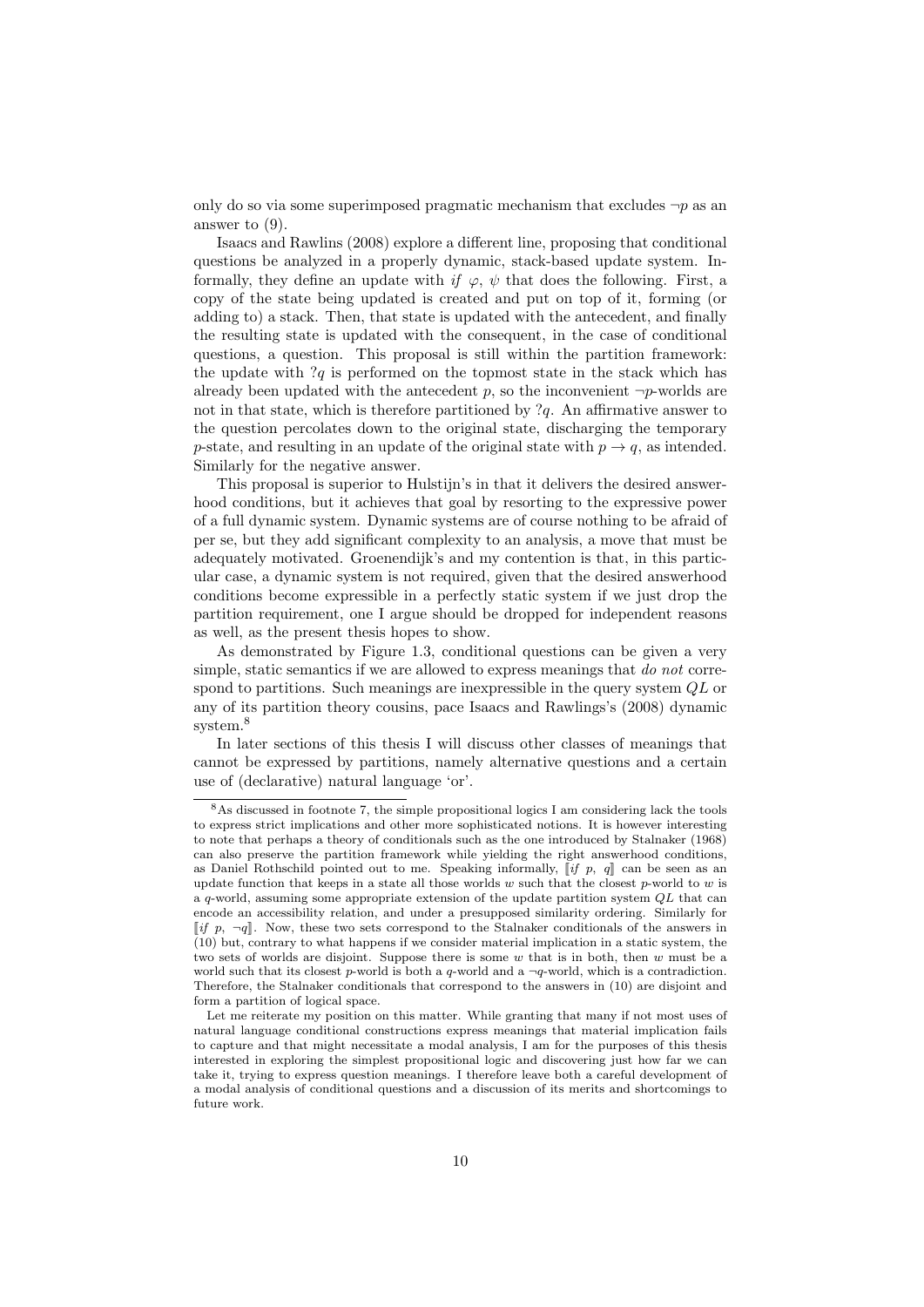#### Why partitions?

The strongest empirical argument for the partition theory comes from the realm of constituent wh-complements. Groenendijk and Stokhof (1982, 1984) argue that, in light of the inconsistency of statements like (11), an embedded question must denote its true and exhaustive answer, which has as a consequence that matrix questions correspond to partitions.

(11) #John knows who came to the party, but he's not sure if Jane did.

Even if we grant that this is in fact always the case with embedded constituent questions, it is less clearly so with matrix questions. Surely, (13-a), with a focus intonation, must be interpreted as an exhaustive answer to (12), but I find it at least arguable whether (13-b), with no special intonation, or the non-fragment answers in (13-c) and (13-d), are necessarily, or even most naturally, interpreted exhaustively.

- (12) Who came to the party?
- (13) a.  $[\text{Mary}]_F$ .
	- b. Mary.
	- c. Mary came to the party.
	- d. Mary did.

The partition theorist's only possible reply to this observation is that the answers in  $(13-b)-(13-d)$  are partial answers, the same applying to the nonexhaustive question-answer pair in (8). Now, if the notion of a partial answer is taken to be purely technical and defined simply as a non-exhaustive answer, then the partition theory's contention becomes irrefutable: exhaustive answers will be the ones our semantics produces, and partial answers will be acceptable in some cases. If however we believe that partial-answerhood should capture an intuitive notion, then the partition theorist's reaction to the cases above becomes much less convincing, for the simple reason that, both in (8) and (13), the answers are perfectly felicitous, addressing the question asked, and, at least in (8), resolve it completely. Calling these "partial answers" seems like a dubious move.

If these observations are correct, they suggest that, while a partition theory may be the right way to analyze constituent complement questions, exhaustivity seems too strong a requirement for matrix questions.

Moreover, recall that the partition theory required us (in fact Groenendijk, 1999) to stipulate that the indifference relation captured by the query models be an equivalence relation. This meant stipulating that indifference is reflexive, symmetric and transitive. Now, from a purely conceptual point of view, it is easy to see why a relation of indifference ought to be reflexive and symmetric. We cannot possibly be interested in the difference between a world and itself there is none — and, if we are not interested in the difference between  $w$  and v, then we cannot be interested in the difference between  $v$  and  $w$  either. The requirement of transitivity, however, is much less intuitive.

Indeed, it seems necessary, at least conceptually, to grant that it is possible for us to be indifferent with respect to how  $w$  differs from  $v$  and how  $v$  differs from  $u$ , but not to be indifferent regarding how  $w$  differs from  $u$ . The difference between  $w$  and  $u$  may well be big enough for us to be interested in it.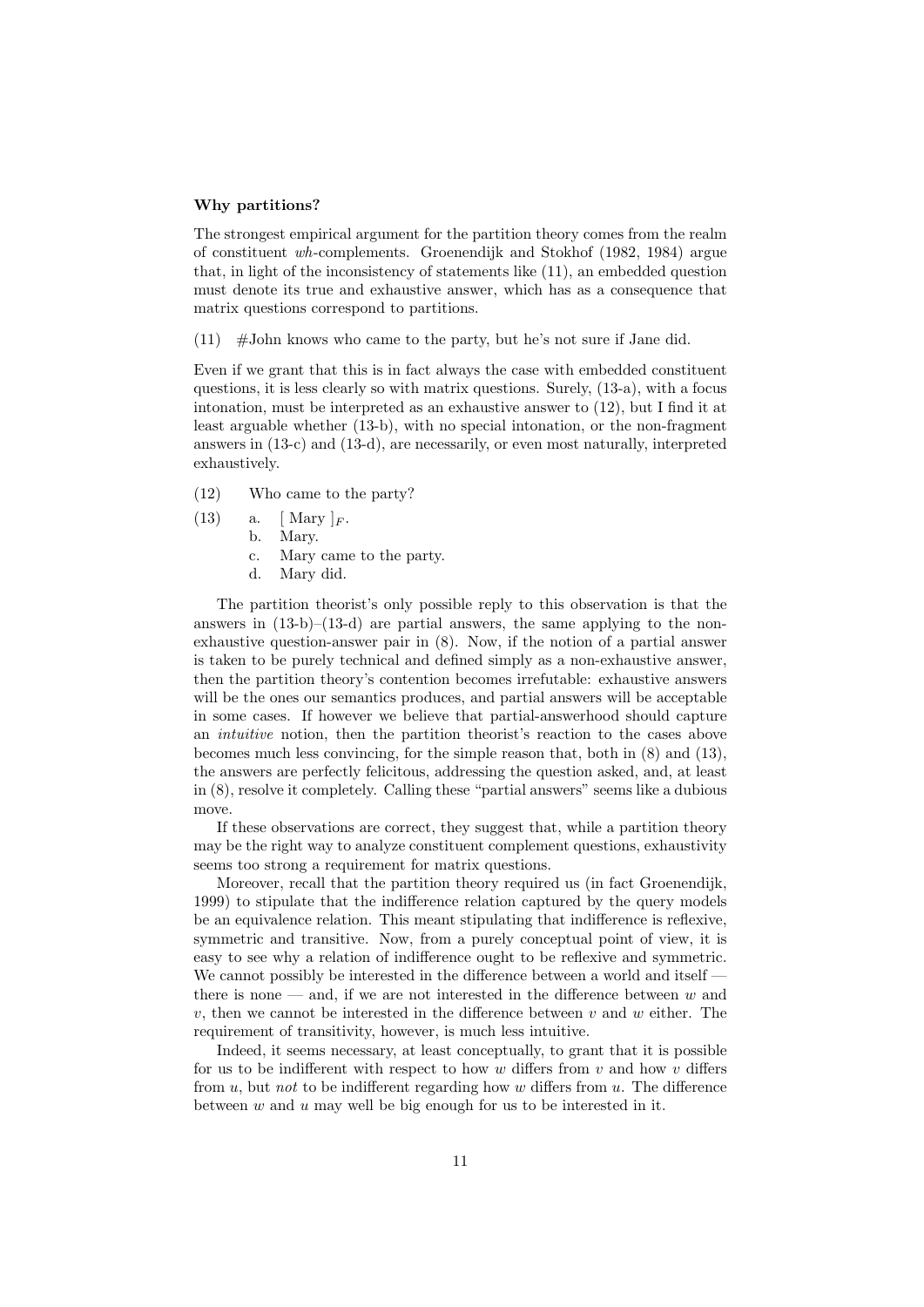Interestingly, the partition theory of questions more or less tacitly underlies Lewis's work on *relatedness* and *subject matter*. In particular, Lewis (1988) asks us to think of subject matter (e.g., the subject matter of a conversation, or even just of an assertion in the shape of single sentence), equivalently as one of the following:

- (14) a. A part of the world in intension,
	- b. an equivalence relation between possible worlds,
	- c. a partition, and
	- d. a question.

Lewis is the first to admit that (14-a) is an elusive notion, so let us disregard it without much compunction. Although Lewis does not give an intuitive gloss of the equivalence relation (14-b), a natural candidate seems to be Hulstijn's indifference relation. The same argument I offered above against transitivity can therefore be made in this context. Clearly, there is good reason to assume that (14-b) and (14-c) are stipulative requirements that lack conceptual motivation; in addition, I have at the very least cast doubt on whether (14-d), natural language questions, provide a good motivation for partitions. It seem therefore that a revision of Lewis's definition of relatedness might be in order, and it would be interesting to see what consequences that shift might have.

In summation, transitivity of the indifference relation our query models try to capture is unwarranted from a conceptual perspective, and perhaps should be dropped. If we do that, however, we cease to have an equivalence relation, and partitions are no longer guaranteed to exist.

### 1.2 Inquisitive Semantics

Inquisitive semantics is a reaction to the issues raised above. First, it makes no syntactic distinction between declaratives and interrogatives, defining a powerful language that can express a full gamut of hybrid sentences that both provide information and raise issues; this makes the logic that corresponds to it a simple system, with most expected logical properties. Second, inquisitive semantics is a strictly more expressive system than a partition-based one, providing the straightforward account of conditional questions sketched above, as well as a whole new class of meanings that, I will argue, are needed to model certain natural language meanings. Third, it takes Hulstijn's (1997) compelling idea of interpreting query languages in structured models that represent a relation of indifference and makes it conceptually sounder, by dropping the requirement of transitivity and thereby that of partitions.

### 1.2.1 An inquisitive program — questions meet disjunctions

Hamblin's (1958) intuition of what a question should mean can be paraphrased as follows.

(15) A question introduces a number of alternatives (its possible answers) and requires that one of them be chosen.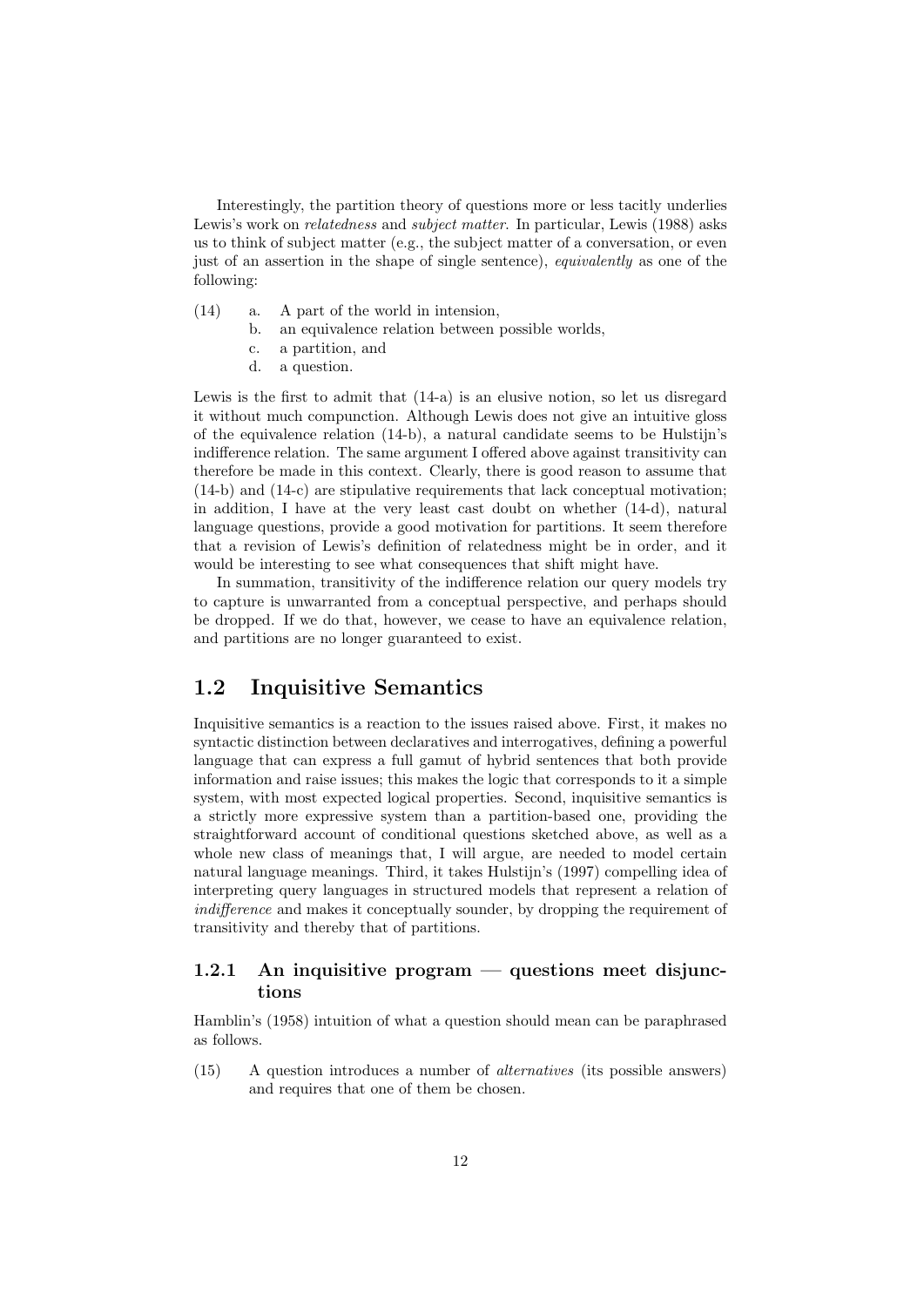This idea is strikingly similar to the way Grice (1989) addresses natural language (or at least English) 'or':

A standard (if not the [PG's emphasis] standard) employment of 'or' is in the specification of possibilities (one of which is supposed by the speaker to be realized, although he does not know which one).

That is, both questions and disjunctions raise possibilities, or alternatives, and convey ignorance of the speaker as to which one is the case. Indeed, it seems that 'or' might even share with questions the requirement that the issue of which of the alternatives is the case be addressed. For example, the dialog below is perfectly natural:

(16) A: John or Mary will come to the party tonight. B: Well, John is sick, so I guess it's Mary that's coming.

In (16), B is clearly not going off on a tangent by addressing the issue of which one of John and Mary will come to the party, in fact B is perceived as being rather cooperative: B understood A's statement as expressing (among other things) ignorance and interest, and addressed it as though it implied the question "Who will come to the party, John or Mary?"

I will call the sense in which questions and disjunctions are similar their issue-raising potential, and will assume it to be located in the semantics instead of the pragmatics. This is by no means a trivial move, but it is justified by the fact that the alternatives put forth by both questions and disjunctions have semantic import, combined with the following postulate of inquisitive semantics:

(17) Semantic alternatives are a result of the linguistic mechanism of raising issues.

That alternatives play a role in the semantics of questions was part of Hamblin's (1958) postulates, and it is by now part of the consensus among semanticists. As for disjunctions, recent literature on alternative semantics that deal with, among other linguistic phenomena, free choice and counterfactual sentences with disjunctive antecedents have argued very convincingly for the need for semantic alternatives generated by natural language disjunctions.<sup>9</sup>

The postulate in (17) proposes that we relate the alternative-generating power of questions and disjunctions to their issue-raising potential, illustrated in the example above for disjunction, incontrovertibly present in questions.<sup>10</sup>

If these observations are on the right track, then the meanings of questions and disjunctions ought to be to a visible extent similar.

The main postulate of inquisitive semantics says that we should take this similarity to its direst consequences, by assuming that questions are, at a fundamental level of semantic analysis, disjunctions. Specifically, in the inquisitive propositional language to be defined in a few paragraphs, I will use the abbre-

 $^{9}$ But see Chemla (2009) for arguments against a semantic treatment of such phenomena. <sup>10</sup>There are at least two other alternative-generating classes of elements in natural language, namely indefinites (Kratzer and Shimoyama, 2002) and focused constituents (Rooth, 1985). I will briefly mention indefinites later in the very last section of this chapter, arguing that they can be seamlessly integrated into the program of inquisitive semantics. As for focus, it has been discussed in connection with inquisitive semantics by Balogh (2009).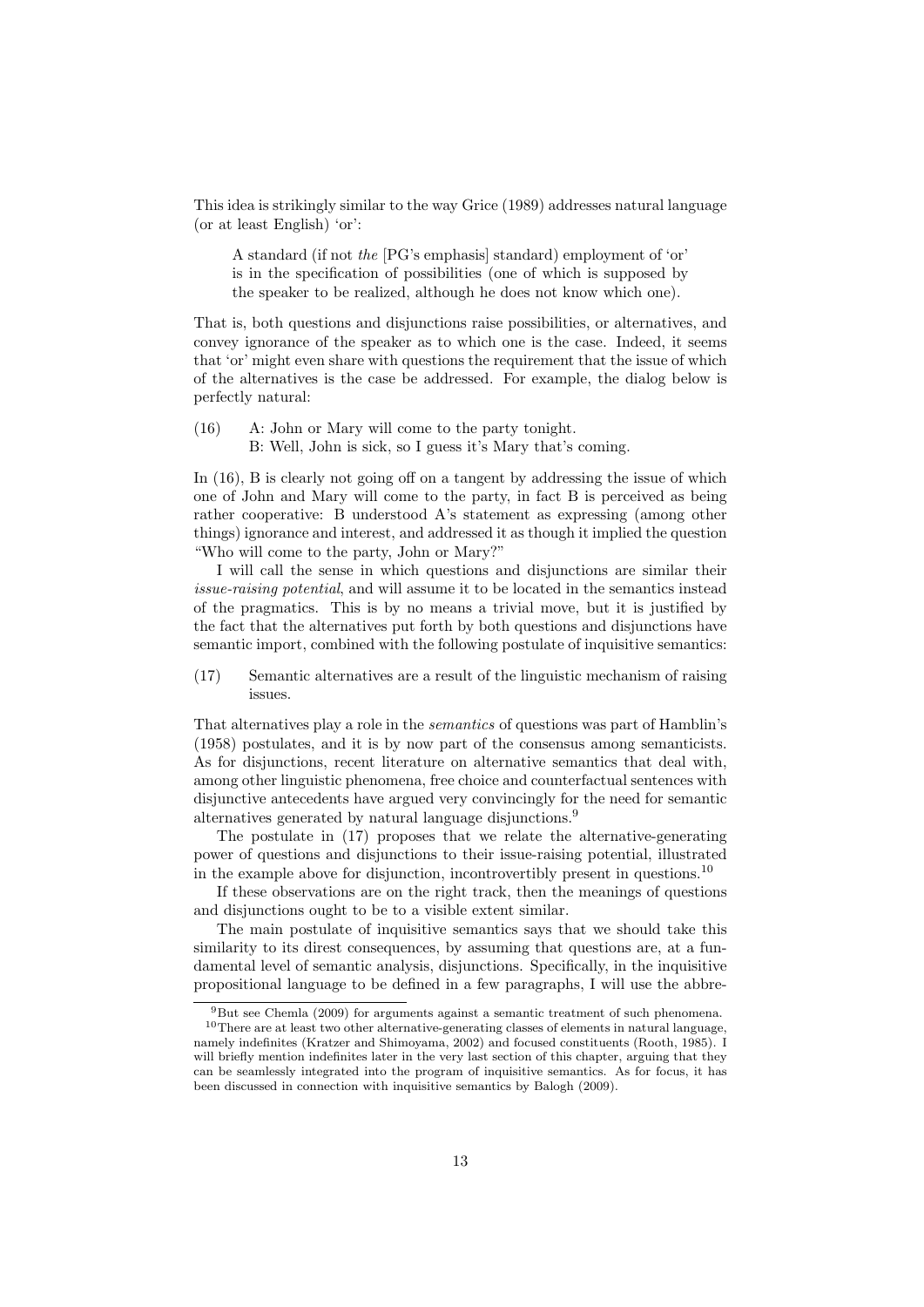viation

$$
?\varphi := \varphi \vee \neg \varphi .
$$

Although this simple move,<sup>11</sup> as the sections to come will show, allows us to address all the issues raised above against the partition theory, it deserves some immediate clarification.

The central claim is that, at the deepest level of semantic meaning, questions and disjunctions make use of the same semantic mechanism, that of introducing alternatives. This mechanism, I further argue, originates from natural language 'or' and is used by natural language interrogatives, whence my defining a question operator in terms of basic disjunction, and not the other way around.

One way to materialize this insight in our semantics would be to keep it in the meta-level: I could give definitions of disjunction and interrogation that involve the same mechanism at the meta-level, but that instantiate that mechanism differently. The inquisitive semantics and logic I define in this thesis however goes beyond that.

More than just claiming that the alternative-generating mechanism behind questions and disjunctions is the same, inquisitive semantics proposes that this insight be made explicit at the object level. That is, I propose that we define questions in terms of disjunctions, as per the abbreviation above. This means that I am taking the similarity between questions and disjunctions to mean quite literally that one class of meanings is derived from the other.

This may seem quite radical. Surely, natural language interrogative sentences are very different from declarative disjunctions, their syntax is different, their intonation patterns are different, and their uses, if not also their meaning, are not identical. The inquisitive semantics and logic instantiated in this thesis, to the extent that it overlooks those differences, is most likely an overly radical idealization, but it is one that, I will show, addresses all the issues raised above while incorporating an insight into the common properties of questions and disjunctions in its most literal interpretation. The differences that exist between natural language interrogative sentences and natural language disjunctive sentences do not invalidate this inquisitive program, they just suggest that further refinements will almost certainly be in order, surely at the syntactic and pragmatic levels, possibly also at a semantic level. It may well turn out that the significance of the similarities pointed out above must be obscured at the object-language level, because of the possible need to differentiate the semantics of interrogation and disjunction to a point where, in the object level definitions, the relation between the two is no longer visible. My stance on that matter is simple: I will begin by investigating the idealized system where the similarity between questions and disjunctions is taken to be identity, or rather inter-definability, and I will leave inquiry on why that is an overly radical hypothesis and how it should be weakened to future research. At the very least, the inquisitive semantics and logic studied here will give insights on the relation

 $11$ Probably because it is so simple, it is not exactly unprecedented. Harrah (1961) argues that "a logic of questions, sufficient for the question-and-answer process, already exists within the logic of statements." He proposes the abbreviation  $F$ ? for  $F \vee \neg F$ , and defines a direct answer to a question  $F$ ? as any of the disjuncts of  $F$ ?. Harrah's idea was dismissed by Hamblin (1963) as falling in the general category of theories that try to reduce questions to assertions, an enterprise Hamblin found completely misguided. Although I agree with Hamblin regarding the need for a true erotetic semantics, it is not as obvious to me as it was to him that Harrah's research program was incompatible with that basic desideratum.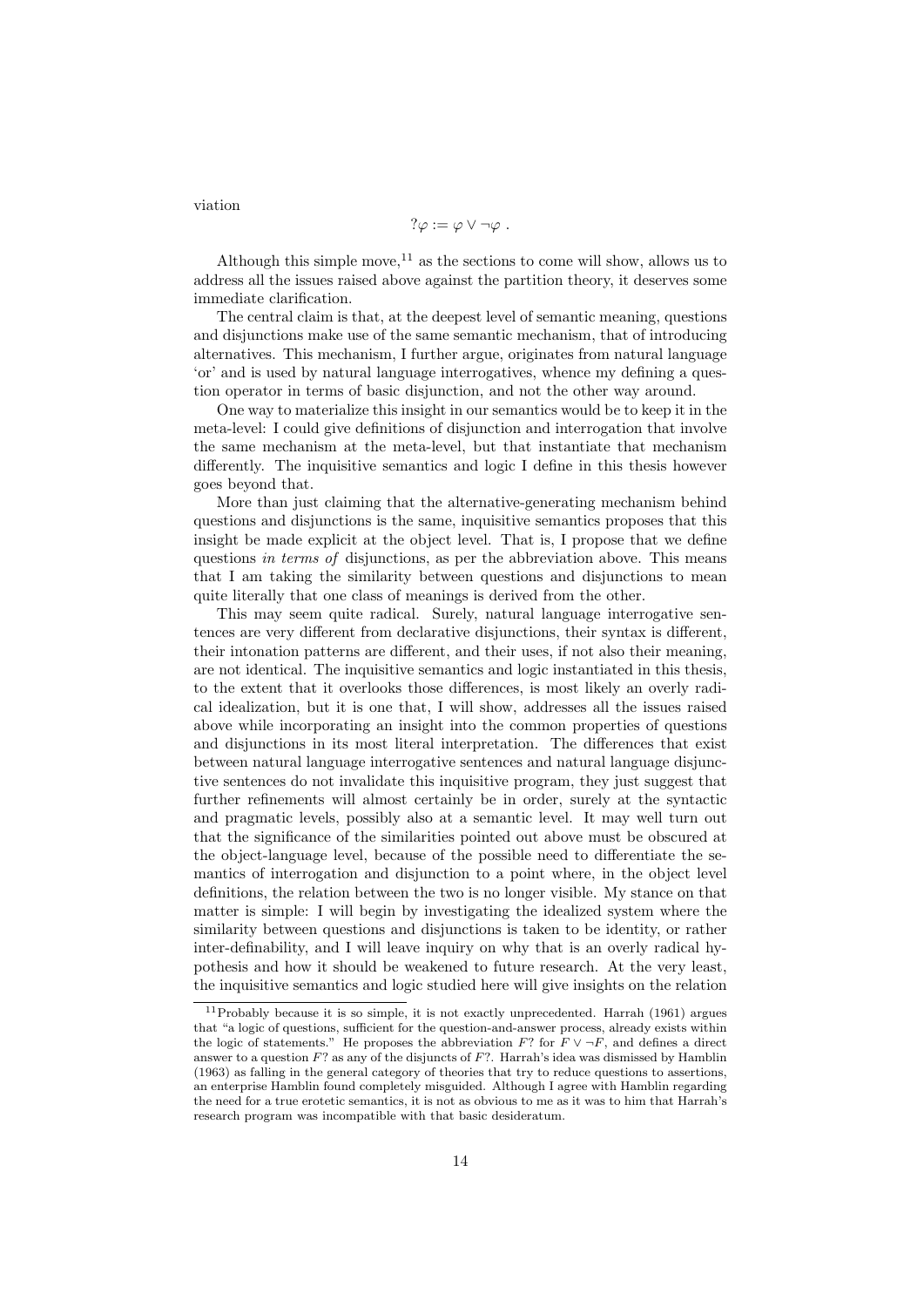between questions and disjunction that will inform more linguistically tenable analyses of natural languages.<sup>12</sup>

Moreover, even if it turns out that the level of analysis at which the semantics of natural language interrogatives and disjunctions is the same is so deep as to become almost invisible at the surface level, and only of potential explanatory interest from an historical, diachronic perspective on language, the gain in logical tractability and expressive power that we get from the inquisitive logic I define here makes it worth recognizing and taking seriously what questions and disjunctions share.

The central claim of inquisitive semantics has linguistic motivation independent of the semantic and pragmatic parallels I introduced above. It is well known that very many natural languages share the same morpheme (or close variations thereof) for 'or' and question particles. Malayalam oo (Jayaseelan, 2004, 2008) is a good example:

- (18) John-oo Bill-oo wannu. John-or Bill-or came 'John or Bill came.'
- (19) Mary wannu-oo? Mary came-or 'Did Mary come?'

This is a very robust linguistic fact, true of languages like Japanese  $(ka)$ , Korean  $(na)$  and a number of Slavic languages  $(ii)$ . To some extent, such familiar languages as Dutch and English also instantiate this morphological generalization. In Dutch, the embedded question complementizer is identical to the word for 'or', as shown below, and clearly English 'whether' is 'wh' + 'either', a disjunction morpheme.

- $(20)$ I have Anne or Marie seen heb Anne of Marie gezien. 'I saw Anne or Marie.'
- $(21)$ I know not or Anne comes weet niet of Anne komt. 'I don't know if Anne is coming.'

Inquisitive semantics has the potential to straightforwardly account for this observation, since it relates questions and disjunctions in its object language. In other words, taking these linguistic data at their face value most naturally induces, at least as an initial working hypothesis, a semantic move of the sort made in inquisitive semantics.<sup>13</sup>

In the next section, I will define a minimal instantiation of the inquisitive program, the system InqL, and show how it addresses the issues raised in the previous sections.

 $^{12}\mathrm{These}$  paragraphs benefited greatly from a discussion of a closely related topic with Anna Szabolcsi, for which I'm very grateful.

<sup>&</sup>lt;sup>13</sup>It is important to keep in mind though that the inquisitive logic defined here is rather unsuited for sophisticated semantic work, the main reason for that being that this thesis concentrates exclusively on propositional inquisitive logic. See however AnderBois (2009) for an analysis of Yukatek Mayan questions and disjunctions in terms of the logic defined in this thesis.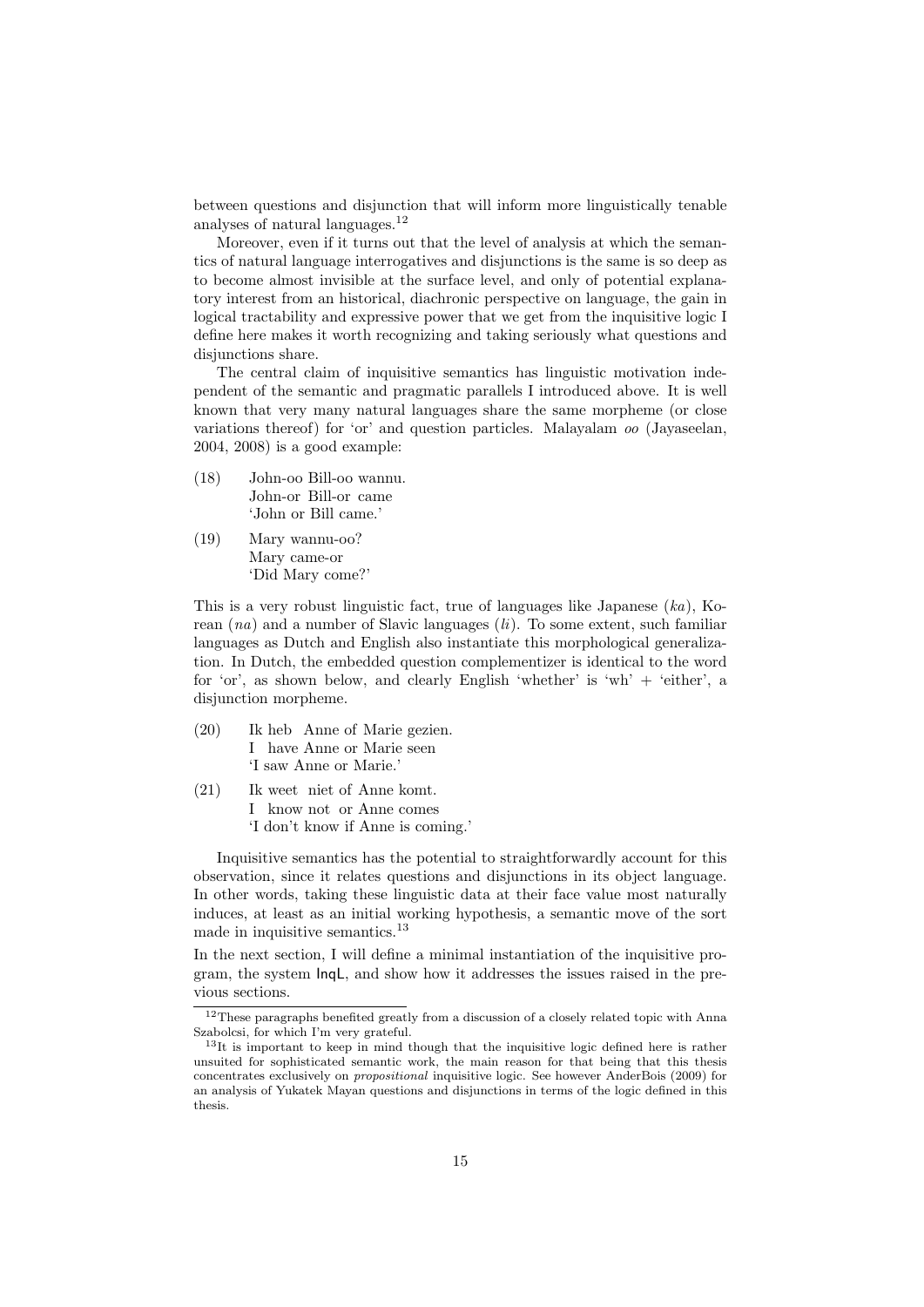#### 1.2.2 The inquisitive system InqL

I begin by defining the languages of InqL.

**Definition 8 (Inquisitive syntax).** A language  $L_P$  of  $\text{Inql},$  indexed to a finite set of propositional atoms  $P$ , is the smallest set such that

$$
p \in L_P \text{ for all propositional atoms } p \in P
$$
  
\n
$$
\bot \in L_P
$$
  
\nif  $\varphi, \psi \in L_P$ , then  $\varphi \land \psi \in L_P$   
\n
$$
\varphi \lor \psi \in L_P
$$
  
\n
$$
\varphi \to \psi \in L_P
$$

Following standard practice, I will use the abbreviations  $\neg \varphi := \varphi \rightarrow \bot$  and  $\top := \neg \bot.$ 

Notice that I am constraining the set of propositional atoms for any given inquisitive language to a finite set. This means that there are infinitely many inquisitive languages, one for each finite set of propositional atoms. I will postpone the discussion of why I make this stipulation to Section 2.1.2; for the time being, suffice it to say that it serves the purpose of keeping the semantics manageable. At any rate, the restriction is of no consequence to the erotetic expressive power of the language.

Also in connection with Definition 8, notice that I define a perfectly standard propositional language, with negation in terms of implication and falsum as is common practice. There is no primitive question operator, rather, it will be defined as an abbreviation, as I suggested above.

InqL will be interpreted in models much like those defined for the partition query language  $QL$  above, except for the fact that  $\text{Inql}$  models need not be transitive relations. Thus:

**Definition 9 (Inquisitive models).** Models for  $\text{Inql}$  are relations  $\sigma \subset W \times$  $W$ , where  $W$  is the set of total valuations (worlds) on the set of propositional atoms P of an inquisitive language  $L_P$ .  $\sigma s$  are in addition required to be reflexive and symmetric (NB, not necessarily transitive). We will call the set of all such states  $\Sigma_P$ , for each language  $L_P$ .

Each  $\sigma$  is to be interpreted as a relation of indifference on the underlying set of worlds W: if w is connected by  $\sigma$  to v, this means intuitively that the difference between  $w$  and  $v$  is not at issue. Conversely, if  $w$  and  $v$  are not connected, the difference between them is at issue. I proceed now to the update semantics.

**Definition 10 (Inquisitive semantics).** The update of a state  $\sigma \in \Sigma_P$  with a formula  $\varphi$  of a language  $L_P$  of lnqL, in symbols  $\sigma[\varphi]$ , is inductively defined as follows:

$$
\sigma[p] = \{(i, j) \in \sigma : i(p) = j(p) = 1\}
$$
  
\n
$$
\sigma[\bot] = \emptyset
$$
  
\n
$$
\sigma[\varphi \land \psi] = \sigma[\varphi] \cap \sigma[\psi]
$$
  
\n
$$
\sigma[\varphi \lor \psi] = \sigma[\varphi] \cup \sigma[\psi]
$$
  
\n
$$
\sigma[\varphi \to \psi] = \{(i, j) \in \sigma : (\forall \iota \in \{i, j\}^2) \ \iota \in \sigma[\varphi] \implies \iota \in \sigma[\psi]\}
$$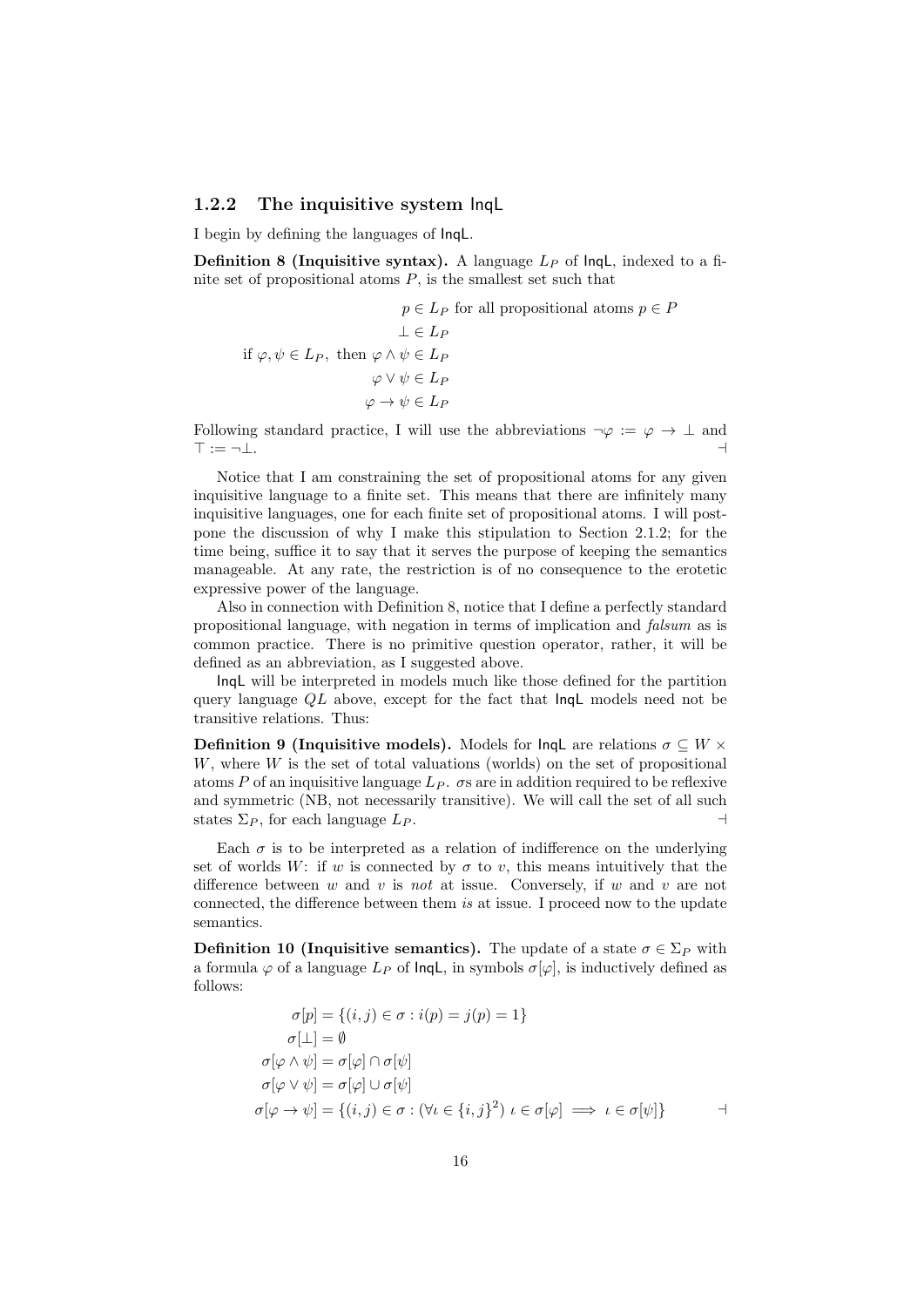I will shortly explicate Definition 10 by means of examples, but first, a few comments are in order. I will use the notation  $(i, j)$  to refer to the pair of worlds i and  $j$  in an inquisitive model as per Definition 9, as opposed to the more familiar notation  $\langle i, j \rangle$ . The reason for that is to make it more transparent that these are symmetric pairs, i.e., that the ordering in any pair or worlds in an inquisitive model  $\sigma$  is of no consequence, for, by definition of symmetry,  $\langle i, j \rangle \in \sigma$  just in case  $\langle j, i \rangle \in \sigma$ .<sup>14</sup> Consider in particular the definition of implication. It makes reference to the set

$$
\{i, j\}^2 = \{\langle i, j \rangle, \langle j, i \rangle, \langle i, i \rangle, \langle j, j \rangle\},\
$$

or, in the notation I will adopt in this text, one of the following identical sets.

$$
{i,j}^2 = {(i,j), (i,i), (j,j)}
$$
  
= { $(j,i), (i,i), (j,j)$ }

The atomic and conjunction clauses are identical to the ones in Definition 5, and  $\perp$  is defined in the usual way for update semantics. Notice that I give separate clauses for each connective, this correctly suggests that the classical abbreviations defined for  $QL$  in Section 1.1.1 will not be valid in  $InqL$ . What formulas are and are not valid in InqL will be the topic of investigation of Chapter 2, so for the time being I will just alert the reader to the fact that several classical equivalences do not hold in InqL. To mention just a few notable ones,

$$
\neg(\neg\varphi \land \neg\psi) \to \varphi \lor \psi ,\n(\neg\varphi \to \neg\psi) \to (\psi \to \varphi) ,\n\neg\neg\varphi \to \varphi ,
$$

are all invalid in InqL.

Finally, let me remark that the very simple definition of disjunction above, purely by means of update potential union, embodies the expressive power of the system as an erotetic logic. As for implication, its apparent unwieldiness will be explicated later in this chapter and in Chapter 2.

#### InqL at work, a walk-through

Recall the picture of the ignorant and indifferent model on the language with only two atoms, repeated as Figure 1.4 on the next page.

Atoms in InqL behave just like in the partition system QL. For concreteness, consider we have an ignorant and indifferent state  $\sigma$  for the inquisitive language with two atoms: an update with  $p$  will keep only those pairs such that both elements make p true. This means that  $\sigma[p]$  is as in Figure 1.5-a. An update of  $\sigma$  with q, then, gives us the model pictured in Figure 1.5-b.

Consider now  $\sigma[p \vee q]$ . By the disjunction clause, we get the union of the two states in Figure 1.5. This means that we disconnect from the model the world  $w_{00}$ , as one would expect, but that is not all the update with  $p \vee q$  does. If we look at the representation of  $\sigma[p \vee q]$ , in Figure 1.6, we see that  $w_{01}$  and  $w_{10}$  are no longer connected to each other by  $\sigma$ .

<sup>14</sup>For this reason, the inquisitive models can be interpreted as undirected looping graphs, where the notation  $(a, b)$  for edges is standard.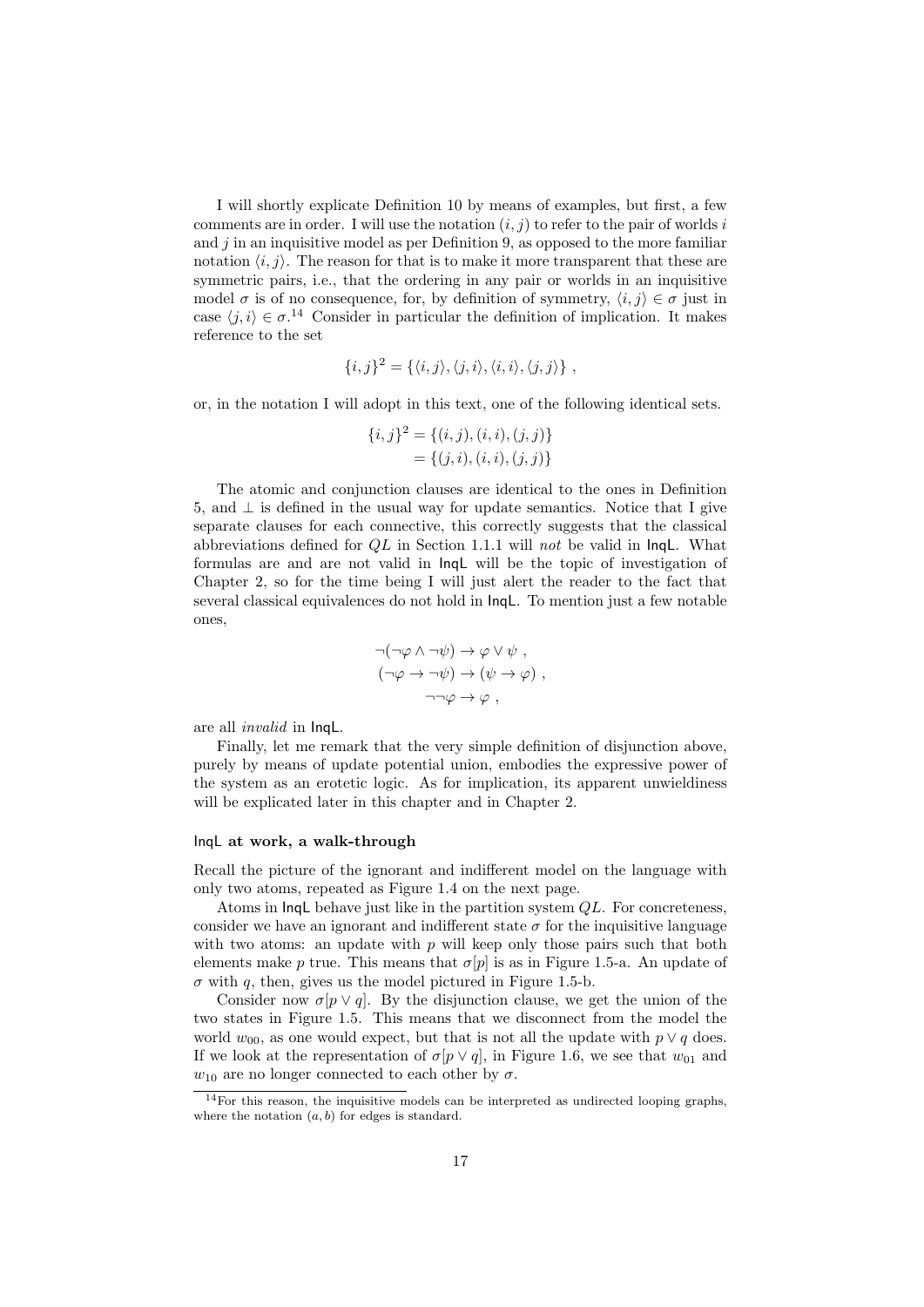

Figure 1.4: The indifferent, ignorant model  $\sigma$  for  $P = \{p, q\}$ 



Figure 1.5: Two atomic updates

This means that the difference between worlds  $w_{01}$  and  $w_{10}$  interests us. Equivalently, the difference between these two worlds is at issue.

The partition system had the advantage of allowing us to move from the models construed as relations to the same models construed as sets of propositions via the partition theorem. For InqL, we must define another notion of what counts as an alternative in a model. These are highlighted in Figure 1.6.

**Definition 11 (Alternatives).** For  $\sigma$  a model of lnqL, the set  $A_{\sigma}$  is the set of alternatives in  $\sigma$ , where  $\alpha \in A_{\sigma}$  iff

- 1.  $\alpha \subseteq \sigma$ ;
- 2.  $\alpha$  is a total relation; and
- 3. there is no  $\sigma \supseteq \beta \supset \alpha$  such that  $\beta$  is a total relation.



Figure 1.6:  $\sigma[p \vee q]$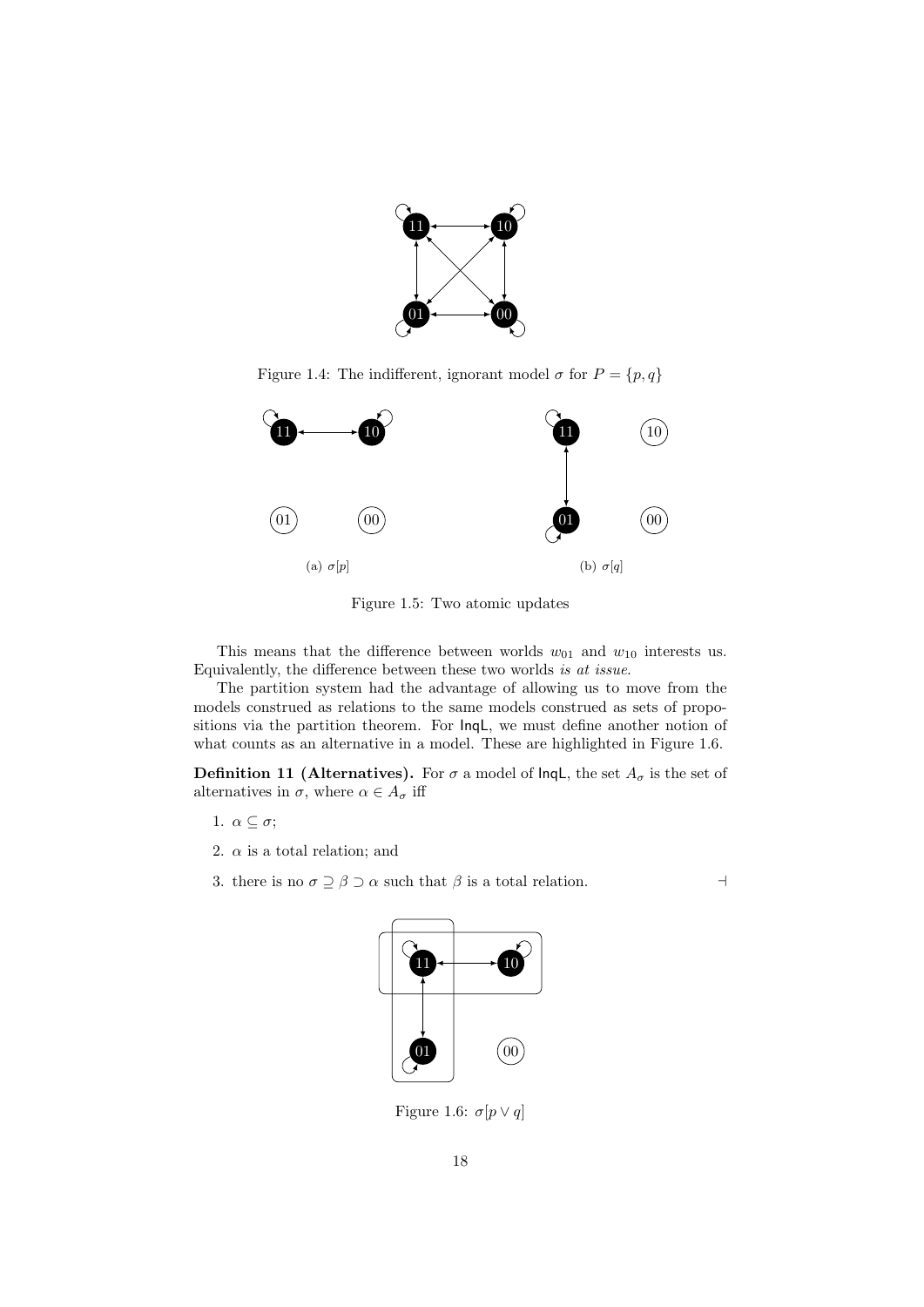In other words, the set of alternatives in  $\sigma$  is the set of all maximally connected subsets of  $\sigma$ .

Since indifferent states are by definition total relations, we can equivalently define the set of alternatives for a state  $\sigma$  as the set of maximal indifferent substates of  $\sigma$ . In addition, we can also see that, for indifferent states, such as the ones in Figures 1.4 and 1.5, the set of alternatives is the singleton set containing the state itself. Thus,  $\sigma$  is indifferent just in case  $A_{\sigma} = {\sigma}.$  From this point onward, I will outline the alternatives in the pictures of inquisitive models, whenever the alternative set is different from the trivial singleton, that is, unless the state is indifferent.<sup>15</sup>

The state represented in Figure 1.6 however is not indifferent, for

$$
A_{\sigma[p\vee q]} \neq \{\sigma[p\vee q]\} .
$$

In fact, what we have is

$$
A_{\sigma[p\vee q]} = \left\{ \begin{array}{c} \{(w_{11}, w_{11}), (w_{11}, w_{01}), (w_{01}, w_{11}), (w_{01}, w_{01})\}, \\ \{(w_{11}, w_{11}), (w_{11}, w_{10}), (w_{10}, w_{11}), (w_{10}, w_{10})\} \end{array} \right\}.
$$

The two alternatives for  $\sigma[p \lor q]$ , outlined in Figure 1.6, correspond to two propositions, namely, p and q. Thus, the formula  $p \vee q$ , besides having provided the information that at least one of  $p$  and  $q$  must be the case (by eliminating the  $\neg p$ ,  $\neg q$ -world  $w_{00}$ ), has also introduced an *issue* between the p-worlds and the q-worlds. That is, it has raised the issue of which one of p or q is the case. This is how inquisitive semantics encodes Grice's insight into natural language 'or'.

An update with a negated atomic formula has at least one unsurprising effect:  $\neg p$  eliminates all the p-worlds from an information state. Interestingly though, the effect of double negation on disjunction is not vacuous as it was in the partition system QL. An update with  $\neg (p \lor q)$  yields the single reflexive point  $(w_{00}, w_{00})$ , and an update with  $\neg$ ( $p \lor q$ ) gives us the complement of the latter information state.<sup>16</sup> Figure 1.7 (next page) is a picture of  $\sigma$ [¬¬( $p \vee q$ )].

As one can see in Figure 1.7, the model  $\sigma$ [¬¬( $p \vee q$ )] embodies the same *information* as  $\sigma[p \lor q]$ . That is, if we abstract away from the relation and consider solely the subsets of W that  $\sigma[\neg\neg(p \lor q)]$  and  $\sigma[p \lor q]$  are relations on, we observe that they are identical: the same reflexive pairs have been eliminated from  $\sigma$  by the two updates. However, while the latter has two alternatives, the former has only one. Double negation has transformed an issue-raising disjunction into a purely informative, issueless update.

<sup>&</sup>lt;sup>15</sup>This is of course not to say that indifference models lack alternatives! The alternative is simply a trivial one, for the only alternative is the model itself, and for that reason I will not tax the pictures with superfluous frames.

 $16$ Strictly speaking, it is inaccurate to see the update with a negation as the complement of the non-negated subformula, because problems would arise from such a definition when considering updates with conditionals or once-negated disjunctions. Consider the case  $\neg (p \lor q)$ , if this were to yield the complement of  $\sigma[p\vee q]$  then, since the pair  $(w_{10}, w_{01})$  is not a member of  $\sigma[p \vee q]$ , it would be present in  $\sigma[\neg(p \vee q)]$ . This would of course give rise to a non-standard model, for that information state would not be a reflexive relation (there would be a connection between two worlds whose reflexive pairs had been eliminated).

These problems prompted the slightly more complex definition I gave for the implication clause (recall that  $\neg \varphi = \varphi \rightarrow \bot$ ). I will explain how this works in detail when I discuss the implication clause.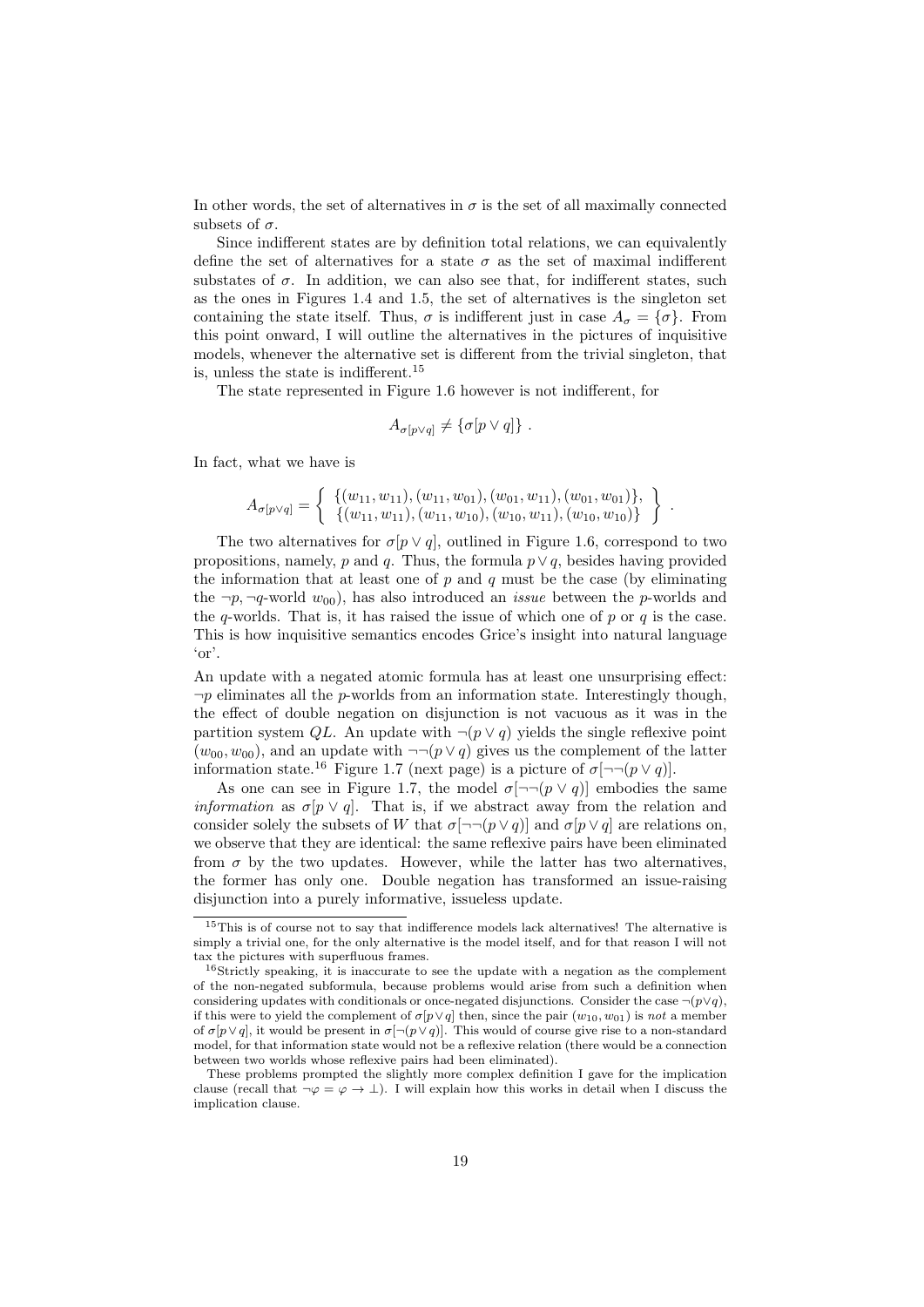

Figure 1.7:  $\sigma$ [¬¬( $p \vee q$ )]

One way to interpret this issue-canceling power of negation is to interpret negated sentences as necessarily assertive, or perhaps more accurately, necessarily uninquisitive. Then, double negation gets us the assertive closure of a certain formula, stripping away its inquisitive potential and leaving only its informative potential. Accordingly, I define an operator of assertive closure:

$$
!\varphi := \neg \neg \varphi
$$

Notice that I do not mean to imply that only sentences with '!' are assertive in InqL. Rather, the idea is that all double negated sentences are necessarily assertive.

I move on to questions. As promised, InqL uses the abbreviation

$$
?\varphi := \varphi \vee \neg \varphi
$$

to formalize questions. It is easy to see how this gives InqL the full expressive power of the partition system  $QL$ . An update of  $\sigma$  with ?p is equivalent to an update with  $p \vee \neg p$ , which by the definition of disjunction means the union of the models for  $\sigma[p]$  and  $\sigma[\neg p]$ . This is represented in Figure 1.8, with the two alternatives outlined.



Figure 1.8:  $\sigma$ [?*p*]

Notice how an update with  $p \vee \neg p$  is all but vacuous: clearly,  $\sigma[p \vee \neg p]$ , as represented in Figure 1.8, is a different state from the indifferent and ignorant  $\sigma$  as in Figure 1.4. Thus,  $p \vee \neg p$  is not tautological, meaning that the law of excluded middle does not hold in InqL.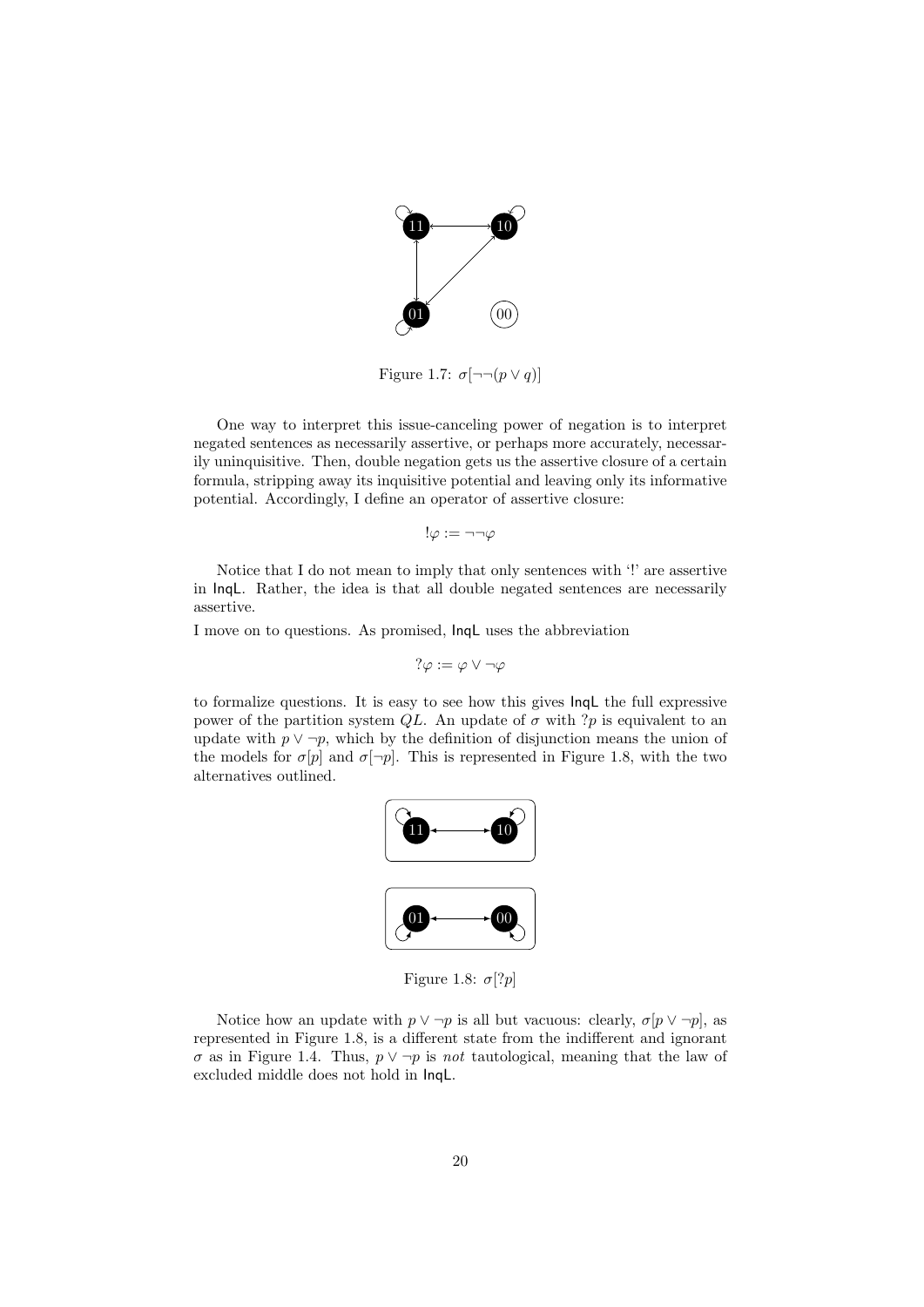#### A few useful logical notions

So far I have been using terms such as 'assertion', 'question' and 'informativeness' in an intuitive, pre-theoretic way. What we have seen so far of how InqL functions already allows us to be more explicit than that, as the following definitions demonstrate.

**Definition 12 (Informativeness).** A formula  $\varphi \in L_p$  of inquisitive logic is *informative* iff, for  $\omega_P$  the maximal model in  $\Sigma_P$ ,  $\omega_P[\varphi]$  is not ignorant (as per the straightforward adaptation of Definition 3 to inquisitive models).  $\Box$ 

**Definition 13 (Inquisitiveness).** A formula  $\varphi \in L_p$  of inquisitive logic is *inquisitive* iff, for  $\omega_P$  the maximal model in  $\Sigma_P$ ,  $\omega_P[\varphi]$  is not indifferent (as per the straightforward adaptation of Definition 3 to inquisitive models).  $\Box$ 

In other words, a formula is informative just in case it eliminates reflexive pairs, and it is inquisitive just in case it eliminates non-reflexive connections between worlds. These two notions allow us to define what we mean by 'assertion' and 'question' in a variety of ways, such as the following.<sup>17</sup>

Definition 14 (Assertions, questions and hybrids). A formula  $\varphi$  of any language of  $\text{Inql}$  is an *assertion* iff it is not inquisitive and it is informative or tautological, a question iff it is inquisitive and not informative, and a hybrid iff it is both informative and inquisitive.  $\Box$ 

According to Definition 14, atomic formulas are assertions, for they are always purely informative, as are negated or double-negated formulas. Formulas prefixed with the question operator, or in other words formulas that are disjunctions of jointly inconsistent subformulas, are always questions, with the exception of the formula ? $\top$ , which is equivalent to  $\top$  and therefore an assertion.

Disjunctions of non-jointly inconsistent subformulas however, such as  $p \vee q$ , since they provide both information and issues (i.e., they are both informative and inquisitive), are hybrids. In addition, both contradictions and tautologies are assertions.<sup>18</sup>

#### Material implication in  $\ln|I|$  — a semantics for conditional questions

The free syntax of lngL gives us, among others,  $p \rightarrow ?q$  as a well-formed formula. This is the InqL formalization of a conditional question, such as (22), with the possible answers in  $(23).^{19}$ 

 $^{17}\mathrm{But}$  see the literature on inquisitive semantics for different approaches and the motivations for them, in particular, Groenendijk (2008b) and Groenendijk and Roelofsen (2009).

<sup>&</sup>lt;sup>18</sup>It is perhaps easy to see how a contradiction should be an assertion, it is the absurd assertion. As for the tautology, this is a purely technical move, motivated by the idea that the assertive operator '!' ought to characterize the class of assertions: the tautology, just like any other uncontroversial assertion, is unaffected by '!'. Nevertheless, it is also possible to stipulate that the tautology is a question.

 $19$ Interrogative conditionals are I believe ambiguous and can get one of two readings, one where the interrogation operator takes narrow scope over the consequent, and one where it seems to take wide scope, over the whole conditional. Although the situation with interrogation might be quite close to that of negation, inasmuch as narrow scope is probably the preferred reading for both negated and interrogative conditionals, I find that the wide scope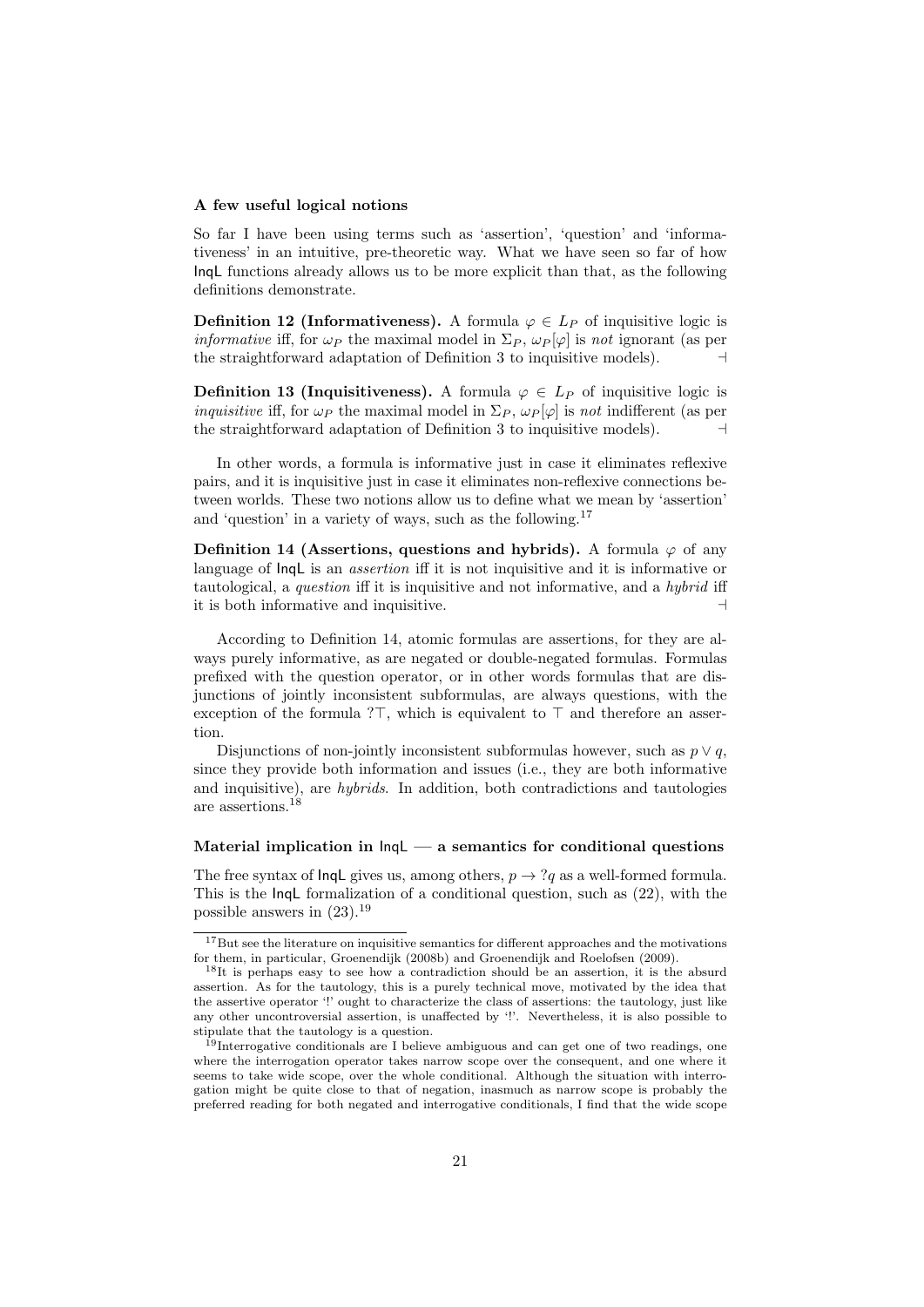- (22) If Jake goes to the party, will Mary also go?  $p \rightarrow ?q$
- (23) a. Yes. (If Jake goes, then so will Mary.)  $p \rightarrow q$ 
	- b. No. (If Jake goes, then Mary won't go.)  $p \rightarrow \neg q$

An update with  $p \to ?q$  on the minimal information state I have been using for expository purposes in this section yields the state depicted in Figure 1.9. As



Figure 1.9:  $\sigma[p \to ?q]$ 

the picture shows, the update is uninformative in our technical sense; rather, it creates an issue with two alternatives that correspond to the propositions  $p \to q$ and  $p \rightarrow \neg q$ , as discussed in Section 1.1.2.

It is important to note that, in  $\text{Inql},$  a formula of the sort  $\varphi \to ?\psi$ , whenever  $\varphi$  is an assertion, is equivalent to a disjunction of non-inquisitive implications. Thus, for  $\varphi$  an assertion,

$$
\varphi \to ?\psi \iff (\varphi \to \psi) \lor (\varphi \to \neg \psi) ,
$$

or indeed, in general,  $20$ 

$$
\neg \varphi \to \psi \lor \theta \iff (\neg \varphi \to \psi) \lor (\neg \varphi \to \theta).
$$

(i) If I learn to play the violin, will I get a job at the BSO?

reading is often available, and sometimes quite prominent. A good way to discern between the two readings is to check the meaning of a negative answer to an interrogative conditional. Compare (22) and the meaning of its negative answer to the example below:

No (it's possible that you'll learn the violin and still not get the job at the BSO).

If the negative answer to (i) means the assertion between parentheses, then the question was not of the type in (22), but rather something that might be formalized, in a modal InqL, as  $? \Box (p \rightarrow q)$ , a question about the necessity of a material implication, roughly, a question about the (possibly causal) relation between the two events in the conditional. Such a formula would generate the alternatives  $\Box(p \to q)$  and  $\diamond(p \land \neg q)$  (for this is equivalent to  $\neg \Box(p \to q)$ ), as intended. I will disregard this reading of interrogative conditionals, on the grounds that it can only be dealt with in an inquisitive modal logic, which is not the object of discussion in this thesis. In any event, it is I believe clear that  $?((p \rightarrow q)$  cannot be the correct way to model this meaning, given its answerhood conditions as discussed in the main text.

<sup>20</sup>For recall that any negated formula is an assertion.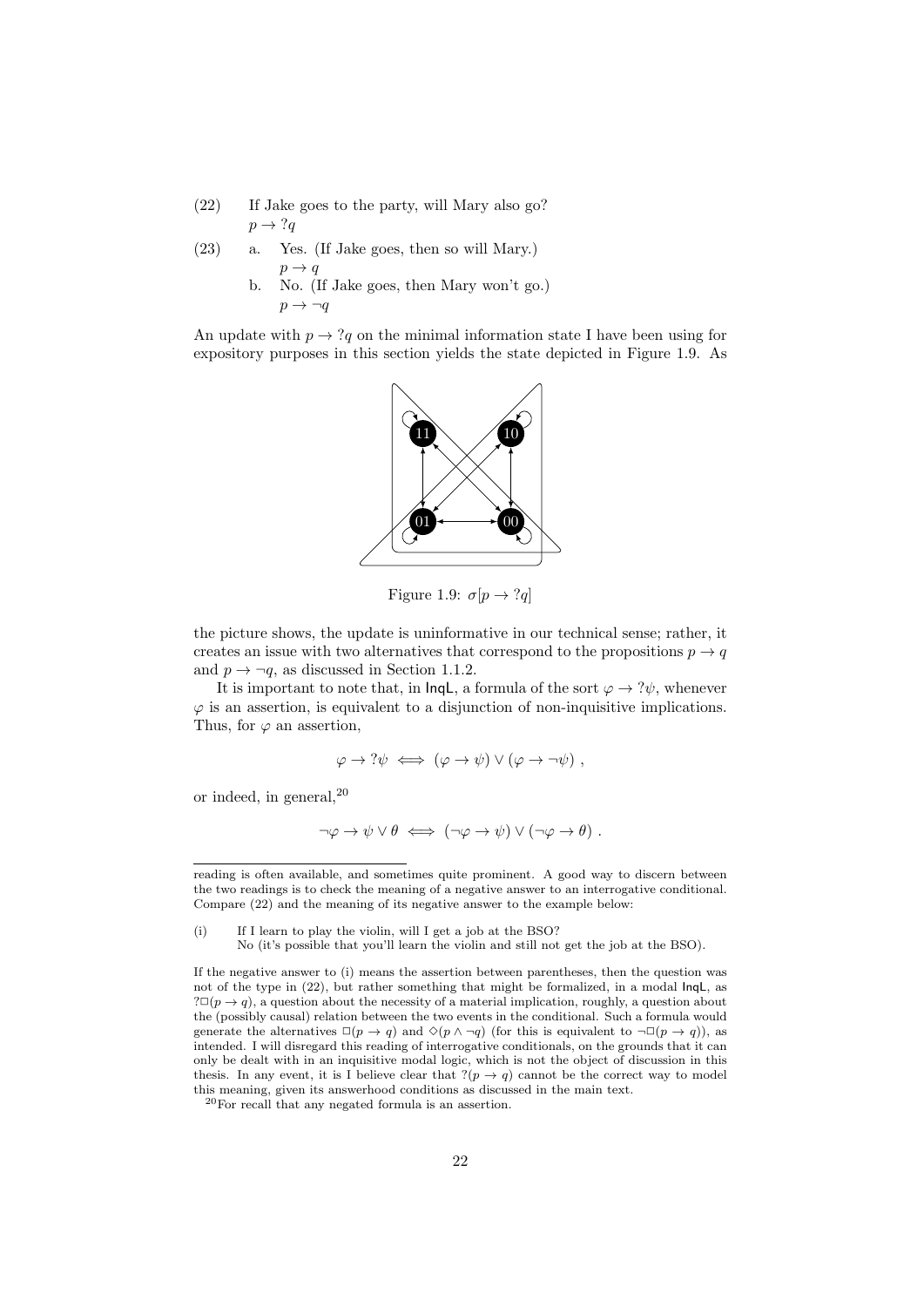The latter formula is known as the **KP** axiom, or, as an admissible rule of intuitionistic logic, the principle of Independence of Premise. I will return to it in Chapter 2.

The inner workings of the implication clause are somewhat tedious to show, but important for a thorough understanding of  $\text{Inql.}^{21}$  I will first show how the update with  $p \to ?q$  yields the desired result, and I will conclude this section with a brief discussion of negation (for recall that negation is defined in terms of implication and ⊥.)

The definition of the update of a state  $\sigma$  with  $p \to ?q$  unfolds into the following set.

$$
\left\{\n\begin{array}{c}\n(i,j)\in\sigma:\n(i,j)\in\sigma[p] \implies (i,j)\in\sigma[q\vee\neg q]\n\quad & (i,i)\in\sigma[p] \implies (i,i)\in\sigma[q\vee\neg q]\n\quad & (j,j)\in\sigma[p] \implies (j,j)\in\sigma[q\vee\neg q]\n\end{array}\n\right\}
$$

Now, considering, for concreteness, our usual ignorant and indifferent  $\sigma$  for the language with two propositional atoms, it is easy to see how pairs involving the worlds where  $p$  is *false* will be part of this set: such pairs, by the atomic clause, will always fail an update with p, thereby trivially satisfying the conditionals above.  $\sigma[p \to ?q]$  will therefore certainly contain the following pairs.<sup>22</sup>

$$
(w_{01}, w_{01}), (w_{00}, w_{00}),(w_{01}, w_{00}),(w_{01}, w_{11}), (w_{01}, w_{10}),(w_{00}, w_{11}), (w_{00}, w_{10})
$$

But the interesting pairs are the ones that  $\phi$  survive an update with  $p$ , therefore not trivially satisfying the conditionals. These are

$$
(w_{11}, w_{11}), (w_{10}, w_{10}), (w_{11}, w_{10})
$$
.

The reflexive pairs are in  $\sigma[p \to ?q]$ , for they satisfy the consequent of the conditionals above, in that they survive a further update with  $q \vee \neg q$ . The reason they do is that reflexive pairs are essentially total valuations, they are just like fully specified possible worlds, and as such undoubtedly satisfy excluded middle.

The same is not true of the pair  $(w_{11}, w_{10})$  above. For this pair to be in  $\sigma[p \rightarrow ?q]$ , it would have to be the case that 1. the reflexive pairs built out of worlds  $w_{11}$  and  $w_{10}$  survive an update with  $q \vee \neg q$  and 2. the pair  $(w_{11}, w_{10})$ itself survives an update with  $q \vee \neg q$ . 1. as we have seen holds, but not 2. Indeed, for  $(w_{11}, w_{10})$  to survive an update with  $q \vee \neg q$ , by definition of disjunction, it would have to survive an update with either q or  $\neg q$ . Clearly, it survives neither of the two, for q is true at  $w_{11}$  and false at  $w_{10}$ . Therefore, the pair  $(w_{11}, w_{10})$ is eliminated from  $\sigma$  by the update with  $p \to ?q$ .

Also in connection with implication in InqL, it is important to explicate how (and why) negation is defined in terms of it and  $\perp$ . The update of a state  $\sigma$ 

<sup>21</sup>Readers less interested in gory logical details can safely skip the next few paragraphs, if they are willing to grant me that the implication clause works as intended.

<sup>&</sup>lt;sup>22</sup>Keep in mind that, according to the notation I use here,  $(i, j)$  means  $\langle i, j \rangle$  and  $\langle j, i \rangle$ .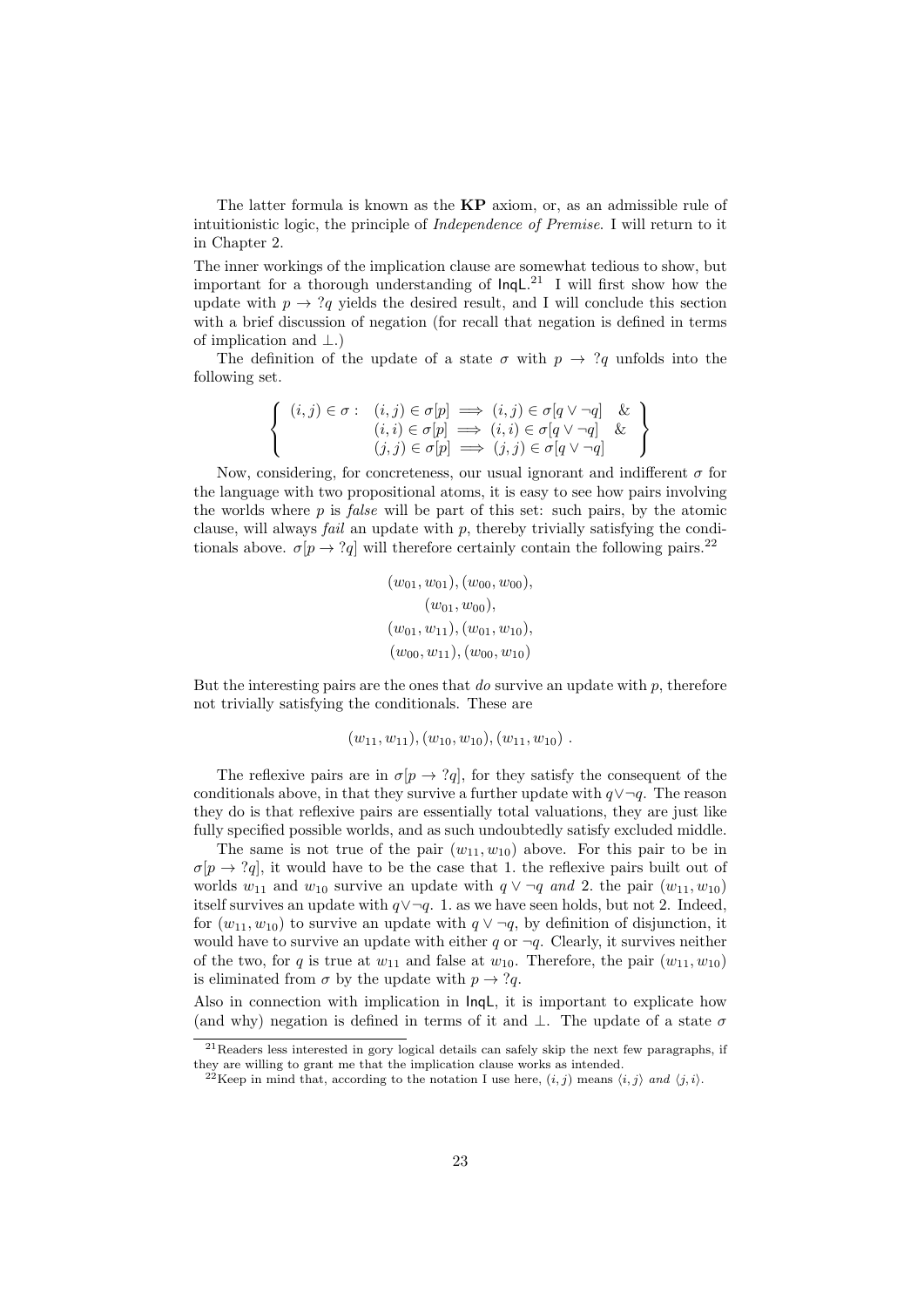with  $\neg \varphi$  (i.e.,  $\varphi \to \bot$ ) is, by definition

$$
\left\{\n\begin{array}{c}\n(i,j)\in\sigma:\n(i,j)\in\sigma[\varphi]\implies(i,j)\in\sigma[\bot]\&\&\n(i,i)\in\sigma[\varphi]\implies(i,i)\in\sigma[\bot]\&\&\n(j,j)\in\sigma[\varphi]\implies(j,j)\in\sigma[\bot]\n\end{array}\n\right\},
$$

which, since  $\sigma[\perp] = \emptyset$ , is equal to

$$
\left\{\n\begin{array}{c}\n(i,j) \in \sigma : \quad (i,j) \notin \sigma[\varphi] \& \\
(i,i) \notin \sigma[\varphi] \& \\
(j,j) \notin \sigma[\varphi]\n\end{array}\n\right\}.
$$

In words, a pair  $(i, j)$  survives an update with  $\neg \varphi$  just in case it and the two reflexive pairs that underlie it *fail* an update with  $\varphi$ . This provides a good example of why we need the complicated implication clause defined above.

If we were to use a more straightforward definition, such as

$$
\sigma[\varphi \to \psi] = \{(i,j) \in \sigma : (i,j) \in \sigma[\varphi] \implies (i,j) \in \sigma[\psi]\},
$$

then negation would amount to simply the following, which is complementation.

$$
\sigma[\neg \varphi] = \{(i, j) \in \sigma : (i, j) \notin \sigma[\varphi]\}
$$

Now, recall that  $\neg(p \lor q)$  eliminated from  $\sigma$  the pair  $(w_{10}, w_{01})$ . Since this pair is not in the update with  $p \vee q$ , it must be a part of the update with  $\neg (p \vee q)$ , which would yield a non-reflexive model; for, obviously,  $(w_{10}, w_{10})$  would not be a part of that model, since it survives the update with  $p \vee q$ . This non-standard model is unacceptable (and uninterpretable under Hulstijn's heuristic), so this would be a catastrophic result.<sup>23</sup>

#### 1.2.3 More applications of InqL

So far I have defined the system InqL and shown its inner workings by means of several examples. I have already shown that InqL addresses issues with the partition approach raised in Section 1.1.2. In particular, InqL has a free syntax that allows for inquisitive and informative sentences to be combined in any way, while attributing them a meaning. Moreover, by dropping the partition requirement, InqL can express a whole new class of meanings, such as conditional questions and inquisitive disjunctions. In the following sections I will discuss further characteristics of InqL.

#### Disjunctions meet questions

At the crux of the expressive power of InqL lies, as I have stressed before, the issue-raising potential of disjunction. However, simple disjunction, as in  $p \vee q$ , has a close, non-inquisitive cousin, namely  $!(p \vee q)$ , shorthand for  $\neg\neg (p \vee q)$ . Do these two flavors of disjunction have linguistic correlates? I am convinced that they do, and I will provide two lines of argument for that.

 $^{23}\mathrm{There}$  are further examples of the need for the implication clause as I have defined it that do not involve negation, but I omit them in the interest of brevity. The interested reader can try the exotic formula  $?p \rightarrow ?q$ , first with the straw man simple implication defined above, to see what the problem with it is, and then with the clause in Definition 10, to see how that solves it.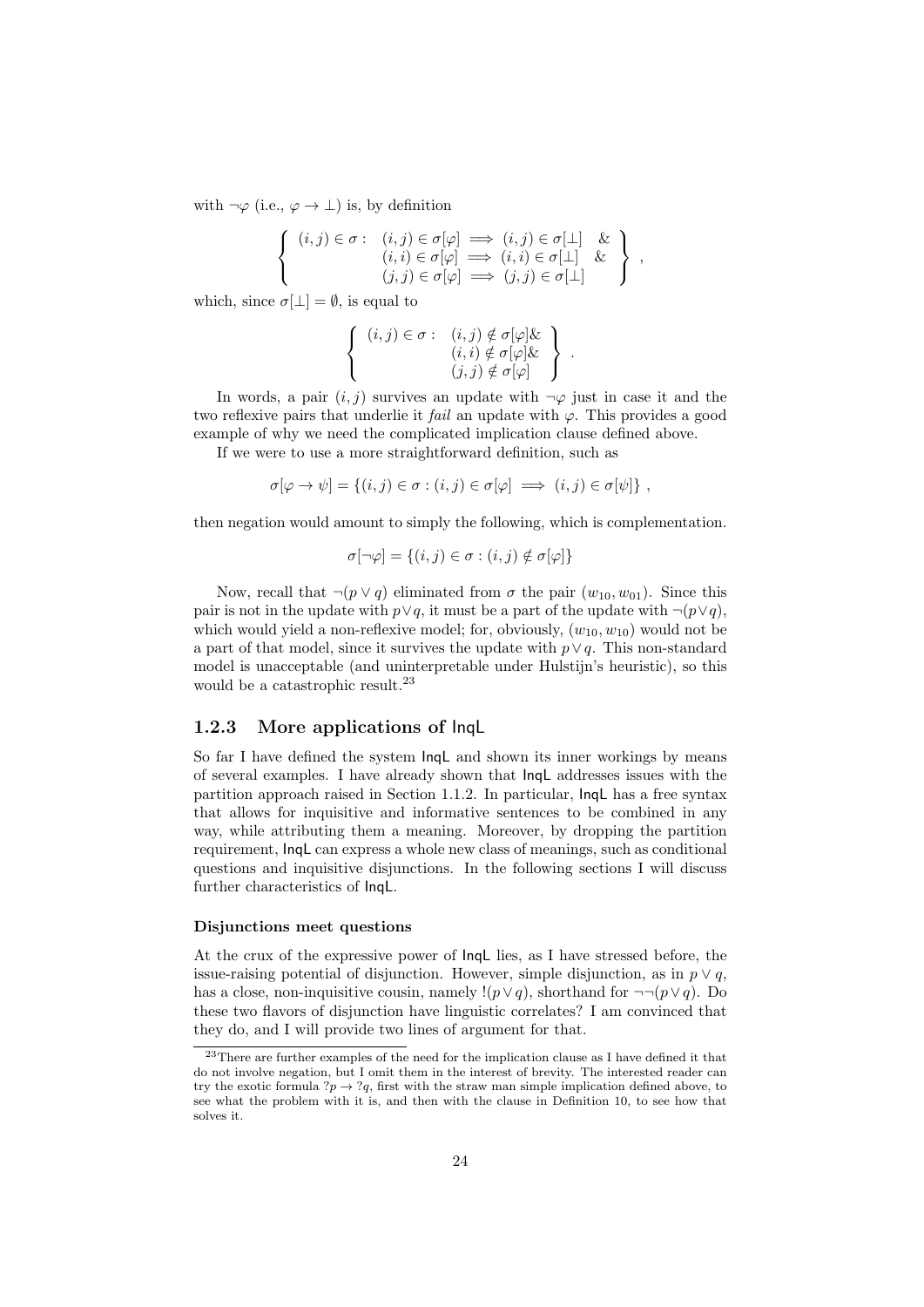Given the heuristic I have proposed for the models of InqL, the difference between  $p\vee q$  and  $!(p\vee q)$  is minimal: they are informatively equivalent and differ only in that the former raises an issue regarding which one of  $p$  or  $q$  happens to be the case, whereas the latter introduces no issue whatsoever. Consider the following two scenarios and sentences of German.

#### Scenario 1

You and I are hosting a party this evening and have invited John and Mary.

(24) John oder Mary kommt heute zur John or Mary come-sg today to-the party Party. 'John or Mary is coming to the party tonight.'  $p \vee q$ 

#### Scenario 2

You and I are newlyweds, and are having a party this evening to celebrate our return from our honeymoon. John and Mary are a couple who were invited to our wedding but have so far failed to give us a wedding gift. Chances are, they won't have the nerve to appear at our party this evening without finally bringing the gift. Luckily, I have just gotten a message from John saying that either he, or Mary, or both will come to the party this evening.

(25) John oder Mary kommen heute zur John or Mary come-pl today to-the party Party. 'John or Mary is coming to the party tonight.'  $!(p \vee q)$ 

A majority of the German speakers I presented these scenarios and sentences with found (24) more felicitous with Scenario 1 than with 2 and conversely for  $(25).<sup>24</sup>$  I believe inquisitive semantics can shed some light on these facts.

In (24), we have a pure, hybrid disjunction of the form  $p \vee q$ , which raises the issue of which one of John or Mary is coming to the party. Given Scenario 1, it is felicitous to utter (24) and thereby draw attention to our ignorance about who exactly is coming to the party, as well as express interest in finding out. (24) is infelicitous under Scenario 2 because there it is quite evident that we care little about John or Mary, or which one of the two, if not both, is coming to the party. We are happy to know that at least one of them will come (and bring our wedding gift), and it would be infelicitous to draw attention to our ignorance

 $^{24}$ Jeroen van Craenenbroek (p.c.) tells me that the same contrast holds in Dutch, and it is present as well in (at least European) Portuguese. My unreliable intuitions about English hint at the existence of the same contrast, but this may well be an influence of Portuguese. Sadly, it is very difficult to get speakers of English to admit that they ever use plural agreement with 'or'-conjoined noun phrases, so my inquiries were more often than not met with a sound "'John or Mary are coming' is absolutely bad in any context!" In actuality, both singular and plural agreement are possible in English, as a simple Google search for the string "or Mary are" can attest. Here's an example, with thanks to Anna Szabolcsi.

<sup>(</sup>i) When we phone for any advice or want additional equipment Seamus or Mary are always on hand to deal with us quickly and professionally. http://www.telecomservices-ire.com/testimonials.php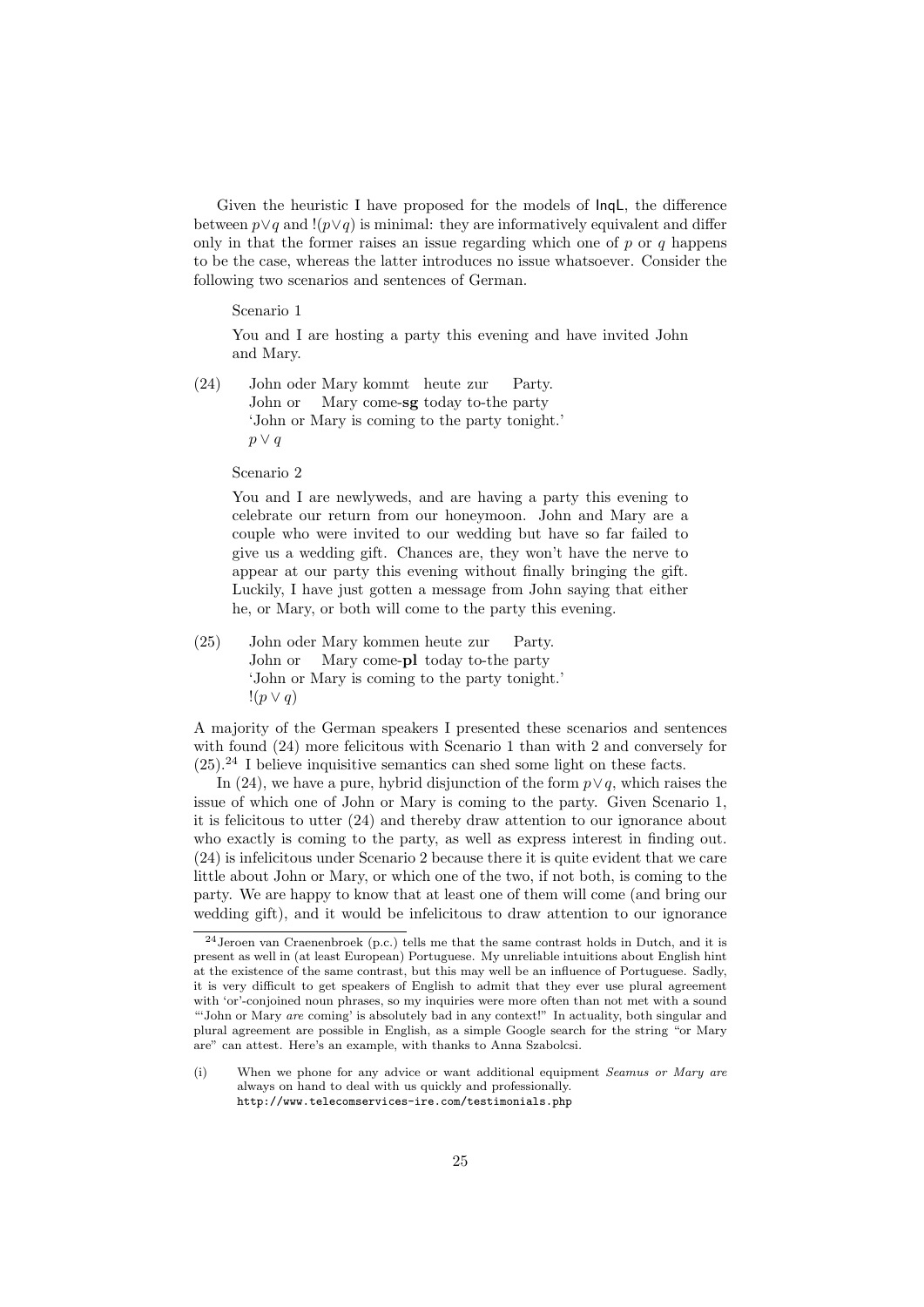or to express interest in who exactly will bring the gift. In this setting, a purely informative sentence such as (25), with an assertively-closed disjunction, is the only felicitous utterance of the two.

The fact that speakers show a preference for one German sentence over the other based on number agreement with the subject on the verb suggests that this feature might determine which flavor of disjunction (plain or assertive-closed) to use in interpreting the sentence, and provides some linguistic backing to InqL's prediction that disjunctions comes in two kinds.

A more well-known example of these two flavors of disjunction can be seen in the following:

- (26) A: Do you want coffee or tea?
	- B: Coffee, please.
	- B: Tea, please.
	- B: Neither(, actually).
	- B: % Yes.
	- B: % Yes, coffee.
- (27) A: Do you want coffee or tea?
	- B: Yes / Sure.
	- B:  $(\%)$  Yes, coffee.
	- B: % Coffee, please.

In (26) and (27), A is asking two different questions (a fact reflected in the intonation patterns): (26) is an alternative question, and (27) a polar, yes-no question. Notice that, when B answers A's question in  $(27)$  by saying "Yes, coffee", B is giving more information than required. In particular, a yes answer is required first, as the contrast with "Coffee, please" shows (without B nodding or otherwise explicitly indicating a simple affirmative answer).<sup>25</sup>

Consider now the following two InqL formulas and the alternative sets they generate:

(28) 
$$
?(p \lor q)
$$
  
Alternative set = { $p, q, \neg(p \lor q)$ }  
(29) 
$$
?!(p \lor q)
$$
  
Alternative set = {!( $p \lor q$ ),  $\neg(p \lor q)$ }

The two updates are questions, in the sense that they are purely inquisitive, and they seem to correspond quite intuitively to the natural language questions in (26) and (27), respectively. In particular, they generate the appropriate alternative sets.<sup>26</sup>

The examples in (28) and (29) further illustrate how the alternatives generated by a simple disjunction contribute to the meaning of an alternative question like the one in (26). The three possible answers could only be generated because of the inquisitive quality present in simple disjunction. If we override

<sup>&</sup>lt;sup>25</sup>These are, as everyone knows, idealized judgments. In practice, the oddness markers in front of B's responses in (27) are extremely subtle, given how easy it is to accommodate a tacit affirmative answer when B's reaction is to specify the beverage she wants.

<sup>&</sup>lt;sup>26</sup>It is a much debated issue whether the *neither* answer to the question in (26) has the same status as the *coffee* and tea answers. Many people find it unnatural without 'actually', which might indicate that it is not a complete answer per se, in that it rejects a presupposition. I will not pursue the matter here.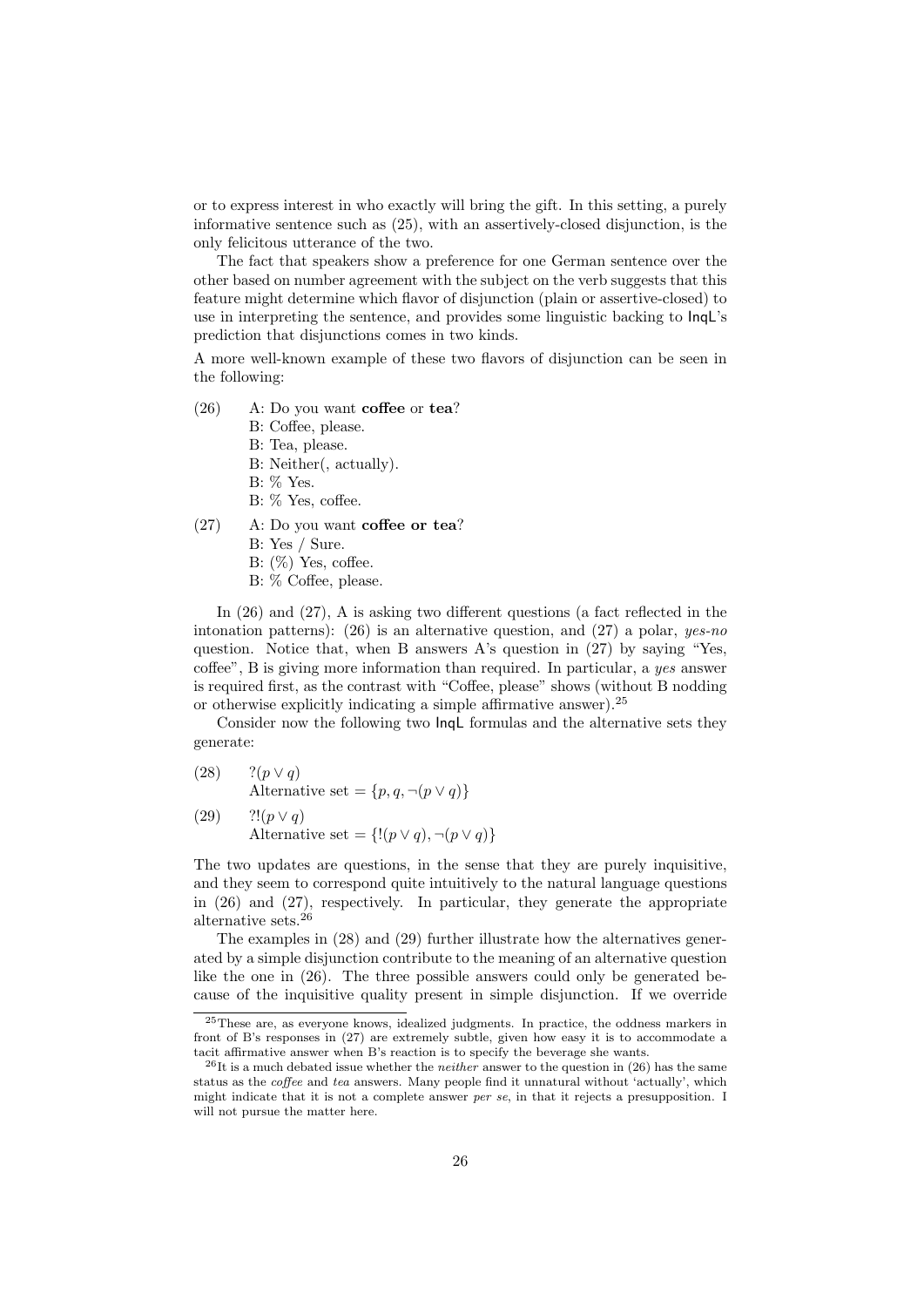disjunctive inquisitiveness, as in (29), by double-negating a disjunction, we get the often unnatural, 'logician's' interpretation of a disjunction ("Shall we go to the movies or the theater? Yes."). $27,28$ 

The last instance of interaction between questions and disjunctions I will discuss is the case of disjunctions of questions in InqL, that is, formulas of the sort

 $?$  $\varphi \vee ?\psi$ .

These, I argue, are good candidates for *choice questions*.

I gave an example of a choice question discourse in Section 1.1.2, involving a question in a set-theory exam. There are however natural occurrences of interrogative sentences that can be analyzed as choice questions. Suppose you see a child at an amusement park looking distressed. Assuming the child is lost, you might ask him the following question.

#### (30) Where is your father or your mother?

This question offers the child a choice between telling you where his mother is and where his father is. You will be satisfied with an answer to either question.

Now, it is probably impossible to find natural examples of polar choice questions where 'or' operates at the sentential level, as in (31).

#### (31) ??Is Mary home? Or is the party over?

Szabolcsi (1997) argues that matrix disjunctions of questions in general are absent from natural languages. In English, for example, sentences like "Who did you marry or where do you live?" where or is meant to operate at the intersentential level, are also extremely odd, to say the least. Moreover, Hungarian requires that one add a word to the effect of 'rather' or 'instead', suggesting that matrix disjunctions of questions are really not choice questions but rather "an idiomatic device that allows one to cancel the first question and replace it with the second" *(ibid)*. Be that as it may, at least  $(30)$  is an example where disjunction, though perhaps applying at the NP level, interacts with interrogation to yield a grammatical question with a choice function interpretation.

InqL as investigated in this thesis is a propositional system, so it cannot exactly formulate the question in (30), which I'm analyzing as a disjunction of two constituent questions where. However, under certain assumptions about the domain and our information state, (30) can in fact be formulated as a disjunction of questions isomorphic to polar questions, as follows.

Let Mom and Dad be the names of the only two individuals in the domain, and let Here and There be the names of the only two locations in the domain;

<sup>&</sup>lt;sup>27</sup>I have recently learned that the joke works the other way around too. I hope the reader familiar with the original anecdote will forgive me, since I cannot recall who exactly its protagonist was, but there is the story of an important intellectual being interrogated during the McCarthy era: when asked "do you believe that the American people ought to be allowed to advocate overthrowing the US government by force or other violent means?", the person under interrogation thought for a while, and then replied "By force."

 $28$ Notice that, as Han and Romero (2001) point out, simple negation, when it takes wide scope over disjunction, also bars the alternative question interpretation:

<sup>(</sup>i) Don't you want coffee or tea?

Clearly, this is a yes-no question, as is indeed predicted by  $\text{InqL}$ , for ? $\neg (p \lor q)$  has the same possible answers as ?! $(p \vee q)$ , and not those of  $?p \vee q$ .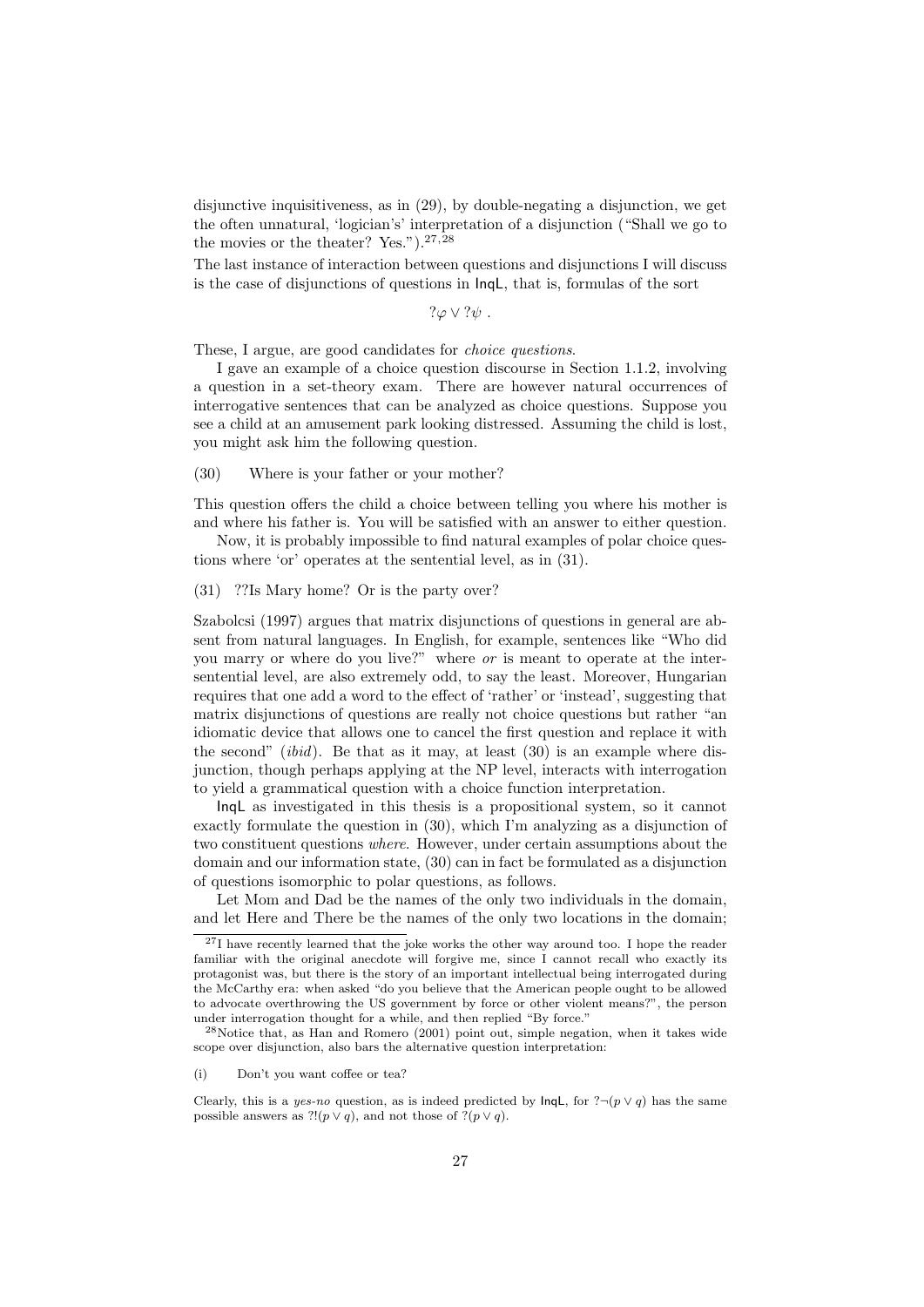further assume that neither Mom or Dad can be in two locations at the same time and that each must be in one location at any given moment. Consider now Figure 1.10, where we interpret the first digit in each world to give the truth value of the proposition "Mom is Here" and the second digit that of the proposition "Dad is Here."



Figure 1.10:  $\sigma$ [? $p \vee$ ? $q$ ]

Each world represents one of the four possible states of affairs.  $w_{11}$  is the world where Mom and Dad are Here;  $w_{10}$  the world where Mom is Here and Dad isn't Here, which entails that Dad is There; and so on. Under this interpretation, Figure 1.10 gives exactly the kind of meaning we want for (30): the four alternatives available correspond to the four different propositions of the form "x is in  $l$ ," so any answer of that form will bring us to a state of indifference, addressing the issue raised.

Figure 1.10 can also be interpreted as a representation of the update of  $\sigma$ with the formula ?p  $\vee$  ?q, which unfolds into  $(p \vee \neg p) \vee (q \vee \neg q)$ , essentially a list of the propositions that the addressee of the question is to choose from. Similarly, the question in (30), under the assumptions made above, gives a list of answers that would satisfy the questioner, (semi-) formally, (Here(Mom) ∨ There(Mom))∨(Here(Dad)∨There(Dad)). Therefore, under these assumptions, ?p∨?q is isomorphic to the meaning of (30). The significance of this result is the following: although it may well be the case that there are no matrix disjunctions of polar questions in natural languages, there are constituent questions that at least under certain assumptions correspond to meanings isomorphic to those of disjunctions of propositional questions in InqL. The fact that those assumptions were extremely strong is no reason for concern: the sole purpose of this exercise was to show that non-partitioned meanings of the sort generated by formulas like  $?p \vee ?q$  can be useful to model certain natural language meanings.

Moreover, the exam question discussed earlier in this chapter, although it is an inquisitive discourse rather than an interrogative sentence, can be modeled in terms of a disjunction of polar questions.

(32) Answer one of the following two questions.

- a. Is the collection of all infinite sets a set?
- b. Is the Axiom of Choice equivalent to the Well-Ordering Theorem in ZF?

If we take  $(32-a)$  to be ?p and  $(32-b)$  to be ?q, then  $(32)$  can be formalized as  $?p \vee ?q$ , giving rise to that state depicted in Figure 1.10.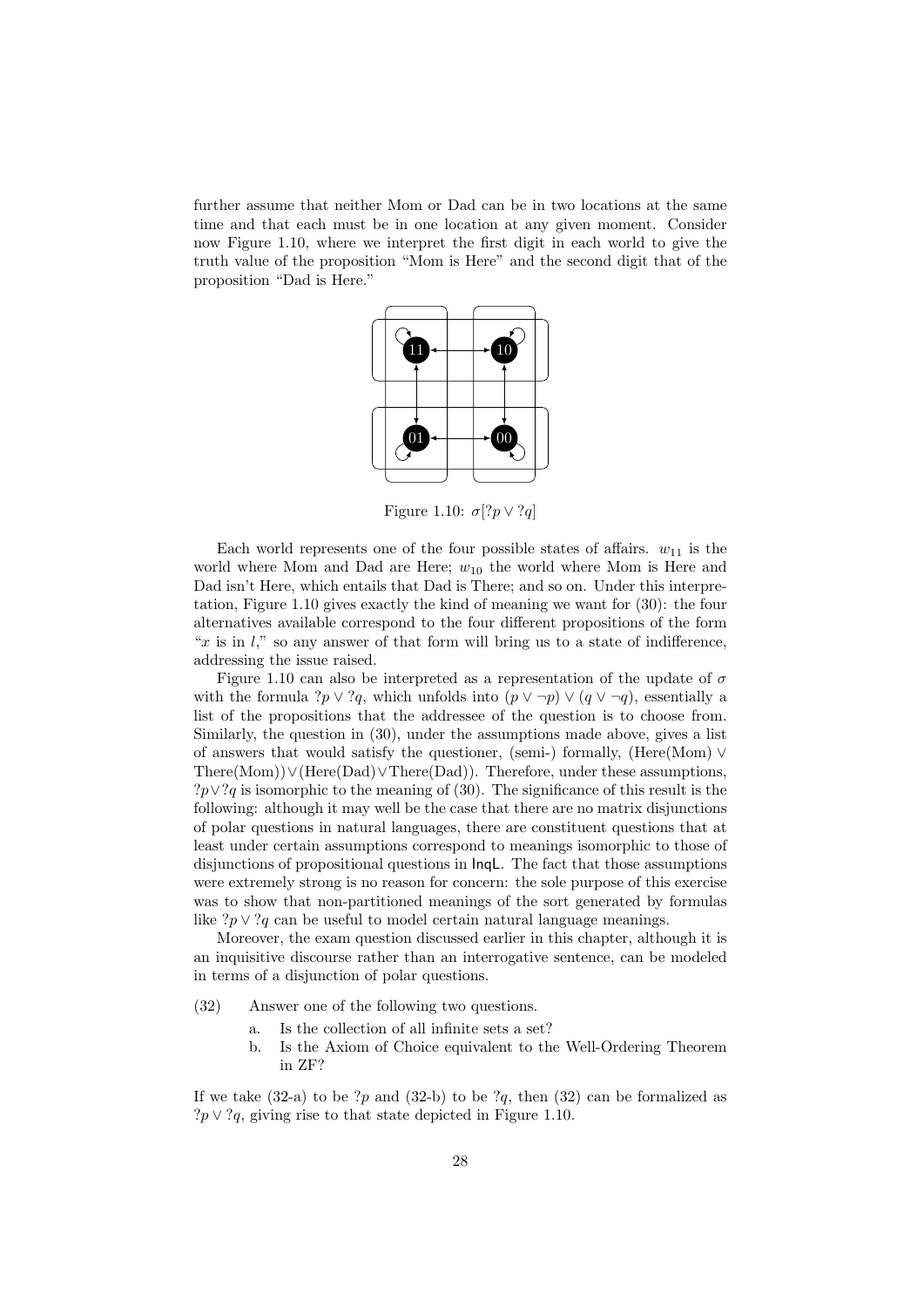#### Alternative semantics for natural language 'or'

The alternative-generating potential we see in disjunctions can be seen as an implementation of so-called Hamblin semantics for disjunction (see for example Alonso-Ovalle, 2006), as I mentioned in Section 1.2.1. The intuitive idea behind these alternative semantics is that natural language 'or' is different from the simple Boolean join of two propositions, rather, it yields a set of alternative propositions. This idea has proven fruitful in dealing with the free choice problem, the exclusiveness implicature and other non-standard inferences legitimized by natural language disjunction.

InqL is an alternative semantics in this sense as well, in that the essential premise of Hamblin semantics, namely, that disjuncts be accessible to higher operators, is to some extent implemented in  $InqL<sup>29</sup>$ 

A classical illustration of the use of alternative semantics for disjunctions comes from the interaction between modality and disjunction. It is well known that sentences like (33-a) are preferably interpreted as in (33-b).

- (33) a. John may be in Paris or in London.
	- b. John may be in Paris and he may be in London.

Schematically, this corresponds to an inference of the sort

$$
\diamondsuit(\varphi\vee\psi)\vDash\diamondsuit\varphi\wedge\diamondsuit\psi\ ,
$$

which of course is invalid in traditional epistemic frames. Alternative semantics account for this inference (reproducible in other modal domains besides the epistemic one) by postulating that the modal can distribute over the disjuncts. However, if disjunction is Boolean join, then the modal has only access to a "blob" of possible worlds, the union of the propositions  $\varphi$  and  $\psi$ , and cannot distribute. Enter alternative-generating disjunctions: if 'or' is *not* the Boolean join, but rather an operator that generates a set with two propositions, phi and psi, then the modal can easily access the individual disjuncts and distribute over them.

Clearly, InqL has the means necessary to offer an equivalent account of free choice, and presumably of related phenomena. Indeed, the similarity between inquisitive and alternative semantics is quite striking: both semantics take the Hamblin route of generalizing "set semantics," that is, both semantics take even atomic sentences to mean not just propositions but rather proposition sets, and both semantics assume that disjunction can generate alternatives.

<sup>29</sup>InqL has a weaker expressive power than that which is usually assumed for Hamblin semantics. For example, InqL generates disjunctive alternatives up to logical entailment, which is not a restriction implemented upon any of the Hamblin semantics I am familiar with. Consider the sentence below:

<sup>(</sup>i) Phillip lives in Massachusetts or Boston.

The alternative semantics I am referring to would assign two alternatives to (i), while in InqL we would have only one, namely the weaker "Phillip lives in Massachusetts", for the other proposition asymmetrically entails this one. This is a consequence of the InqL system which, at least in this case, seems to be an advantage over other alternative semantics for disjunction, insofar as the sentence in (i) is not a felicitous use of NL disjunction — InqL correctly prevents it from generating the alternatives it intends to. In the conclusion to this chapter I will discuss another instance of InqL's expressive weakness.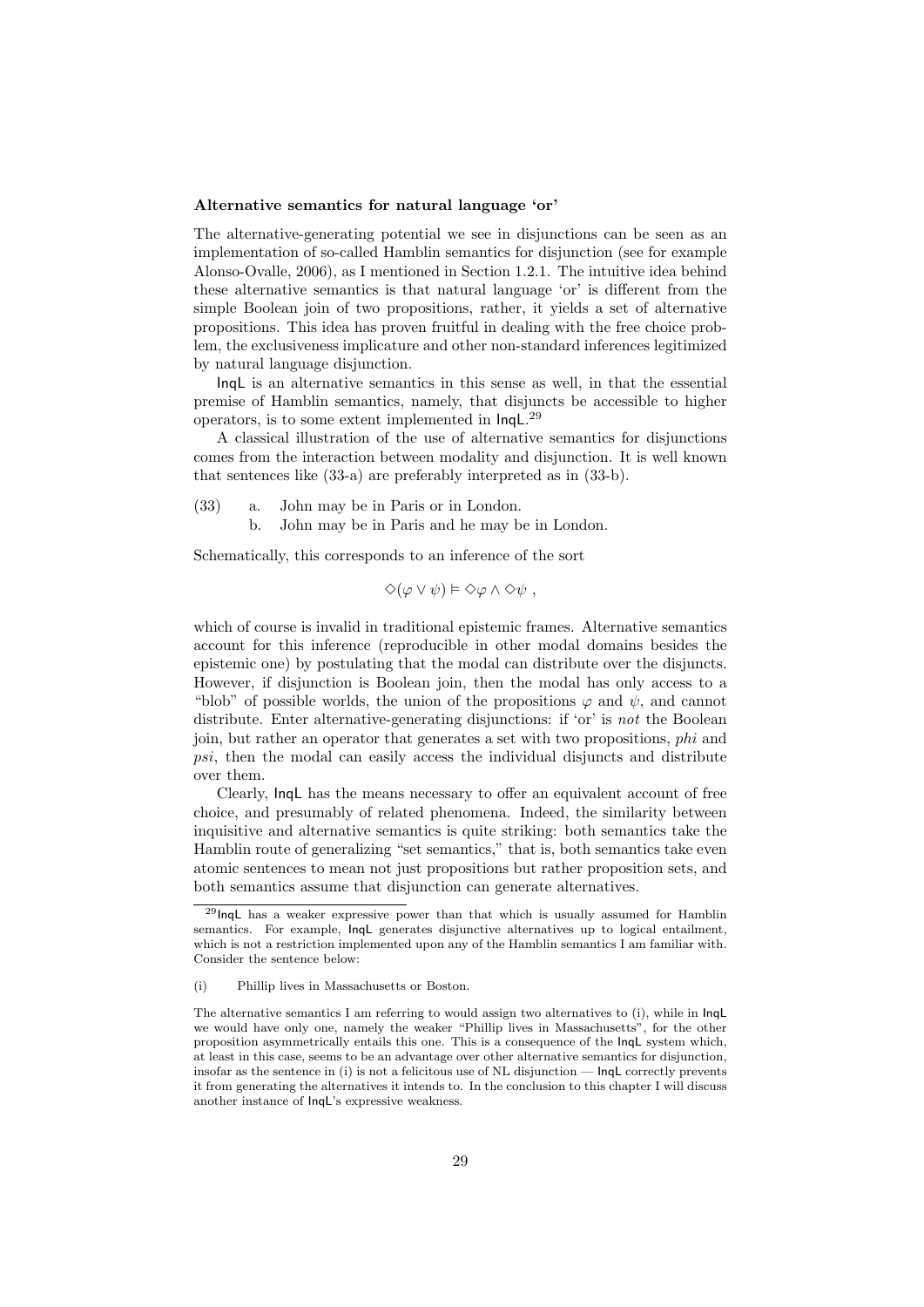They come apart however in at least three respects. First, inquisitive semantics has a logic, InqL, with fully worked-out properties, which alternative semantics lacks. Second, inquisitive semantics has a broader program of bringing interrogation and disjunction together, which alternative semantics, to the best of my knowledge, has not considered. And third, the expressive powers of both systems are different.<sup>30</sup>

At any rate, InqL has the tools necessary to account for at least a portion of the free-choice and related data other alternative semantics on the market cover, while making use of the same basic insight and enriching it, by establishing the connection with interrogation.

#### Overgeneration?

Its free syntax is what allows InqL to be such a simple and elegant erotetic logic, and yet powerful enough to account for non-partitioning questions, issue-raising disjunctions, and so on. However, this free syntax also gives rise to such oddities as the following, which I introduce roughly in ascending order of awkwardness:

1. 
$$
\neg ?p
$$
 3.  $\frac{??p}{?p}$  5.  $\frac{?p \rightarrow q}{?p \rightarrow ?q}$   
2.  $\frac{!?p}{?p}$  4.  $\frac{?p \vee ?q}{?p}$  6.  $\frac{?p \rightarrow ?q}{?p}$ 

Naturally, the odd quality of these formulas only arises under the interpretation of  $\varphi \vee \neg \varphi$  as a question. That interpretation, although it is not a primitive in our semantics, is of course essential to establish the viability of InqL as an erotetic logic, so it cannot be disregarded at will.

The first three formulas are instances of negation of questions and of iteration of the question operator. Now, since the question operator is not a primitive, these boil down to, respectively,  $\neg(p \lor \neg p)$ ,  $\neg\neg(p \lor \neg p)$  and  $p \lor \neg p$ . Thus, the negation of an atomic question is equivalent to  $\perp$ , the double negation of an atomic question to  $\top$ , and the iteration of questions has no effect. Notice that, while these formulas all get a semantic interpretation, their syntax is still odd and natural language correlates to them seem impossible to find. The negation of a question is completely absent from natural language, and, granted, assigning to it the interpretation of the contradiction may be considered acceptable. But how is the assertion of a question a tautology? Doesn't that sound just as "contradictory" as the simple negation of a question?

Again, my response must be that 1. this free syntax has clear formal advantages and 2. InqL is designed to be a literal and radical instantiation of the inquisitive program. Certainly, we must constrain the syntax of a logic for natural language questions to the same extent that natural language syntax is constrained.

Ideally, of course, we won't have to purely stipulate constraints and will be able to reduce them to broader principles. Natural language syntax / Logical-Form semantics, for example, have an explanation of why negation cannot take scope over interrogation, in terms of wh-movement to a locus higher than the site hosting negation. For that reason, syntactically minded semantics of questions can block such inconvenient formulas as the ones above more or less easily. There is therefore no reason not to conjecture that the next, more linguistically adequate instantiation of inquisitive semantics will be able to use the same

<sup>30</sup>See footnote 29.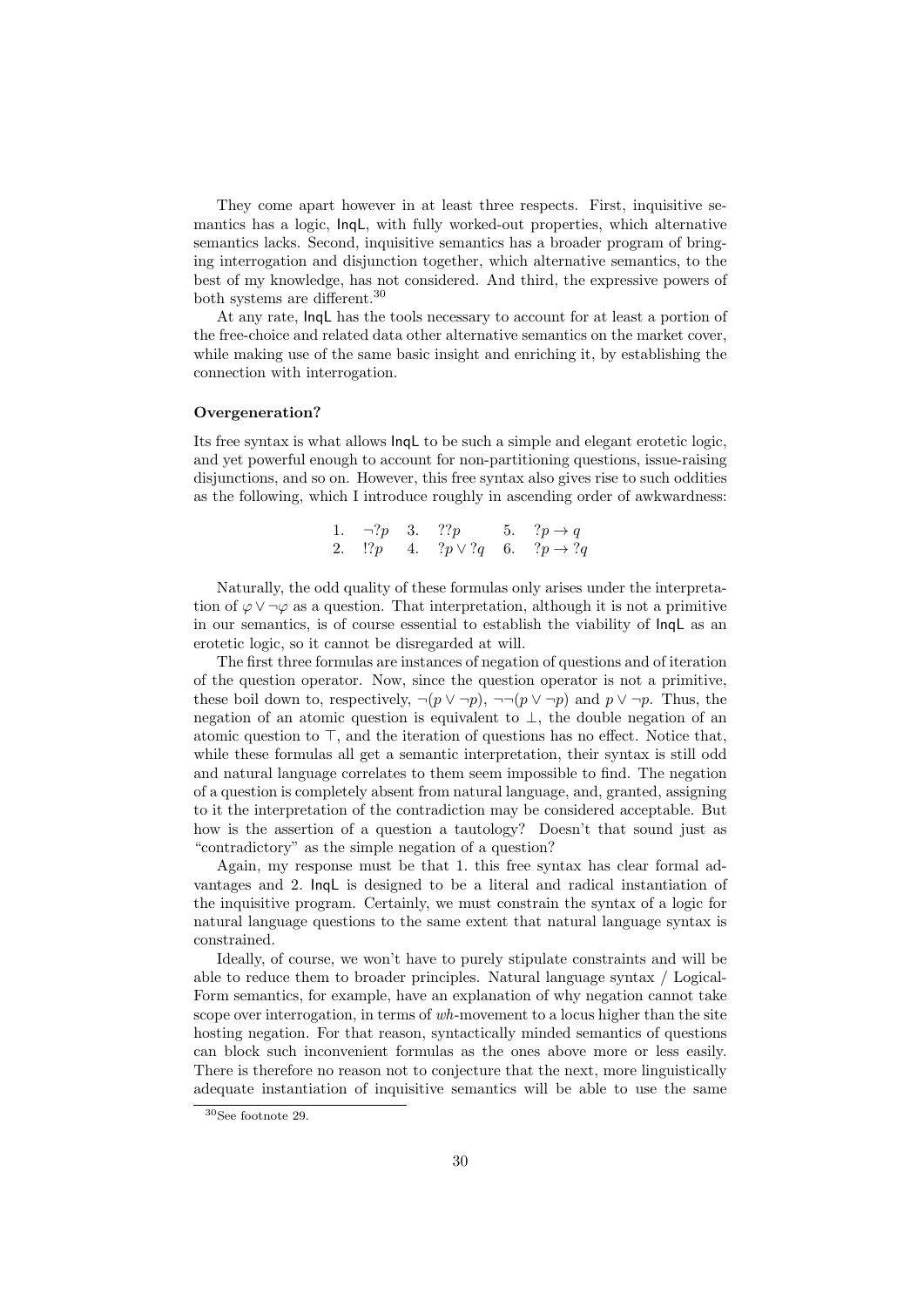mechanisms to block the undesired formulas, while still being able to assign meanings to such formulas, were they ever to occur. In short, the capacity of InqL to interpret (linguistically) bizarre formulas need not be seen as a flaw; it is merely a sign of the fact that there is work to be done in designing an inquisitive semantics that is based on InqL and yet is linguistically more adequate.

#### 1.2.4 Final remarks

I began this chapter by casting doubt on the influential theory that question meanings correspond to partitions of the logical space. I attacked the partition theory on three fronts:

- 1. It sharply distinguishes informativeness and inquisitiveness, assertions and questions;
- 2. partitions strongly restrict the class of meanings that can be expressed by a language, while there are good reasons to believe that natural languages can express (sometimes via simple sentences, other via more elaborate discourses) question meanings that warrant a greater expressive power;
- 3. partitions are not a conceptually necessary postulate, contrary to what some semanticists and philosophers have assumed; to the contrary, there is a compelling conceptual argument against partitionhood.

I then introduced the inquisitive system InqL, which addresses all of the above issues while at the same time incorporating a well-known linguistic insight, namely that natural language questions and disjunctions are morphologically related in many natural languages. The main postulates of inquisitive semantics are repeated below.

- (34) a. Semantic alternatives are generated by the mechanism of raising issues.
	- b. Disjunction is the primitive issue-raising operator
	- c. Corollary: Questions are a special case of disjunctions.

Postulate (34-a) is motivated by the fact that alternative-generating operators in language, in particular questions and disjunctions, convey ignorance and raise issues, and (34-b) is motivated by the fact that, in languages where the disjunction operator and the question operator are morphologically related but distinct, the latter is derived from the former, and not the other way around. The corollary in (34-c) is a consequence of the postulates, when taken quite literally, and it is what motivates the abbreviation

$$
?\varphi := \varphi \vee \neg \varphi .
$$

These three premises are behind the inquisitive system InqL, a simple propositional logic with a standard language, interpreted in independently motivated models, that nevertheless addresses the problems with the partition theory raised above.

There are a number of loose ends in this chapter. One I find especially intriguing is the connection between this work and indefinites, alluded to in footnote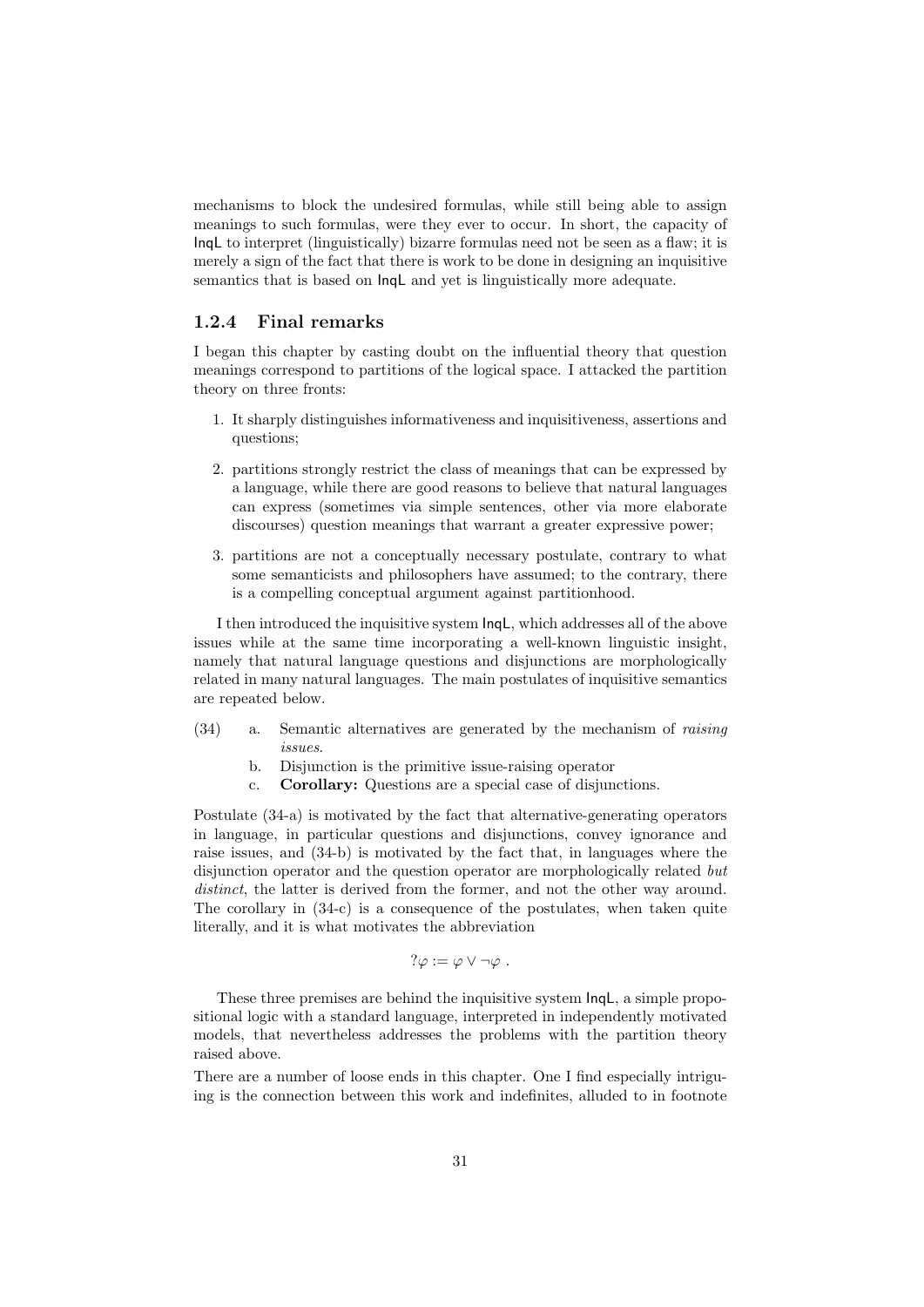10. Indefinites too have been argued to generate alternatives (Kratzer and Shimoyama, 2002), which suggests that they should be integrated in an inquisitive program. Moreover, a subset of the natural languages that show morphological relatedness between questions and disjunctions also have indefinites joining the unholy mix, so the linguistic motivations for identifying questions and disjunctions can be made with respect to disjunctions and indefinites.

The connection between indefinites and disjunction, since it must be spelled out in a first order inquisitive logic (Groenendijk, 2008c), lies outside the scope of this thesis. I do however want to remark that, if indefinites are to be identified with (a generalized quantifier employing) the existential quantifier of first order logic, then a first order inquisitive semantics has a straightforward mechanism to generate alternatives for indefinites in terms of disjunction in the meta-level. Without defining models or a complete semantics, let me just give an informal update semantics clause for the existential quantifier that illustrates this point. Let A be the domain of quantification (the fixed domain in the model or perhaps a contextually restricted one):

$$
\sigma[\exists x.\varphi(x)]=\bigcup_{a\in A}\sigma[\varphi(a)]
$$

That is, an update with  $\exists x.\varphi(x)$  equals the union of the individual updates with  $\varphi a$  for each a in the domain. It is easy to see how this generates the intended alternatives via disjunction, i.e. set-union at the meta-level.

To the extent that indefinites can be taken to be generalized quantifiers of this sort, it is an encouraging property of first order inquisitive logic that its existentially quantified sentences can raise alternatives in much the same way as its disjunctions.  $31,32$ 

Standard erotetic logics typically use primitively defined question operators. This gives rise to a flat, one-dimensional view of questions and assertions; for, in those approaches, the building blocks of formulas are exclusively informative and exclusively inquisitive subformulas. Data and issues are kept separate at the level of semantic definitions, only arising in some of those logics in the form of hybrid formulas that are restricted by the syntax.

In InqL, however, we achieve the intended expressive power by choosing the hybrid quality of natural language disjunction as our starting point and defining questions in terms of it. This gives us a two-dimensional view on informativeness and inquisitiveness. The dichotomy between these two views is represented in Figure 1.11.

This two-dimensional perspective on the informative and inquisitive power of InqL formulas is embodied in the fact that there is no primitive clear distinction, syntactic or semantic, between assertions and questions. Naturally, a distinction

<sup>31</sup>It is a separate matter whether we can bring this similarity between indefinites and disjunctions into the object language.

<sup>32</sup>Note that this first order logic predicts that, just like with disjunctions, indefinites come in two flavors, one "plain" the other double-negated and therefore non-inquisitive. It would be interesting if we could find a parallel between the hybrid and purely informative uses of disjunction discussed earlier in this chapter and two different uses of indefinites in natural language. Jeroen Groenendijk has suggested that the inquisitive version of existential formulas can be interpreted as giving rise to a specific reading of an indefinite, while the purely informative variety would correspond to a non-specific or quantificational use of an indefinite.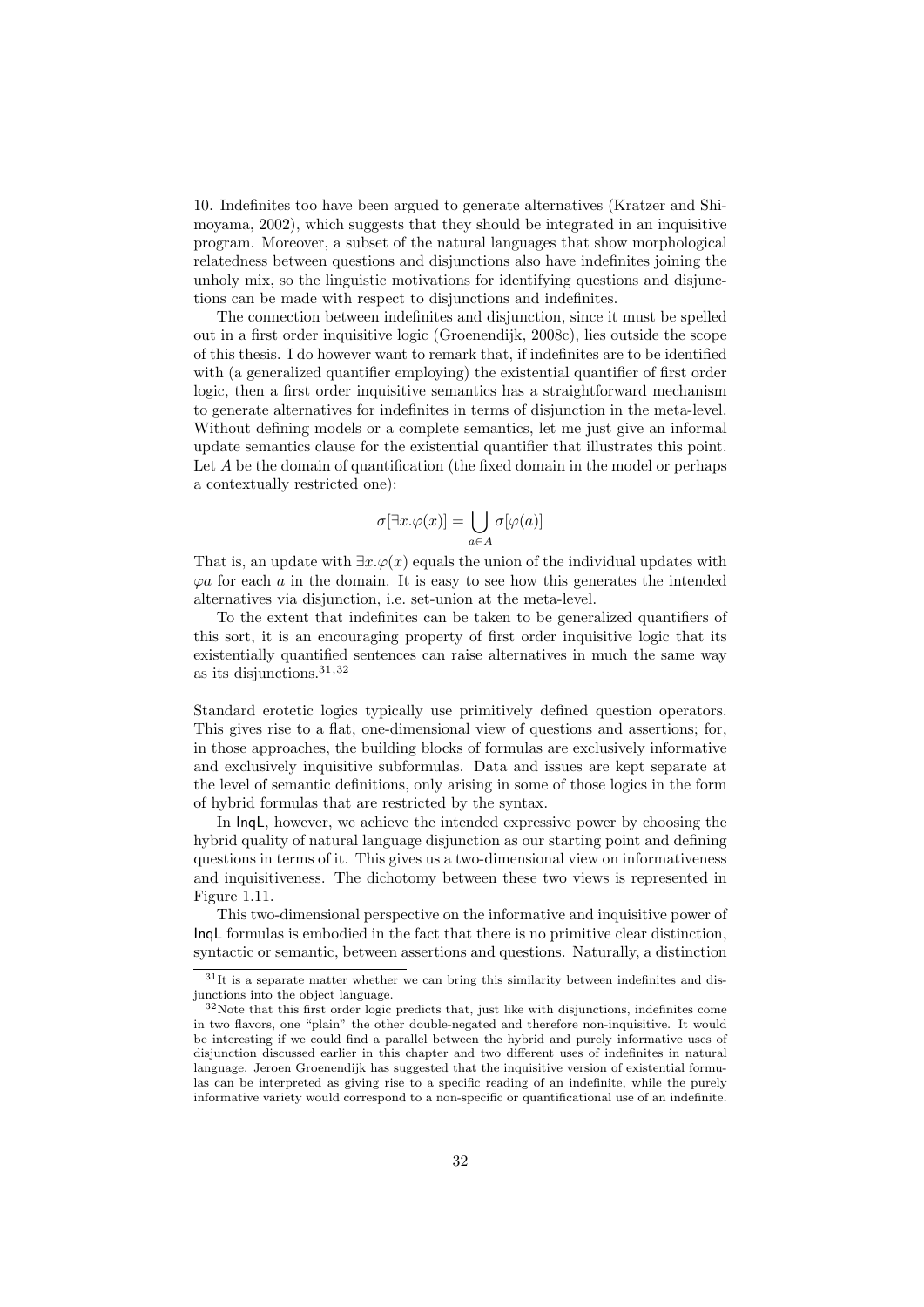

Figure 1.11: Two views on data and issues

can be defined over the syntactic and semantic primitives I gave; that will be the likely future of inquisitive logic as it is applied to natural language semantics.

The idea that the meaning of a natural language disjunction isn't merely propositional is by no means new to inquisitive semantics. In so-called alternative semantics for disjunction, the disjunction operator is not identified with the Boolean join, which produces a simple union of propositions; rather, it takes a number of propositions and yields a set of propositions, much like the interpretation  $\text{Inql}$  assigns to a formula like  $p \vee q$ . In a way then,  $\text{Inql}$  can be seen as a logic that brings together insights from the semantics of questions and the semantics of disjunction and offers a unified view of the mechanism for generating alternatives, while addressing problems with the partition theory of questions.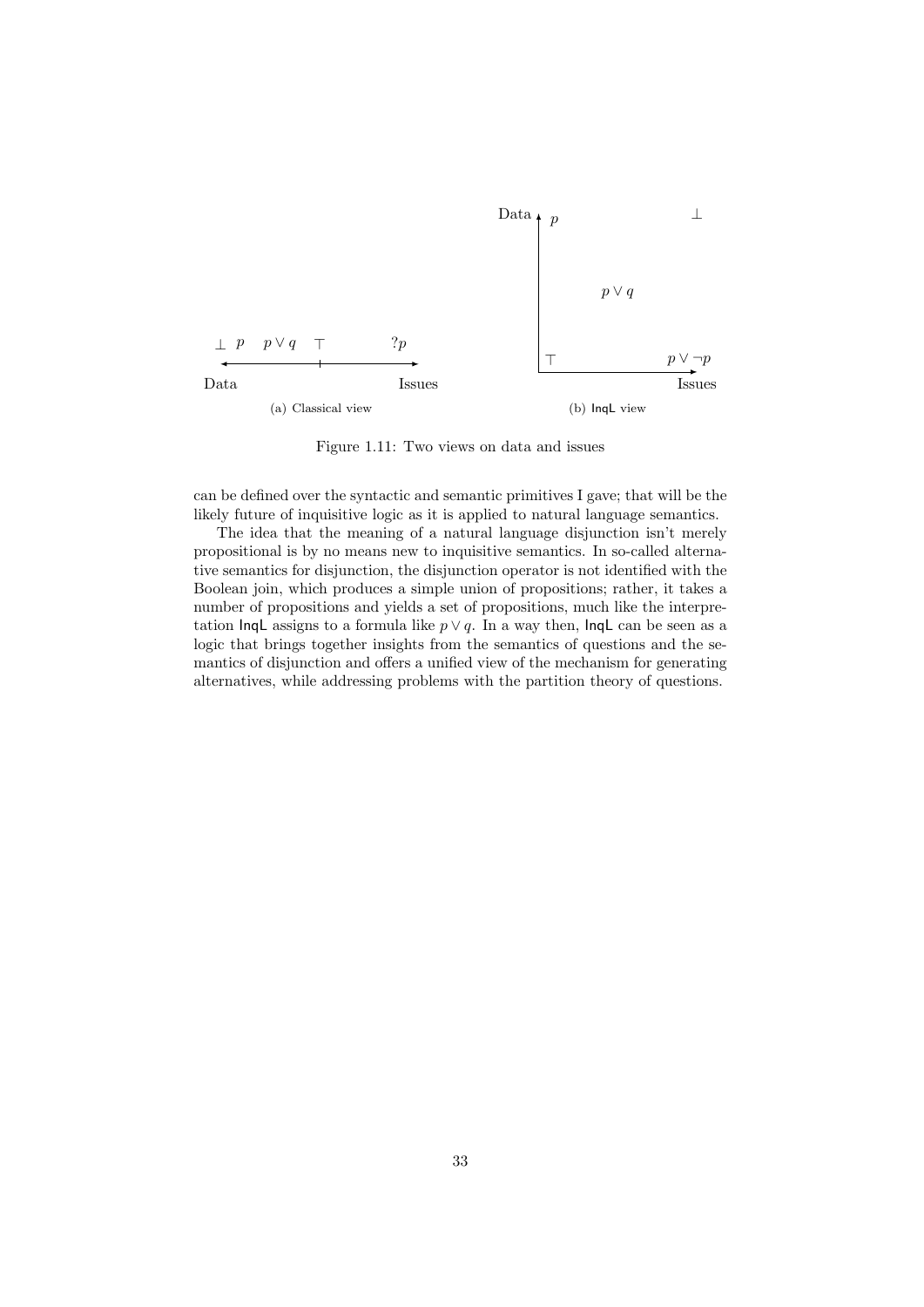## Chapter 2

## Inquisitive Logic

This chapter presents the results of my investigations on the logical properties of the system defined in the previous chapter. I will begin with some informal remarks and then proceed to introduce two crucial properties of the inquisitive system that have philosophical and linguistic relevance. I will then introduce an alternative formulation of the semantics of inquisitive logic in classical terms (that is, no update functions), which I will use to present a sound and complete axiomatization of the system.

## 2.1 InqL as an update logic

#### 2.1.1 Preliminary remarks

Readers familiar with update logics have no doubt already asked themselves while reading the first chapter (and most likely have found an answer to) whether the inquisitive logic there defined has the properties of eliminativity and distributivity. A simple look at the recursive definition of the update functions, repeated below, is enough to get an answer.

**Definition 15 (Inquisitive semantics).** The update of a state  $\sigma \in \Sigma_P$  with a formula  $\varphi$  of a language  $L_P$  of lnqL is inductively defined as follows:

$$
\sigma[p] = \{(i, j) \in \sigma : i(p) = j(p) = 1\}
$$
  
\n
$$
\sigma[\bot] = \emptyset
$$
  
\n
$$
\sigma[\varphi \land \psi] = \sigma[\varphi] \cap \sigma[\psi]
$$
  
\n
$$
\sigma[\varphi \lor \psi] = \sigma[\varphi] \cup \sigma[\psi]
$$
  
\n
$$
\sigma[\varphi \to \psi] = \{(i, j) \in \sigma : (\forall \iota \in \{i, j\}^2) \ \iota \in \sigma[\varphi] \implies \iota \in \sigma[\varphi][\psi]\}
$$

One can immediately see that the system is eliminative, that is, for any formula  $\varphi$  in the language, for any state  $\sigma$ ,  $\sigma[\varphi] \subseteq \sigma$ . An informal inductive argument should be enough: the atomic and implication clauses clearly select a subset of the original  $\sigma$ ; conjunction and disjunction, given the induction hypothesis, are the intersection, respectively, union of two subsets of  $\sigma$ , and thus themselves necessarily subsets of  $\sigma$ .

An update system is distributive if, for all formulas  $\varphi$  and states  $\sigma$ , the result of updating  $\sigma$  with  $\varphi$  is equal to the union of the updates of the *points* in  $\sigma$  with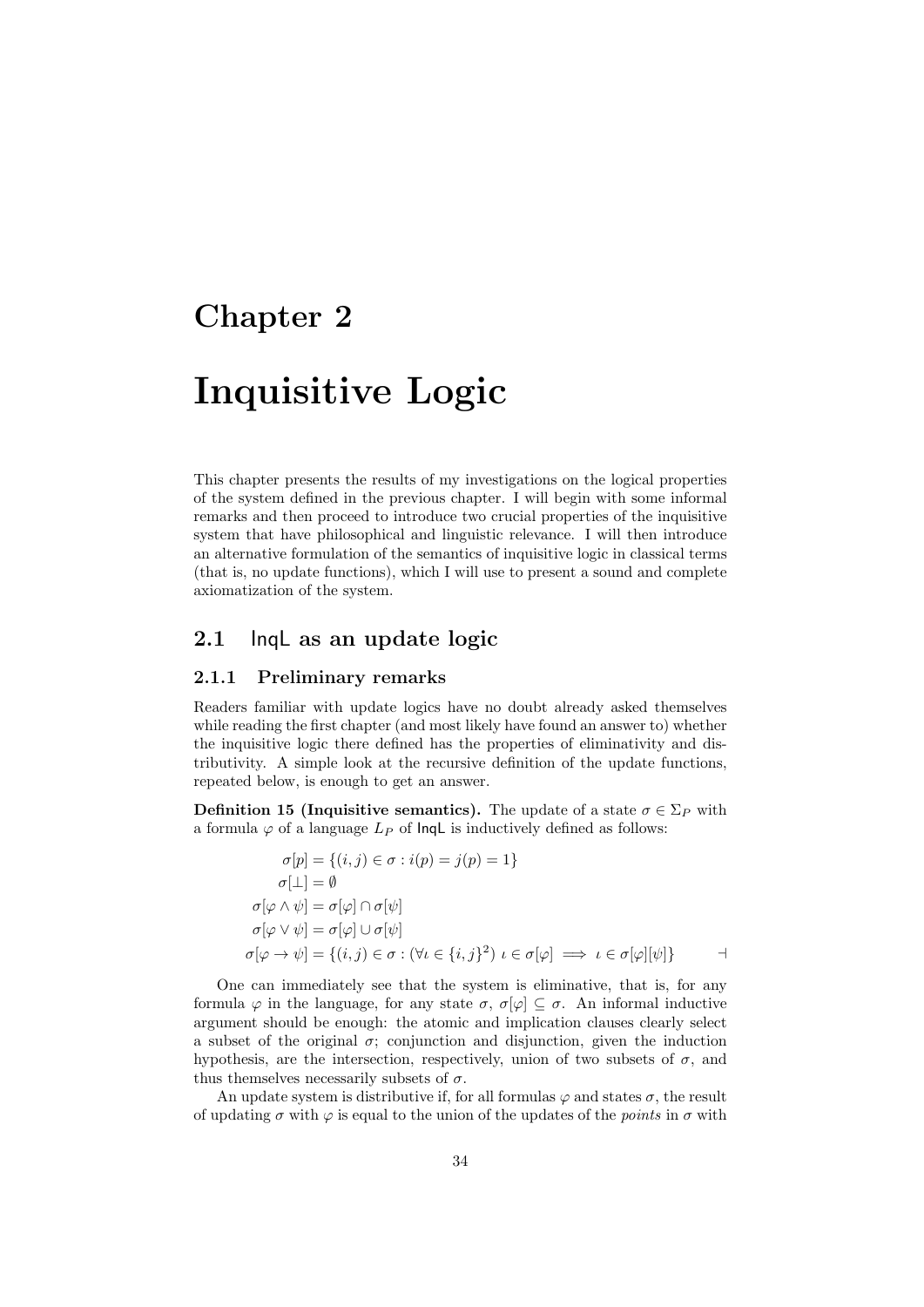$\varphi$ , where the set of points in  $\sigma$  is the set of all singletons from elements of  $\sigma$ . Again, an informal argument suffices: notice that the implication clause has a search space that is larger than the point of evaluation, namely, to check whether a pair  $(i, j)$  models an implication, we must check whether the reflexive pairs thereof model the implication. Thus, InqL as an update logic is not distributive.

One final remark is in order, in this preliminary discussion. As one can see by the fact that  $\varphi \vee \neg \varphi$  is quite crucially not a tautology of the logic, lngL is less than classical. In fact,

$$
\mathbf{CPL} \subset \mathsf{Inql} \subset \mathbf{IPL} \ ,
$$

that is, InqL is an intermediate logic, properly included in CPL and properly including intuitionistic propositional logic. That  $\text{Inql } \neq \text{IPL}$  is easy to show, by simply pointing out a valid formula of InqL that is intuitionistically invalid; one such example is the formula that axiomatizes the Kreisel-Putnam logic KP, namely

$$
(\neg \varphi \to \psi \lor \theta) \to (\neg \varphi \to \psi) \lor (\neg \varphi \to \theta) ,
$$

which I mentioned in the previous chapter, while discussing conditional questions. A semantic proof of this validity can be produced, but its length far surpasses its interest, so I'll omit it. As we will see in later sections, it is no surprise that the  $KP$  axiom is valid in  $\text{InqL}$ , as  $\text{InqL}$  happens to be an extremely strong logic. I will discuss the axiomatization of InqL in later sections, for now it will suffice to keep in mind that InqL is less than classical and more than intuitionistic<sup>1</sup>.

#### 2.1.2 Functional completeness

A static logical system is functionally complete if the language is able to express all truth functions. While this notion clearly cannot be directly imported into update logics, as the latter systems do not deal with truth functions, we can offer an update version of the concept of functional completeness that keeps the basic intuition behind the original meaning. Definition 16 below states that a language of inquisitive semantics is functionally complete just in case, from any given state in the corresponding class of models we can move to any smaller state via an update with a sequence of formulas.

**Definition 16 (Functional Completeness).** An update logic  $L_p$ , for P a finite set of propositional atoms, is functionally complete iff, for all  $\sigma$ ,  $\sigma' \in \Sigma_F$ such that  $\sigma' \subseteq \sigma$ , there is a finite sequence of updates  $\tau = \langle \varphi_0, \varphi_1, \ldots, \varphi_n \rangle$ , such that  $\sigma[\tau] = \sigma'$ . A construction of the construction of the construction of the construction of the construction of the construction of the construction of the construction of the construction of the construction of the construction of th

Notice that I am using sequencing in Definition 16, instead of the more standard conjunction. The reason for that is that we want to prove functional completeness for a minimal set of connectives, namely  $\{ \vee, \neg \}$ , and dispensing with conjunction in the definition makes this possible. One can argue that using sequencing to do the job of conjunction is misleading, for sequencing is not part of the inquisitive languages discussed so far. I'm sympathetic to that criticism,

<sup>1</sup>Strictly speaking, I have not shown that inquisitive logic includes intuitionistic logic. The results I will present later on the axiomatization and completeness of InqL will make this quite clear in a simple way.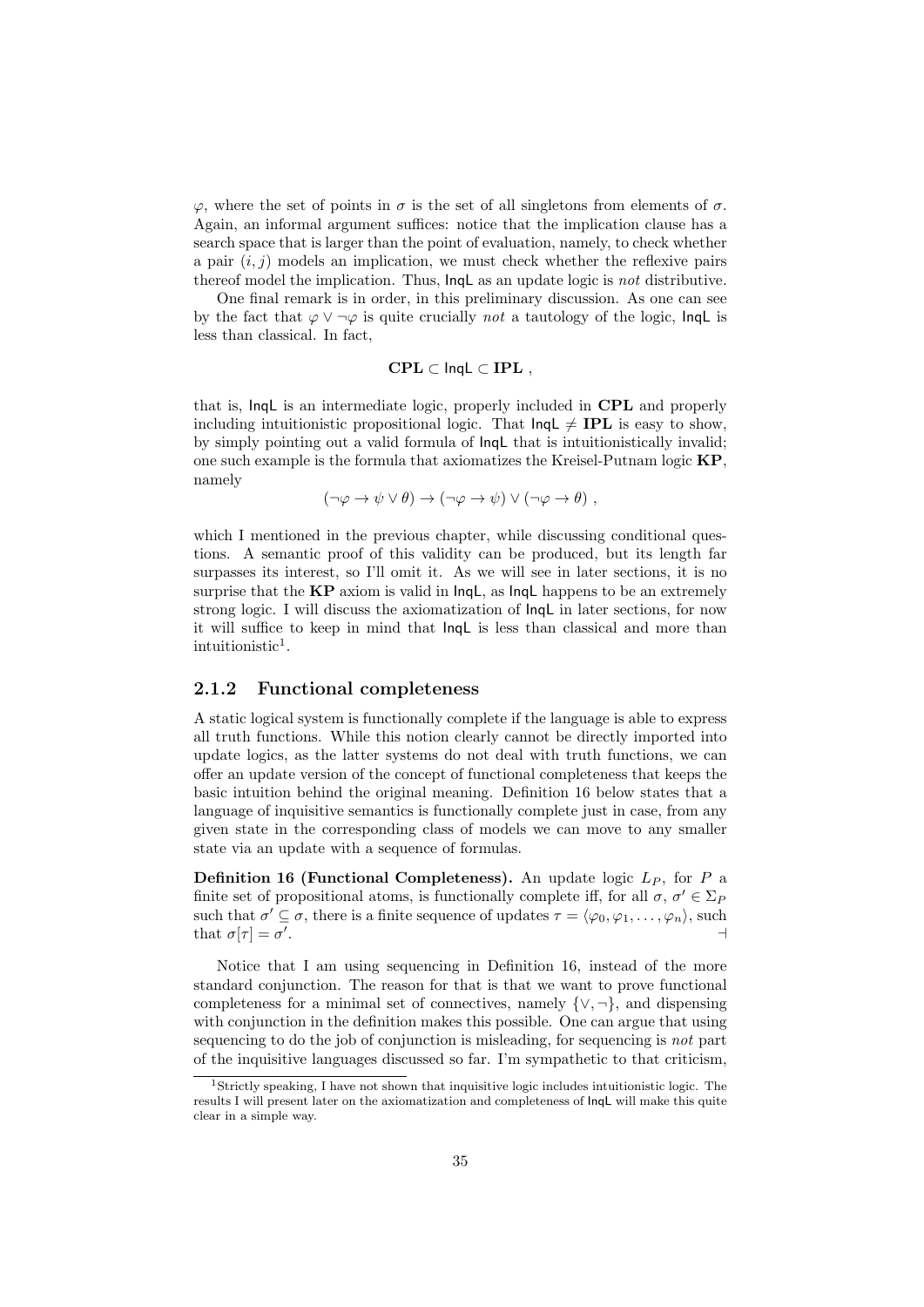and suggest that the dissatisfied reader take Theorem 20 to show that the set of connectives  $\{ \vee, \neg, \wedge \}$  is functionally complete, as this involves a minor and obvious adaptation of the proof.

Before going into the relevant functional completeness theorem for InqL, I will present a vital definition, that of characteristic formulas.

Definition 17 (Characteristic Formulas). The *characteristic formula* for a possible world  $i \in W$  is the formula  $\chi_i$  defined as follows:

$$
\chi_i := \neg \bigvee \{ \{ \neg p_n : p_n \in P \text{ and } i(p_n) = 1 \} \cup \{ p_n : p_n \in P \text{ and } i(p_n) = 0 \} \} \quad \exists
$$

Characteristic formulas single out specific worlds, as they are modeled at the worlds they characterize and nowhere else. Accordingly, we get the following obvious facts (proofs omitted), where

$$
\sqrt{\sigma} = \{i : (i,i) \in \sigma\} .
$$

**Remark 18.** For any state  $\sigma \in \Sigma_P$ , where P is some finite set of propositional atoms, for any world  $i \in \sqrt{\sigma}, \sigma[\chi_i] = \{(i,i)\}.$ 

**Remark 19.** For any  $\sigma \in \Sigma_P$ , P a finite set of propositional atoms, for any  $i \in \sqrt{\sigma},$ 

$$
\sigma[\neg \chi_i] = \sigma - \{(j,k) \in \sigma : j = i \vee k = i\} .
$$

Remark 18 tells us that an update with a characteristic formula yields the state that contains but the reflexive pair the formula is indexed to, and Remark 19 says that updating a state with the negation of a characteristic formula eliminates all pairs from that state that involve the world the formula characterizes. We are now ready to prove the functional completeness theorem.

**Theorem 20 (Functional completeness).** For all  $\sigma$ ,  $\sigma' \in \Sigma_P$ , for P a finite set of propositional letters, such that  $\sigma' \subseteq \sigma$ , there is a sequence of updates  $\tau$ where each formula uses only atoms,  $\vee$  and  $\neg$ , s.t.  $\sigma[\tau] = \sigma'$ .

Proof. Let  $\sigma' \subseteq \sigma$  be given, and put  $\delta := \sigma - \sigma'$ . We disregard the trivial case  $\delta = \emptyset$ . For each  $(i, j) \in \delta$ , define  $\varphi_{i,j} := \neg \chi_i \vee \neg \chi_j$ , and let  $\tau$  be any sequence of all such  $\varphi_{i,j}$ .

Consider an arbitrary  $\varphi_{i,j}$ . By the definition of disjunction,

$$
\sigma[\varphi_{i,j}] = \sigma[\neg \chi_i] \cup \sigma[\neg \chi_j]
$$

and so, given Remark 19, we get that

$$
\sigma[\varphi_{i,j}] = \sigma - (\{(a,b) \in \sigma : a = i \vee b = i\} \cap \{(c,d) \in \sigma : c = j \vee d = j\})
$$

The only pairs in that intersection are of course  $(i, j)$  and  $(j, i)$ , so

$$
\sigma[\varphi_{i,j}] = \sigma - \{(i,j),(j,i)\}.
$$

Notice that, for the case  $(i, i)$ , we have  $\sigma[\varphi_{i,i}] = \sigma[\neg \chi_i] \cup \sigma[\neg \chi_i] = \sigma[\neg \chi_i]$ . So, we eliminate all pairs in  $\sigma$  containing i, including  $(i, i)$ .

Clearly, all and only elements from  $\delta$  are eliminated by the update with the sequence  $\tau$ , and thus  $\sigma[\tau] = \sigma - \delta = \sigma'$ . В последните последните под на пример, на пример, на пример, на пример, на пример, на пример, на пример, на<br>В последните под на пример, на пример, на пример, на пример, на пример, на пример, на пример, на пример, на пр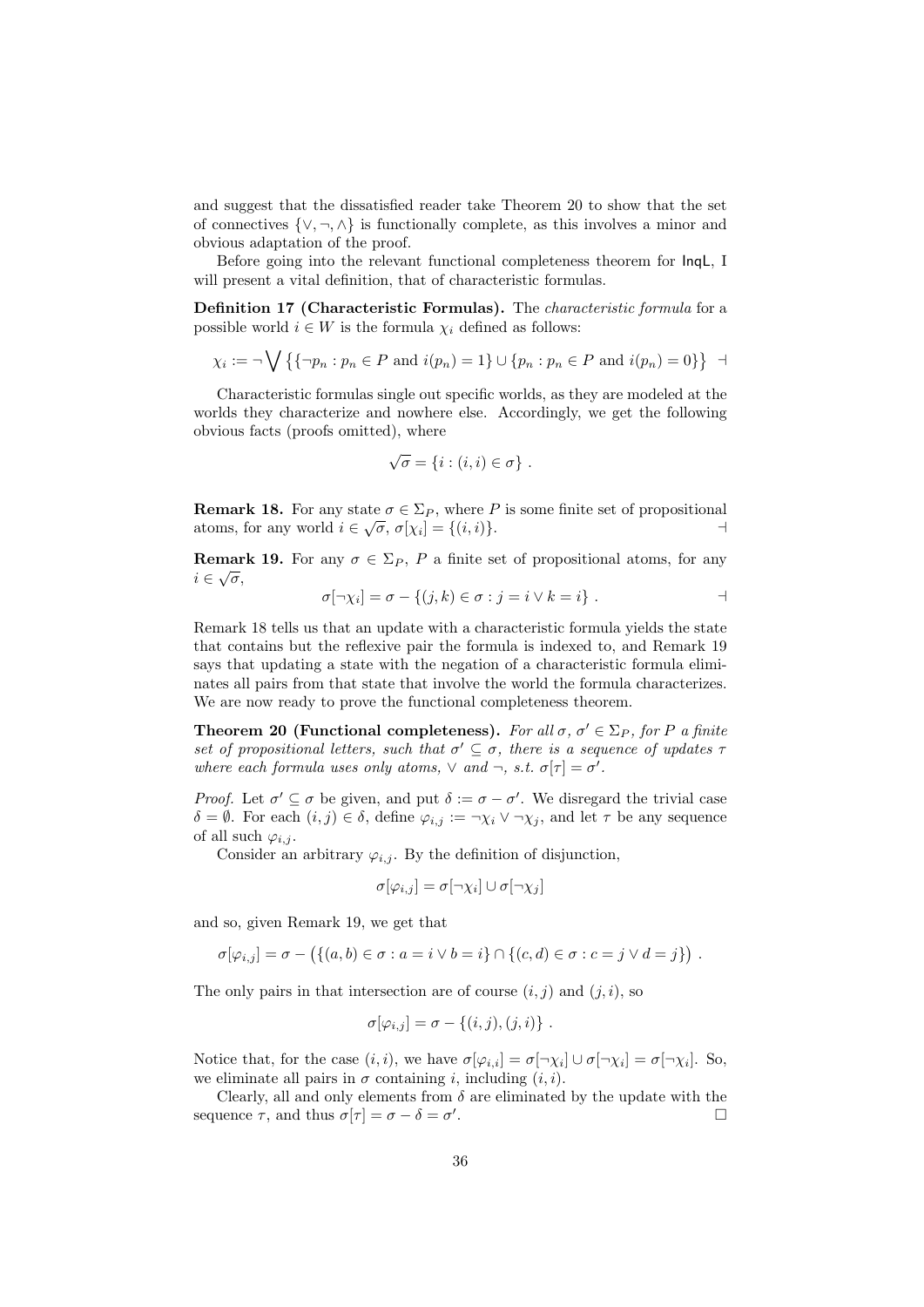The reason why I have constrained languages and models to have only finitely many propositional atoms is now clear: under my definition of functional completeness, I need formulas to be able to uniquely characterize models; equivalently, functional completeness relies on characteristic formulas' ability to uniquely identify worlds in the root of a model. If worlds become valuations over infinitely many atoms, then two worlds  $i$  and  $j$  may well be indistinguishable from each other via a given formula  $\varphi$  or (finite)<sup>2</sup> sequence  $\tau$ . I will conclude this section on functional completeness with a proof of this proposition.

Claim 21 (Functional incompleteness). An inquisitive language L with infinitely many propositional atoms, with a corresponding class  $\Sigma$  of (uncountably many) infinite models, is not functionally complete.

*Proof.* We reason by contradiction. Assume L is functionally complete for  $\Sigma$ , the class of all possible models for a language with infinitely many propositional atoms, and consider a model  $\sigma$  that is the total relation on an underlying set of worlds  $P \subseteq W$ , where, for  $n \in \mathbb{N}$  and  $i_n \in W$ ,  $i_n \in P$  iff  $i_n$  satisfies

$$
i_n(p_m) = \begin{cases} 1 & \text{if } m \le n \\ 0 & \text{otherwise} \end{cases};
$$

that is, P is as illustrated in Table 2.1, and clearly  $P \subset W$ .

|       | $i_0$ | i <sub>1</sub> | $i_2$        | $i_3$        |  |
|-------|-------|----------------|--------------|--------------|--|
| $p_0$ | 1     | $\mathbf{1}$   | $\mathbf{1}$ | $\mathbf{1}$ |  |
| $p_1$ | 0     | $\mathbf{1}$   | $\mathbf{1}$ | $\mathbf{1}$ |  |
| $p_2$ | 0     | 0              | $\mathbf 1$  | $\mathbf{1}$ |  |
| $p_3$ | 0     | 0              | 0            | 1            |  |
|       |       |                |              |              |  |

Table 2.1: An inaccessible model

Since L is functionally complete by assumption and  $\sigma \subset \omega$ , for  $\omega$  the maximal model in  $\Sigma$ , there is a (finite) sequence  $\tau$  such that  $\omega[\tau] = \sigma$ ; thus, we can conjoin all formulas in  $\tau$  to get a formula  $\varphi$  such that  $\omega[\varphi] = \sigma$ . Now, let n be the largest natural number such that  $p_n$  is used in  $\varphi$ , and take any world  $i \in W$  that survives the update with  $\varphi$  (i.e.,  $i \in \sqrt{\sigma}$ ). Consider now the world  $j \in W$  such that  $j(p_k) = i(p_k)$  for  $k \leq n$ , and  $j(p_{n+1}) = 0$  but  $j(p_\ell) = 1$  for  $\ell > n + 1$ . Clearly,  $j \notin P$  and therefore  $(j, j) \notin \sigma$ . But, since j agrees with i on all propositional atoms in  $\varphi$ , then  $(j, j) \models \varphi$ , and since  $(j, j) \in \omega$  and must have survived the update with  $\varphi$ ,  $(j, j) \in \sigma$ . We reach contradiction, and thus there can be no  $\tau$  such that  $\omega[\tau] = \sigma$ , so L is not functionally complete for  $\Sigma$ .

#### 2.1.3 Alternative disjunctive normal forms

As I mentioned before, InqL is not classical logic, and it is thus no surprise that it lacks the normal form theorems we find in the proof theory of classical propositional logic. However, we can define a weaker notion of a normal form which will prove to be interesting and potentially useful.

<sup>&</sup>lt;sup>2</sup>Naturally, this limitation disappears if we allow formulas or, perhaps more plausibly, sequences of infinite length, but I will not pursue that line here.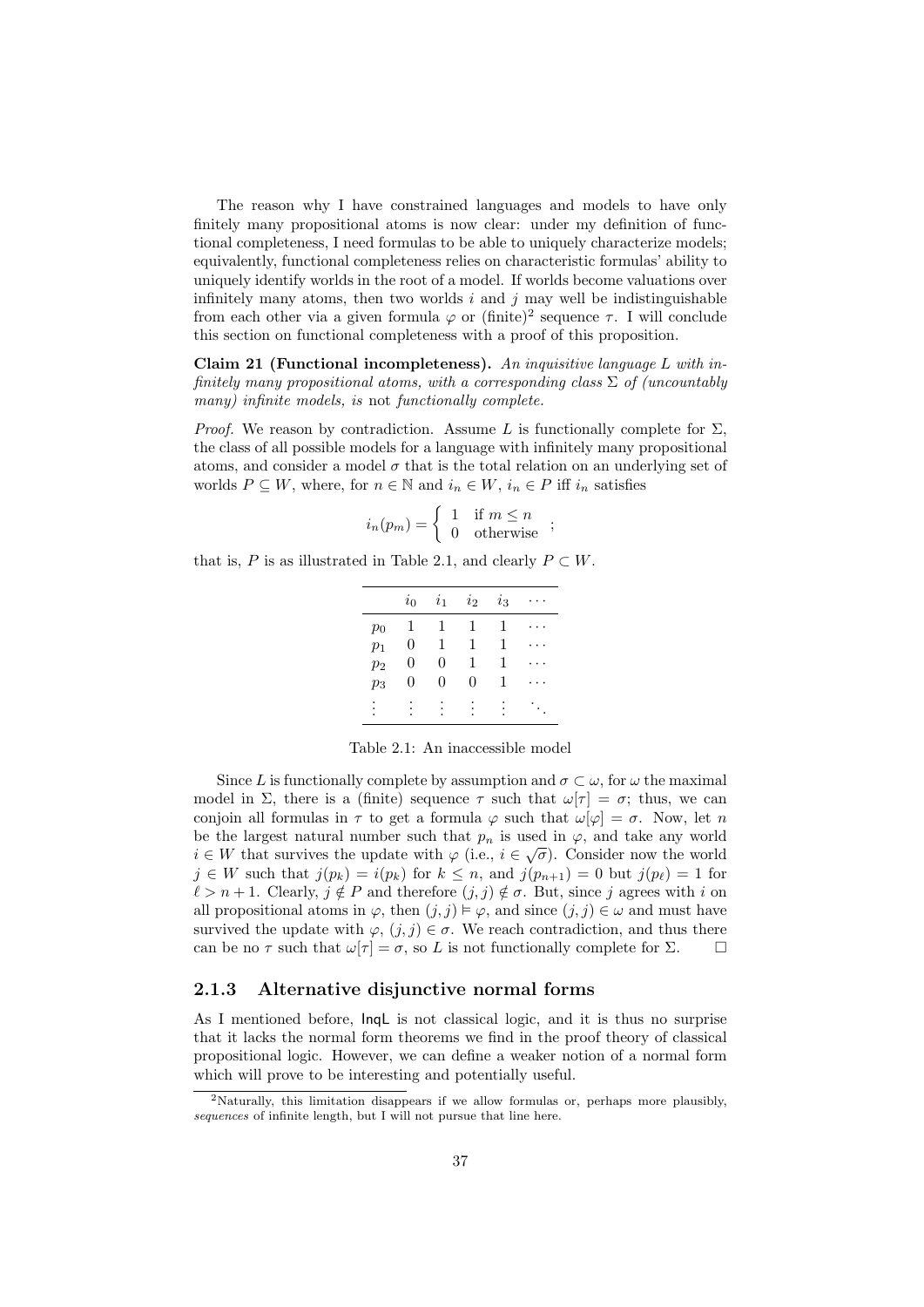Definition 22 (Alternative disjunctive normal form).  $\varphi$  is an alternative disjunctive normal form (ADNF) iff  $\varphi = \mathsf{W}_{i \leq n} \varphi_i$ , where each  $\varphi_i$  is formed exclusively with  $\{\wedge, \neg, \rightarrow\}$ , i.e., each  $\varphi_i$  is an assertion.

Alternative disjunctive normal forms are possibly large disjunctions of disjunction-free formulas so, intuitively, they bring the request for a choice to be made — remember this was our loose heuristic for disjunction in an inquisitive semantics — to the uppermost level in any given formula.

I will now prove the ADNF theorem and then proceed to a short discussion about the interest of these normal forms.<sup>3</sup>

**Theorem 23 (Existence of ADNFs).** For every  $\varphi$  in the language, there is an ADNF  $\varphi^{\vee!}$  such that  $\varphi \Leftrightarrow \varphi^{\vee!}$ .

*Proof.* I present an algorithm that generates such  $\varphi^{\vee!}$  based on  $\varphi$ :

- 1.  $\varphi$  is atomic. Then  $\varphi^{\vee!} = \varphi$ .
- 2.  $\varphi = \psi \vee \theta$ . By induction hypothesis, there are  $\psi^{\vee!}$  and  $\theta^{\vee!}$ , so set  $\varphi^{\vee!}$  $\psi^{\vee!}\vee\theta^{\vee!}.$
- 3.  $\varphi = \psi \wedge \theta$ . By IH, we have  $\psi^{\vee!}$  and  $\theta^{\vee!}$ . By distributivity of disjunction over conjunction, we get that

$$
\varphi \Leftrightarrow \psi \wedge \theta \Leftrightarrow \psi^{\vee!} \wedge \theta^{\vee!} \Leftrightarrow \bigvee_{i,j} (\psi_i \wedge \theta_j) .
$$

Set  $\varphi^{\vee!}$  to the latter formula in the equivalence above.

4.  $\varphi = -\psi$ . We assume we have  $\psi^{\vee!} = \mathsf{W}_{i \leq n} \psi_i$ . The DeMorgan law pushing negation into disjunction / pulling negations from conjunction (namely  $\neg(\alpha \lor \beta) \leftrightarrow \neg \alpha \land \neg \beta$ ) holds, so we can set

$$
\varphi^{\vee!} = \bigwedge_{i < n} \neg \psi_i \; ,
$$

to get a trivial ADNF.

5.  $\varphi = \psi \to \theta$ . By induction hypothesis, we have  $\psi^{\vee!}$  and  $\theta^{\vee!}$ . Obviously,  $(\alpha \vee \beta \rightarrow \gamma) \leftrightarrow (\alpha \rightarrow \gamma) \wedge (\beta \rightarrow \gamma)$  is valid in lngL (informal argument: notice that it is an IPL tautology), so we have the equivalence below.

$$
\psi^{\vee!} \to \theta^{\vee!} \Leftrightarrow \bigwedge_{i < n} (\psi_i \to \bigvee_{j < m} \theta_j)
$$

In InqL, (¬α → β ∨ γ) → (¬α → β) ∨ (¬α → γ), the KP axiom, is valid, as I remarked above, as is (trivially) the other direction. I have also mentioned that the assertive fragment is negative, in the sense that assertive formulas are equivalent to their double negation; thus, given that all  $\psi_i$  are assertions, we can apply  $\bf{KP}$  to each implication above, and so

$$
\bigwedge_{i
$$

<sup>3</sup>Notice that some steps in this proof use theorems that have not been proven yet; for the most part, these are obvious validities with trivial proofs (distributivity, associativity, some directions of DeMorgan), but one or two others are more substantial results that I will prove in later sections.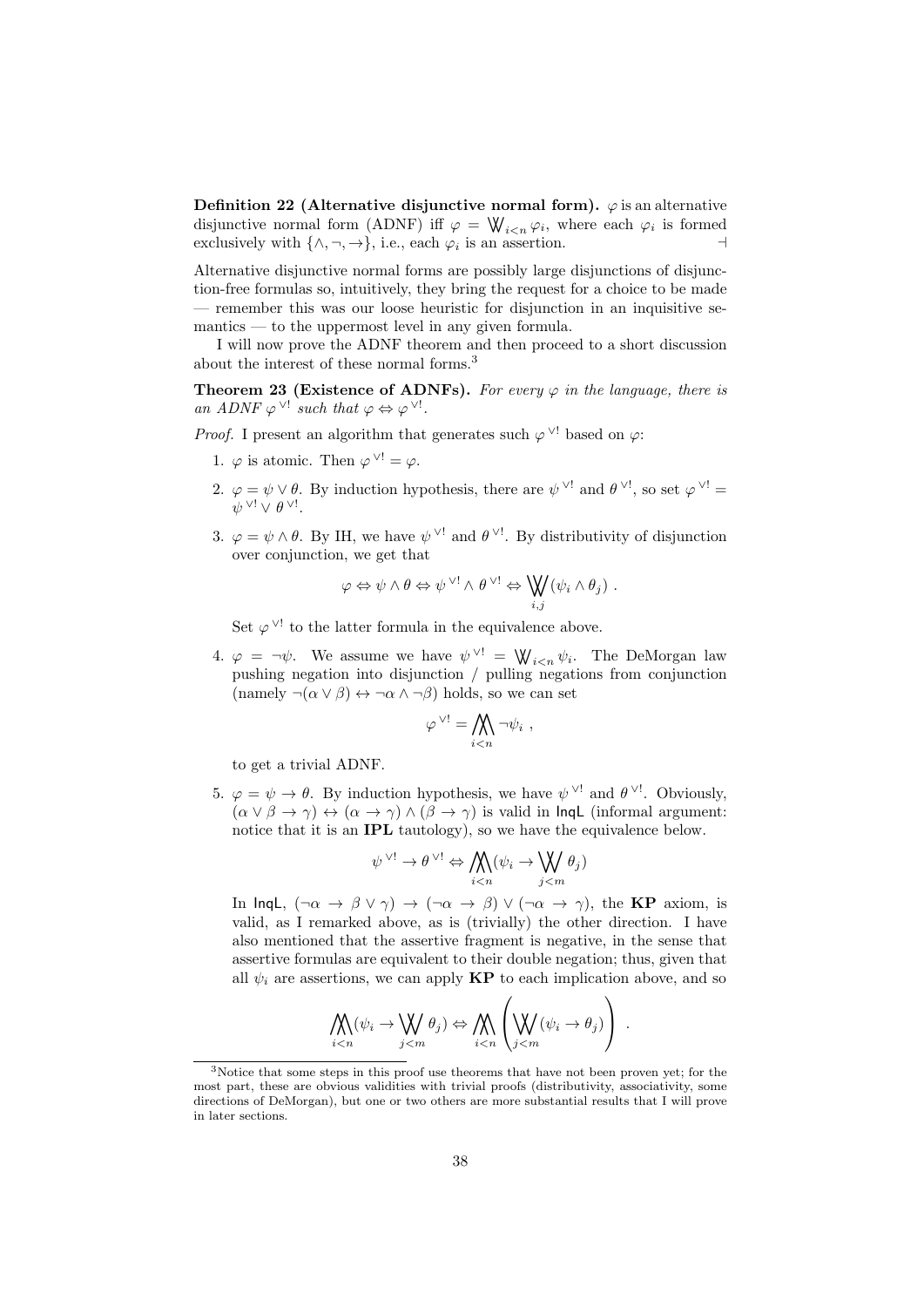Each implication is now purely assertive (for each  $\psi_i$  and  $\theta_j$  is assertive by assumption), so we can formulate them in terms of conjunction and negation, via  $(\alpha \to \beta) \leftrightarrow \neg(\alpha \land \neg \beta)$ . As a consequence,

$$
\bigwedge_{i
$$

which is clearly a conjunction of ADNFs, so we can apply the law of distributivity, as in 3. above, to each pair of conjuncts.

It is clear from the algorithm that the formula  $\varphi^{\vee}$ ! thus constructed is an ADNF (cf. Definition 22) and that it is equivalent to the original  $\varphi$ .

At first glance, alternative disjunctive normal forms might seem to offer a proof-theoretic counterpart to the semantic notion of alternatives, as defined in Chapter 1 and repeated below, in that each disjunct in an ADNF seems to specify a semantic alternative. Conditional questions are a simple and compelling example: the formula  $p \to ?q$  has the alternative set  $\{p \to q, p \to \neg q\}$ , and it corresponds to the ADNF  $\neg(p \land \neg q) \lor \neg(p \land q)$ , equivalently  $(p \to q) \lor (p \to \neg q)$ . If this observation is generalizable, then ADNFs give us a way to syntactically calculate alternatives, i.e., we can syntactically manipulate formulas of InqL and read off those transformations the alternatives that a formula has the potential of generating in any given state.

**Definition 24 (Alternatives).** For  $\sigma$  a model of lnqL, the set  $A_{\sigma}$  is the set of alternatives in  $\sigma$ , where  $\alpha \in A_{\sigma}$  iff

- 1.  $\alpha \subset \sigma$ :
- 2.  $\alpha$  is a total relation; and
- 3. there is no  $\sigma \supseteq \beta \supset \alpha$  such that  $\beta$  is a total relation.

Unfortunately, the correspondence between semantic alternatives and AD-NFs is not as tidy as one might like. Specifically, while semantic alternatives have a maximality requirement, we cannot be sure that the ADNFs produced by the algorithm above will respect that maximality requirement. For example, there may be ADNFs of the form  $\varphi \vee (\varphi \wedge \psi)$ , which generate only one semantic alternative, namely  $\varphi$ . Naturally, we can fine-tune the ADNF algorithm to incorporate the maximality constraint, which corresponds to getting rid of disjuncts that are entailed by other disjuncts, but this involves more sophisticated manipulations than the ones above, and it becomes less clear whether ADNFs are a simpler notion than that of semantic alternatives.<sup>4</sup>

### 2.2 More on the logic InqL

The remainder of this chapter will concentrate on properties of the logic (i.e., set of validities) induced by InqL. I will begin by introducing a semantics more appropriate for the task at hand and will present a sound and complete axiomatization of InqL.

<sup>4</sup>Notice that calculating semantic alternatives as in Definition 24 amounts to finding all (maximal) cliques in an undirected graph.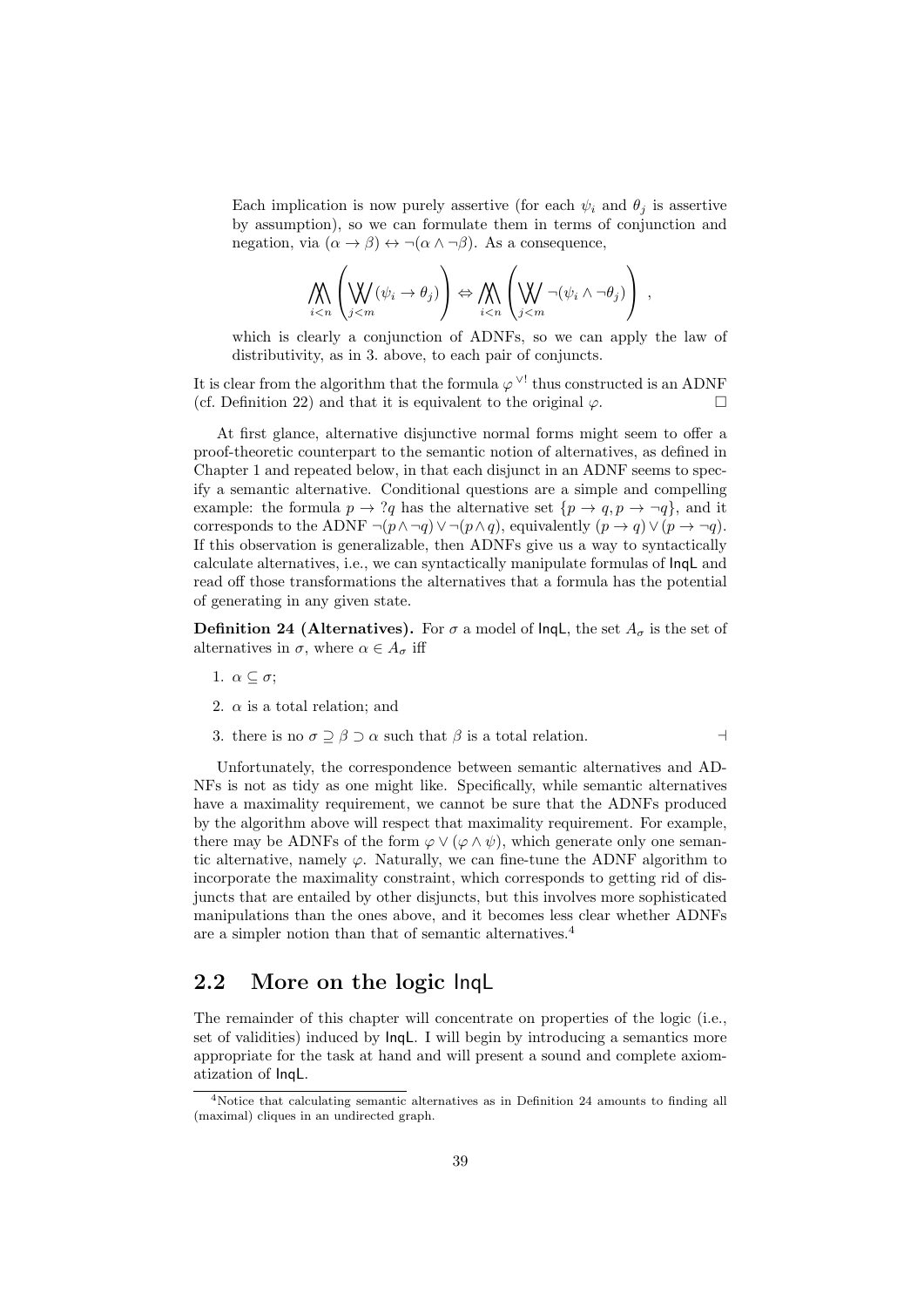#### 2.2.1 A more convenient semantics

I have already remarked that the update semantics defined here is perfectly static, as there are no real dynamic operators.<sup>5</sup> Therefore, we can formulate the same inquisitive semantics in terms of static, possible world semantics, as under Definition 25 below. It is important to remark that from now onward I will drop mention to sets  $P$  of propositional atoms and will consider only one inquisitive language  $L$ , with infinitely many propositional atoms, defined in the usual way. The reason for the finiteness constraint on atoms was that we were dealing with an update system that we wanted functionally complete in the sense of Definition 16 and, in a static formulation of the semantics, functional completeness resumes its traditional definition, where finiteness of models makes no difference. The (unique) language  $L$  thus defined is interpreted in inquisitive models just as before, naturally dropping the subscripts on finite sets of propositional atoms. I will now use  $\Sigma$  to refer to  $W \times W$ , that is the set of all pairs of possible worlds. For convenience, I give the semantics of negation as a separate clause in the definition that follows, but it amounts, as before, to  $\neg \varphi \iff \varphi \to \bot$ , as the reader can quickly verify.

Definition 25 (Static inquisitive semantics). A formula of a language of inquisitive semantics is true at a given point  $(i, j) \in \Sigma$  according to the following inductive definition:

$$
(i, j) \vDash p \text{ iff } i(p) = j(p) = 1
$$
  
\n
$$
(i, j) \vDash \neg \varphi \text{ iff } (i, i) \nvDash \varphi \& (j, j) \nvDash \varphi
$$
  
\n
$$
(i, j) \vDash \varphi \lor \psi \text{ iff } (i, j) \vDash \varphi \text{ or } (i, j) \vDash \psi
$$
  
\n
$$
(i, j) \vDash \varphi \land \psi \text{ iff } (i, j) \vDash \varphi \& (i, j) \vDash \psi
$$
  
\n
$$
(i, j) \vDash \varphi \rightarrow \psi \text{ iff } (i, i) \vDash \varphi \implies (i, i) \vDash \psi \& (j, j) \vDash \varphi \implies (j, j) \vDash \psi \& (i, j) \vDash \varphi \implies (i, j) \vDash \psi
$$

I will not show formally how Definition 25 is indeed equivalent to the update formulation, but it should be clear from merely inspecting the two definitions. The other formal notions we used are quite straightforwardly adapted to this formulation of the semantics, namely,

Definition 26 (InqL, static definition). The logic InqL is the set of formulas such that

$$
\varphi \in \mathsf{Inql\ iff}\ \big(\forall (i,j)\in \Sigma\big)\ (i,j)\vDash \varphi\qquad \qquad \dashv
$$

#### 2.2.2 An intermediate logic?

We saw before that the (proper) inclusions below hold.

$$
\mathbf{CPL} \subset \mathsf{Inql} \subset \mathbf{IPL}
$$

<sup>5</sup>The issue of what makes a logic dynamic is hugely debated, so I should clarify. What I mean is that the relation of logical consequence, or entailment, as defined in the previous chapter for InqL, is perfectly standard when compared to entailment in typical dynamic semantics that have, for example, definitions of conjunction that make  $\varphi \wedge \psi$  a context change potential not equivalent to  $\psi \wedge \varphi$ . It is in this sense that lnal is not dynamic.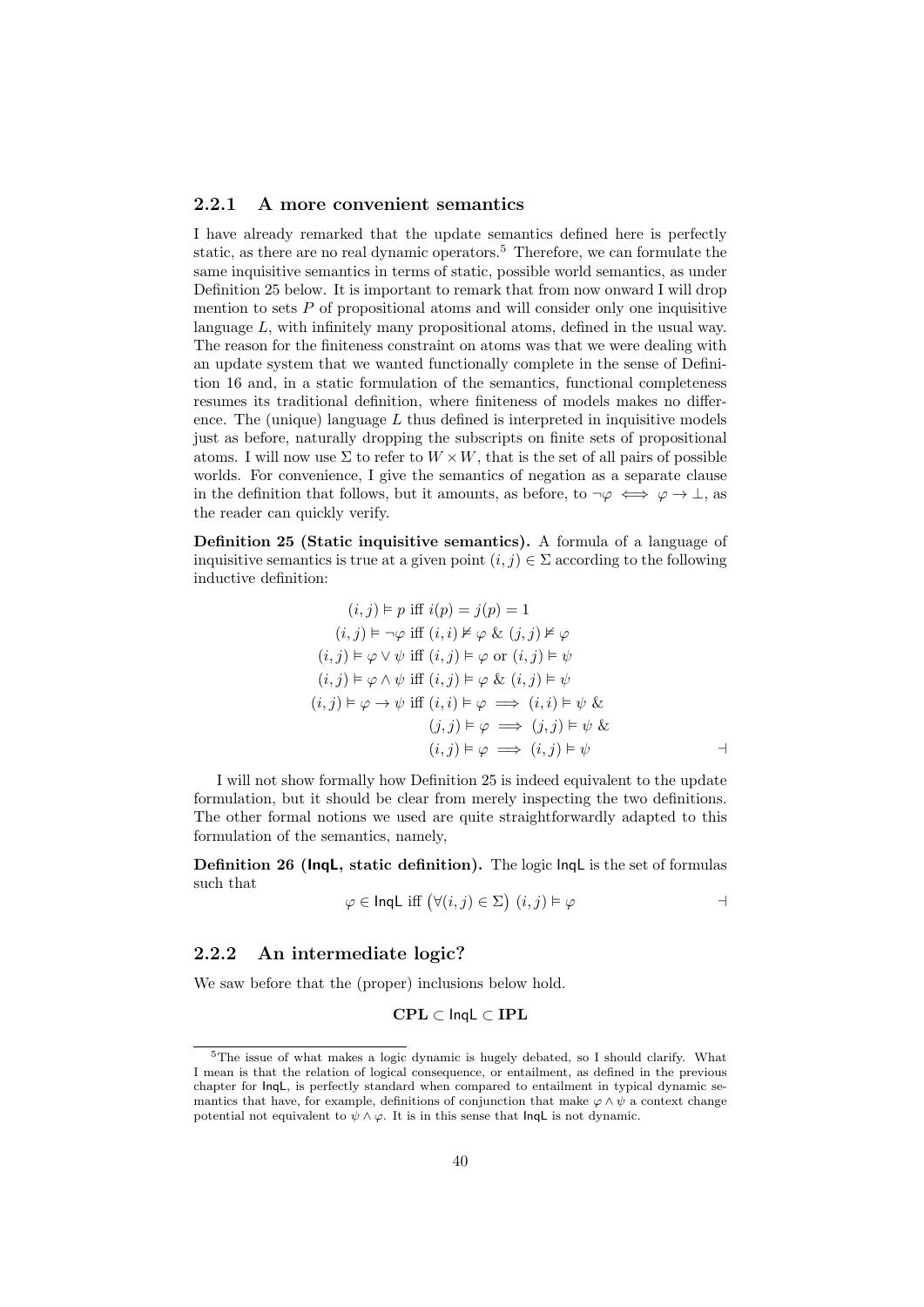Now, this suggests that  $\text{Inql}$  is what the literature calls an *intermediate* logic, intermediate between classical logic and intuitionistic logic, and indeed the question I'll pursue for the remainder of this section is what intermediate logic that might be. However, I must discuss an important caveat to what follows.

I have been calling InqL a logic, but I have not used that term in a rigorous enough way. In actuality, logics in the strict sense are typically defined as sets of sentences under a number of closure conditions, namely deduction and uniform substitution, and, as it turns out, InqL as we are defining it does not fall under this definition, for it fails to be closed under substitution.<sup>6</sup> This is very easy to see, for

$$
\neg\neg p \to p \in \text{Inql but } \neg\neg(p \lor \neg p) \to p \lor \neg p \notin \text{Inql },
$$

that is every atom is by definition assertive and thus equivalent to its double negation, but this does not carry over to arbitrary formulas; in particular, the disjunction-free fragment is classical in the sense that double negation elimination works without provisos (see Claim 28 below), but the same is not true for the full language including disjunction.

Should we be too concerned about the fact that InqL is not closed under substitution? Certainly not. As linguists and philosophers, we are interested in logics that can model aspects of the world in a principled manner, and if the systems that prove to be the most adequate to model natural language phenomena happen to be unorthodox from a conservative logical point of view, then that's too bad for the logician. . . This of course should not stop us from thinking about what the reason is for failure of substitution in InqL and what its consequences are, it is merely an idea to keep in the backs of our minds as we investigate some of the logical oddities of this instantiation of inquisitive semantics.

Clearly, InqL is not closed under substitution because of the validity of atomic double negation elimination, which in turn percolates to disjunction-free formulas. For the sake of clarity, I will prove this validity and consider some of its consequences.

#### Claim 27 (Validity of ADN).  $\text{Ingl } \vDash \neg \neg p \rightarrow p$  for atoms p

*Proof.* Let p be given and take an arbitrary  $(i, j)$ . What we want to show is that  $(i, j) \models \neg \neg p \rightarrow p$ , which is equivalent to

$$
(i, j) \models \neg \neg p \implies (i, j) \models p \& (i, i) \models \neg \neg p \implies (i, i) \models p \& (j, j) \models \neg \neg p \implies (j, j) \models p.
$$

Now the last two conjuncts are of course true (remember reflexive points are classical), so we need only show the first conjunct. By the truth definitions above, and using again the fact that reflexive points are classical, we get

$$
(i,j) \vDash \neg\neg p \iff (i,i) \nvDash \neg p \& (j,j) \nvDash \neg p
$$
  

$$
\iff (i,i) \vDash p \& (j,j) \vDash p
$$
  

$$
\iff (i,j) \vDash p .
$$

<sup>6</sup>But see Corollary 38 at the end of this chapter for a characterization of the logic of schematic validities of InqL.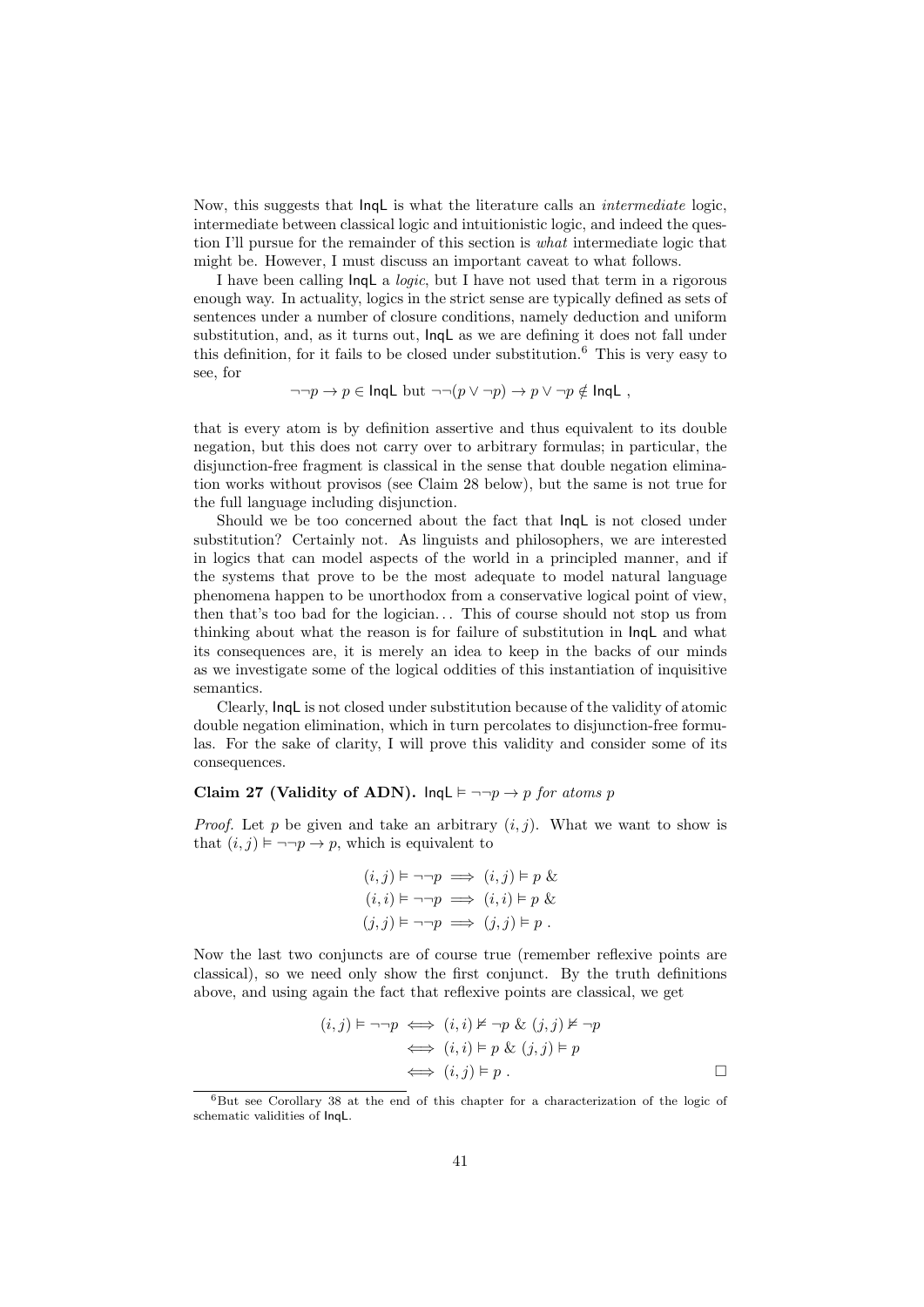And, of course, a simple inductive argument shows that disjunction-free formulas also display this property:

Claim 28 (Assertive fragment). The disjunction-free fragment of lnqL, i.e. the assertive fragment, is classical.

Proof. It suffices to show by induction on the complexity of disjunction-free formulas that double negation elimination is valid. The base case corresponds to Claim 27, and the conjunction and implication steps use the (IPC) validity of pushing double negation inside conjunction and implication in connection with the induction hypothesis.<sup>7</sup>

Interestingly enough, these two very simple results embody much of what makes InqL linguistically relevant, namely, the assumption that propositional atoms are non-inquisitive and thus purely informative, and the related intuition that it is disjunction that is entirely responsible for the existence of inquisitiveness in natural language. In my view, these two ideas are very crucial parts of an inquisitive enterprise, and thus I find the loss of closure under substitution to be by no means a good reason to consider dropping them.<sup>8</sup>

#### 2.2.3 Axiomatizing InqL

Our first step towards an axiomatization of InqL is to identify a very closely related known intermediate logic, the logic  $\bf{LV}$  of the simple forked frames (Maksimova, 1979; Chagrov and Zakharyaschev, 1991).<sup>9</sup>

**Definition 29 (The logic LV). LV** is the logic  $IPC + (H2) + (W2)$ , as follows:

(H2) 
$$
\varphi \lor (\varphi \to \psi \lor \neg \psi)
$$
  
\n(W2)  $(\varphi \to \psi) \lor (\psi \to \varphi) \lor ((\varphi \to \neg \psi) \land (\psi \to \neg \varphi))$ .

The axioms in Definition 29 impose two conditions on frames: (H2) says that the maximum length of chains in this frame is two (where an endpoint is a chain of length one), and (W2) says that a node can have no more than two distinct successors. This means that frames of LV have the following shape,

$$
(\varphi \to \psi) \lor (\varphi \to \neg \psi) \lor (\neg \neg \psi \to \varphi) .
$$

<sup>7</sup>That is,  $\neg\neg(\varphi \land \psi) \leftrightarrow \neg\neg\varphi \land \neg\neg\psi$ , and similarly for implication.

<sup>8</sup>The linguistic and philosophical consequence of dropping ADN would be to allow atoms to be inquisitive. Jeroen Groenendijk pointed out to me that this might be an interesting way to model why-questions (and see Groenendijk, 2008c, for a discussion of other consequences of dropping ADN); that may well be, but such a system would require strong meaning postulates to be usable, as it seems unlikely that having  $p$  be able to mean "It is raining. Who is the president of Austria?" can be at all useful to model why-questions.

<sup>&</sup>lt;sup>9</sup>I thank Lex Hendriks (p.c.) for pointing out to me that LV had been discussed in these references. Hendriks suggested a simpler axiomatization than the one Chagrov and Zakharyaschev (1991) use, namely

So as to keep uniformity with Chagrov and Zakhariaschev's article, I opted to keep here the axioms they use. I should also remark that Maksimova gives this logic the name L4, as part of the list of eight logics with the interpolation property.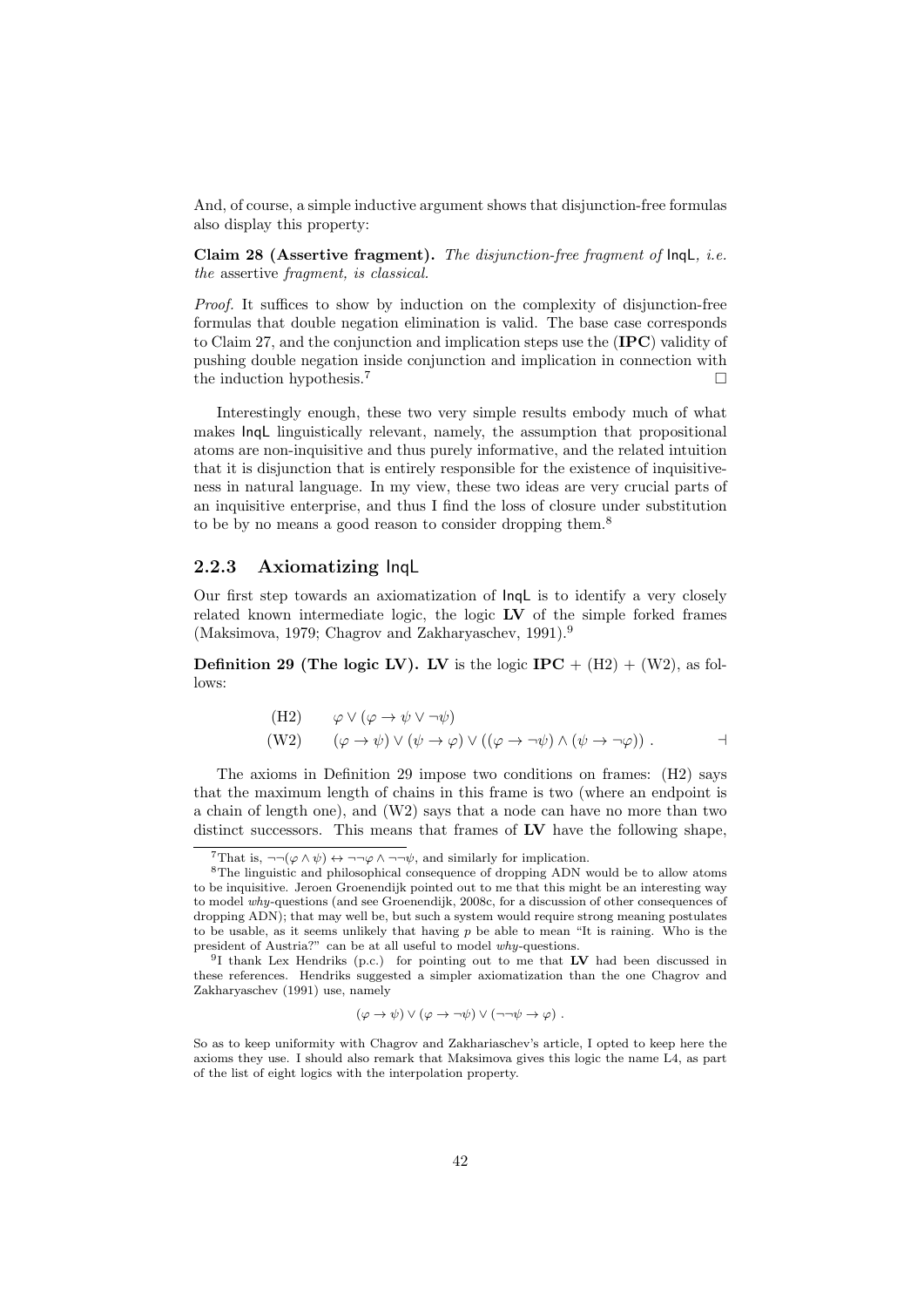which I will call a simple fork.



Accordingly, we have the following completeness result.

Theorem 30 (Chagrov and Zakharyaschev 1991). LV is sound and complete for the simple forked frames.<sup>10</sup>

It is important to explicate the sense in which LV is close to InqL. It is a fact about InqL that the models needed to falsify a formula are minimal in a very precise way; this was noticed as early as Groenendijk (2007) for the logic defined there, an immediate predecessor of  $\text{Inql.}^{11}$  All we need to falsify a formula in InqL is a model consisting of four pairs over two possible worlds, which Groenendijk (2007) calls a *point*:



It is easy to see why this is the case. Consider the semantic clauses as per Definition 25. The atomic clause, conjunction and disjunction clearly show that we can check whether an atom, conjunction and disjunction are true at a pair  $\iota$  by simply inspecting properties of  $\iota$ . Implication and negation have a broader search space, but it is still rather restricted: to check whether an implication is modeled by a pair  $\iota$ , we need to see whether it is modeled at all pairs constructed from the worlds mentioned in  $\iota$ , but that means, for the most complex case where  $i = (i, j)$  with  $i \neq j$ , a set of four pairs, no more. As a consequence, all we need to falsify a formula in InqL is at most a point as pictured above.

It is obvious what the simple forks of LV have in common with inquisitive points: both models have two classical nodes, namely the nodes  $w$  and  $v$  in the above picture of a fork and the pairs  $(i, i)$  and  $(j, j)$  in the depiction of a point; in addition, both models have a non-classical node, r in the LV fork,  $(i, j)$ (equivalently,  $(i, i)$ ) in the  $\text{Inql point}$ . This intuitive similarity will be explored in the proof of the Correspondence Theorem 36.

LV and InqL are similar, but not identical, for atomic double negation is not valid in LV. A natural candidate for a logic that might be in exact correspondence with  $\ln q_L$  then is  $LV^+$  as defined below. The hope is that  $LV^+$  models

<sup>10</sup>In actuality, Chagrov and Zakharyaschev (1991) do not prove this result, they merely cite it. The first few steps of my proof of Theorem 35 however will give an obvious outline of a proof of this theorem.

 $11$ In fact, the logic of Groenendijk (2007) actually was  $ln qL$ . Groenendijk had defined an erotetic logic to address some of the issues with the partition framework discussed in Chapter 1. That logic was supposed to have purely assertive disjunction, as in a partition logic, but to allow for non-partitioning meanings such as conditional questions and disjunctions of questions. In fact though, inquisitiveness lurked in the definition of disjunction, just like in InqL as defined in this thesis, except that fact had been unnoticed until I proved a functional completeness result in the spirit of the one earlier in this chapter and came across what was, in the context of that logic, a mistake. Groenendijk then had the inspired idea of proposing we pursue that non-standard definition, and inquisitive semantics was born.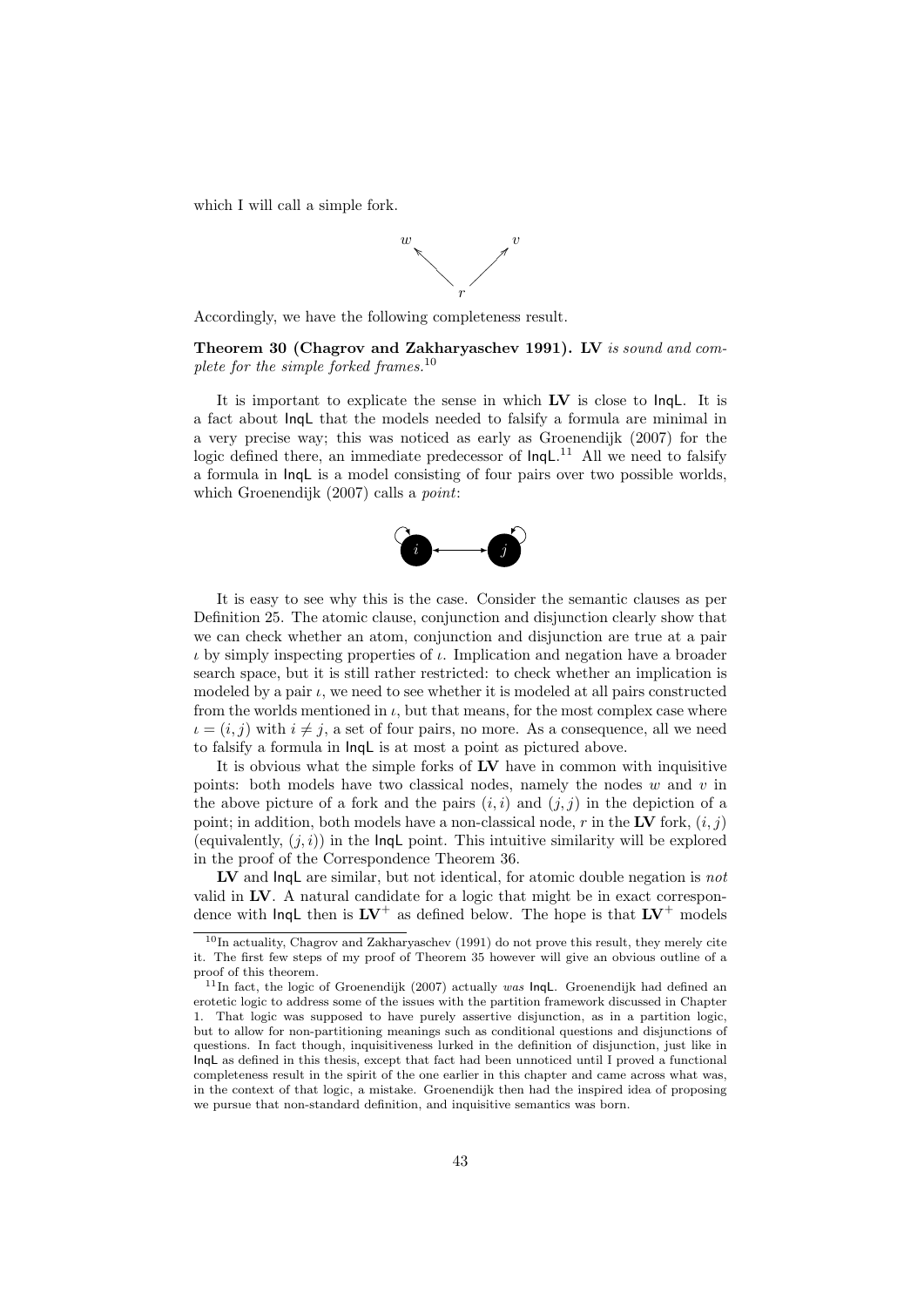will preserve the interesting shape of LV models *and* validate atomic double negation. Luckily, this is indeed the case, and it is the content of Theorem 35.

**Definition 31 (The logic LV<sup>+</sup>). LV<sup>+</sup> is the "logic" IPC** + (H2) + (W2) + (ADN), as defined below:

(H2) 
$$
\varphi \lor (\varphi \to \psi \lor \neg \psi)
$$
  
\n(W2)  $(\varphi \to \psi) \lor (\psi \to \varphi) \lor ((\varphi \to \neg \psi) \land (\psi \to \neg \varphi))$   
\n(ADN)  $\neg \neg p \to p$ , for all atoms  $p$ .

Notice that  $\mathbf{LV}^+$  is **IPC** with all substitution instances of (H2) and (W2). but (ADN) only for atoms; this property of the axiom (ADN) is what explains that InqL isn't closed under uniform substitution, as discussed earlier, and it justifies the scare quotes around the word 'logic' in Definition 31.

(ADN) imposes a condition on models, as opposed to frames. In words, (ADN) says that whenever all the endpoints accessible from a node w force an atom p, then w too forces p. Equivalently, the set of atoms forced by  $w$  is the intersection of the sets of atoms forced by the endpoints accessible from  $w$ . I will dub this the *intersection property*, as follows.

**Definition 32 (Intersection property).** Let  $v$  be the function that maps a world in a Kripke model to the set of propositional atoms forced at that world. That is, for  $\mathfrak{K} = (W, R, V)$  a Kripke model of intuitionistic logic,  $v : W \to \varphi(P)$ such that

$$
v(x) = \{p : x \in V(p)\} .
$$

A Kripke model  $\mathfrak{K} = (W, R, V)$  for intuitionistic logic has the *intersection prop*erty just in case, for any  $w \in W$ ,

$$
v(w) = \bigcap \{v(x) : wRx \& x \text{ is an endpoint}\} .
$$

The following simple claim will be useful in proving soundness later.

Claim 33. Atomic double negation is valid in all finite models with the intersection property.

*Proof.* Let a finite model  $\mathfrak{M} = (W, R, V)$  with the intersection property be given, and assume that an arbitrary node w forces  $\neg\neg p$ , for some atom p, to show that  $w \Vdash p$ . Since  $\mathfrak{M}$  is finite, there are endpoints accessible from w, and by definition all endpoints for  $w$  model  $p$ , which means that

$$
p \in \bigcap \{v(x) : wRx \& x \text{ is an endpoint}\},
$$

but then by the intersection property  $p \in v(w)$ , and thus  $w \Vdash p$ .

I now define the canonical model of  $\mathbf{LV}^+$  and proceed to showing the main result in this chapter.

**Definition 34 (Canonical model for LV<sup>+</sup>).** The canonical model for  $\text{LV}^+$ is the tuple  $\mathfrak{M} = \langle W, \subseteq, V \rangle$ , wherein W is the set of all consistent  $\mathbf{LV}^+$  theories with the disjunction property, and V is such that, for any atom  $p, V(p) = \{ \Gamma \in$  $W: p \in \Gamma$ .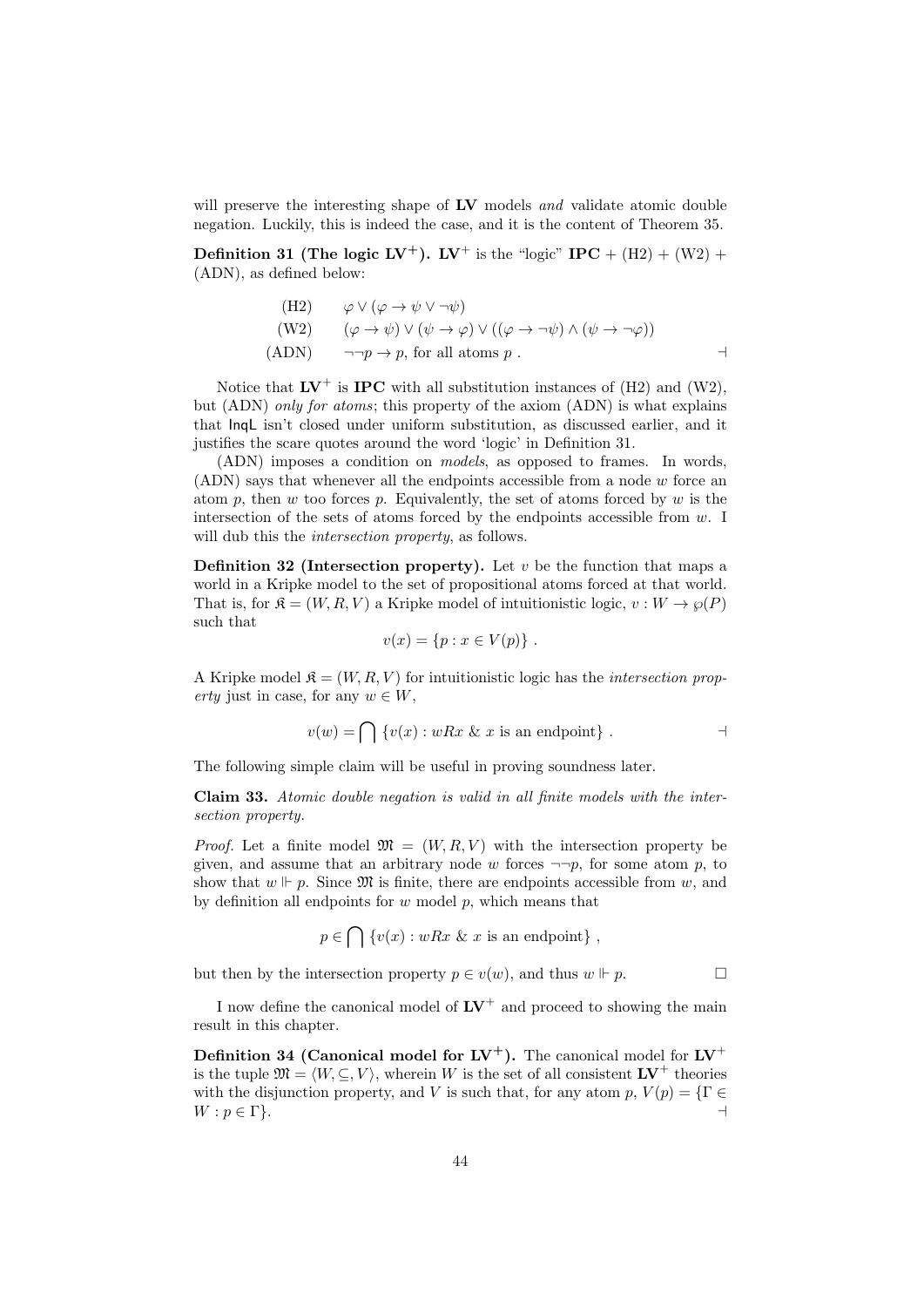**Theorem 35.** LV<sup>+</sup> is sound and complete for the simple forks with the intersection property.

*Proof.*  $(H2)$  and  $(W2)$  are valid in the simple forked models, and since the intersection property does not tamper with these conditions on height and width, they are also valid in the simple forks with the intersection property. From Claim 33 we know that (ADN) is also valid in such models. This gives us soundness.

I proceed to completeness. The Lindenbaum-style lemma needed is proven in the perfectly standard way, as well as the fact that, in the canonical model,  $Γ ⊢ φ$  just in case  $φ ∈ Γ$ . This gives us the model existence lemma, whereby, if  $\mathbf{L}V^+ \not\vDash \varphi$ , there is a  $\mathbf{L}V^+$ -theory  $\Gamma$  with the disjunction property such that, in the canonical model of Definition 34, Γ  $\nvdash \varphi$ . We must now show that the canonical model is a simple forked model with the intersection property, or that one can be obtained from it.

First, M has height at most 2. Suppose there is a chain  $\alpha \subset \beta \subset \gamma \in W$ . Because  $\beta \subset \gamma$ , there must be some  $\psi \in \gamma$  such that  $\psi \notin \beta$ , and similarly some  $\theta \in \beta$  such that  $\theta \notin \alpha$ . Since  $\alpha$  forces all instances of the axiom (H2), we have

$$
\alpha \Vdash \theta \lor (\theta \to \psi \lor \neg \psi) ,
$$

but  $\alpha \nVdash \theta$ , so it must be that  $\alpha \Vdash \theta \to \psi \lor \neg \psi$ . Now, since  $\alpha \subset \beta$  and  $\beta \Vdash \theta$ , we have that  $\beta \Vdash \psi \lor \neg \psi$ . But we know that  $\beta \nvDash \psi$ , and it also cannot be that  $\beta \Vdash \neg \psi$ , given that  $\gamma \Vdash \psi$ . We reach contradiction, and thus it must be that all chains in M have height at most two.

Second, any point in  $\mathfrak{M}$  has at most two (strict) successors. Suppose otherwise, i.e., there are  $\alpha \subset \beta, \gamma, \delta \in W$ . We know that no chain can have height greater than 2, so the model must look like the following picture.



Now,  $\beta$ ,  $\gamma$  and  $\delta$  must be distinct, so there must be some  $\psi$  such that  $\beta \Vdash \psi$ but  $\gamma \nVdash \psi$ . Notice that  $\beta$ ,  $\gamma$  and  $\delta$  are endpoints (given the height boundedness of these models just shown), so we also have that  $\gamma \Vdash \neg \psi$ . Similarly, we find  $\theta \in \gamma$ ,  $\theta \notin \delta$  and  $\chi \in \beta$ ,  $\chi \notin \delta$ . This gives us the following picture.



Now,  $\alpha$  forces all substitution instances of (W2), so we have the following.

(1)  $\alpha \Vdash (\psi \land \neg \chi) \lor (\chi \land \neg \theta) \rightarrow (\neg \psi \land \theta) \lor (\chi \land \neg \theta)$  or (2)  $\alpha \Vdash (\neg \psi \land \theta) \lor (\chi \land \neg \theta) \rightarrow (\psi \land \neg \chi) \lor (\chi \land \neg \theta)$  or (3)  $\alpha \Vdash (\psi \land \neg \chi) \lor (\chi \land \neg \theta) \rightarrow \neg((\neg \psi \land \theta) \lor (\chi \land \neg \theta)) \land$  $(\neg \psi \land \theta) \lor (\chi \land \neg \theta) \rightarrow \neg ((\psi \land \neg \chi) \lor (\chi \land \neg \theta))$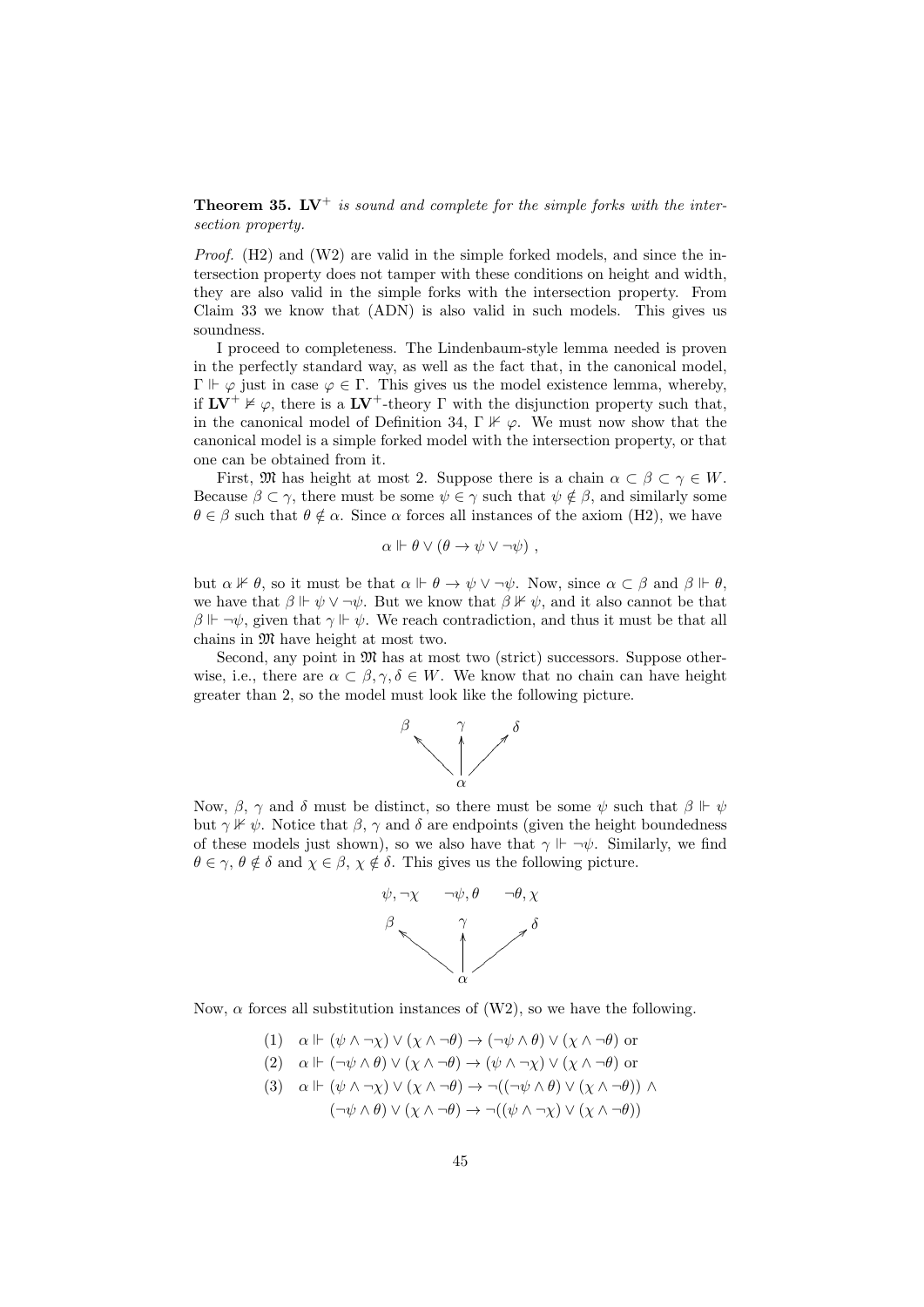I will show that the above cannot be true.<sup>12</sup>

- (1)  $\beta \Vdash \psi \land \neg \chi$ , so  $\beta \Vdash (\psi \lor \neg \chi) \lor (\chi \land \neg \theta)$ . But  $\beta \Vdash \psi$  and  $\beta \Vdash \neg \chi$ , so  $\beta$  I ( $\neg \psi \wedge \theta$ )  $\vee (\chi \wedge \neg \theta)$ , which falsifies (1).
- (2) Falsified at  $\gamma$ , for reasons similar to the above.
- (3)  $\delta \Vdash (\psi \wedge \neg \chi) \vee (\chi \wedge \neg \psi)$ , so by (3) we get the following (recall that  $\delta$  is an endpoint, and therefore classical equivalences hold).

$$
\delta \Vdash \neg((\neg \psi \land \theta) \lor (\chi \land \neg \theta))
$$
  

$$
\iff \delta \Vdash \neg(\neg \psi \land \theta) \land \neg(\chi \land \neg \theta)
$$
  

$$
\iff \delta \Vdash (\psi \lor \neg \theta) \land (\neg \chi \lor \theta)
$$
  

$$
\implies \delta \Vdash \neg \chi \lor \theta
$$

But  $\delta \not\vdash \neg \chi \vee \theta$ , so we reach contradiction.

(1), (2) and (3) are therefore false at  $\alpha$ , which contradicts our hypothesis that  $\alpha$  could have three distinct strict successors.<sup>13</sup>

It remains to show that  $\mathfrak{M}$  has the intersection property. For  $\alpha$  the root of M, what we have to show is that

$$
p \in \alpha \text{ iff } p \in \bigcap \{\beta : \alpha \subset \beta\},\
$$

for atoms  $p$  in the language. The crucial direction is of course right-to-left (for left-to-right follows immediately form persistence in Kripke models), so assume as an absurd hypothesis that there is an atom p such that  $p \in \bigcap \{ \beta : \alpha \subset \beta \}$ but  $p \notin \alpha$ . Obviously,  $\beta \Vdash p$ , for all  $\beta \supset \alpha$ , which entails that  $\alpha \Vdash \neg \neg p$ . Since  $\mathfrak{M}$  is a model of  $\mathbf{L}V^+$ ,  $\alpha \Vdash \neg \neg p \rightarrow p$ . But this means  $\alpha \Vdash p$  and therefore  $p \in \alpha$ , which contradicts our earlier assumption.

I have shown that every node in  $\mathfrak{M}$  has depth at most 2, has at most 2 successors, and has the intersection property. Strictly speaking,  $\mathfrak{M}$  isn't just a single simple fork, but rather a collection of unconnected simple forks (cf. Figure 2.1). We get the desired simple fork by taking the generated submodel under the theory  $\Gamma$  that falsifies  $\varphi$ . That submodel is a simple fork with the intersection property.

$$
(W2) \quad (\tau \to \sigma) \lor (\sigma \to \tau) \lor ((\tau \to \neg \sigma) \land (\sigma \to \neg \tau))
$$

Since  $\psi \wedge \neg \chi$  is only true at  $\beta$ ,  $\neg \psi \wedge \theta$  at  $\gamma$  and  $\chi \wedge \neg \theta$  at  $\delta$ , what the formula in (1) reads is "if you are at  $\beta$  or  $\delta$  then you are at  $\gamma$  or  $\delta$ ," which of course is falsifiable at  $\beta$ . Similarly for (2).

 $12$ It might be worth spelling out the intuition behind this step. The properties of the canonical model allowed us to find formulas  $\psi$ ,  $\theta$  and  $\chi$  that we can use in conjunction to single out each of  $\beta$ ,  $\gamma$  and  $\delta$ . Now, the disjunction in (1), (2), (3) is a substitution instance of the axiom (W2), repeated below, where  $\tau$  is replaced by  $(\psi \wedge \neg \chi) \vee (\chi \wedge \neg \theta)$  and  $\sigma$  by  $(\neg \psi \wedge \theta) \vee (\chi \wedge \neg \theta).$ 

<sup>(3)</sup> then reads "if you are at  $\beta$  or  $\delta$  then you are not at  $\gamma$  or  $\delta$ , and if you are at  $\gamma$  or  $\delta$  then you are not at  $\beta$  or  $\delta$ ," which is false at  $\delta$ .

<sup>&</sup>lt;sup>13</sup>This much suffices for completeness, but what in fact holds is something stronger: any node is either a single reflexive point or has exactly two successors. To show this, it suffices to prove that a node in the canonical model cannot have exactly one successor. Suppose that were the case, that is, we have  $\alpha \subset \beta$  and no  $\gamma \neq \beta$  such that  $\alpha \subset \gamma$ . There must be some atom  $\varphi \in \beta$  such that  $\varphi \notin \alpha$ , and since  $\beta$  is the only successor of  $\alpha$ , this must be some atom p; but by the intersection property it must hold that  $p \in \alpha$ , a contradiction.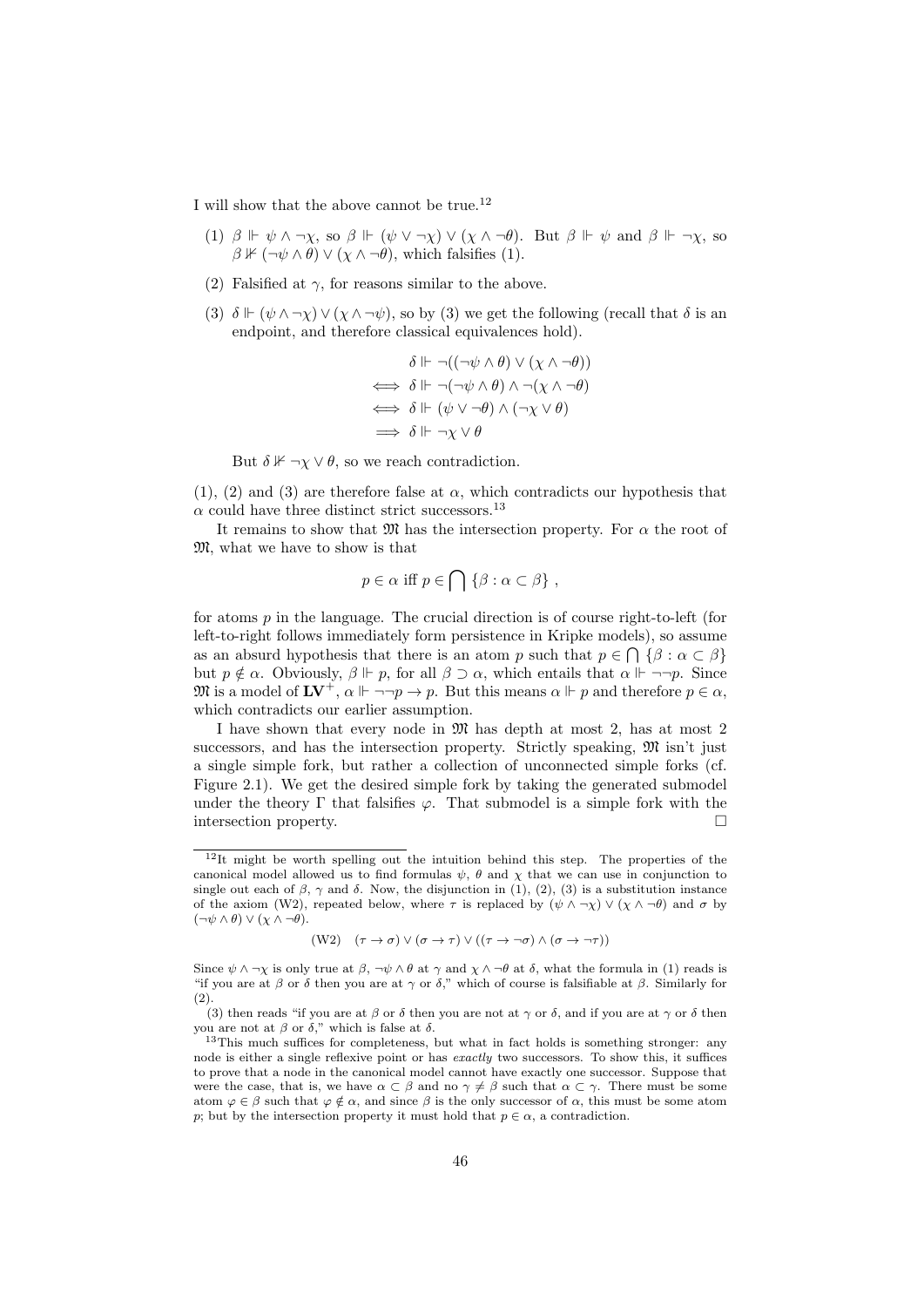

Figure 2.1: The canonical model for  $\mathbf{L} \mathbf{V}^+$ 

Theorem 36 (Correspondence).  $\text{Inql} \models \varphi \text{ iff } LV^+ \models \varphi$ 

*Proof.* We will show the converse, namely, that  $\text{Inql } \nvDash \varphi$  iff  $\text{LV}^+ \nvDash \varphi$ , which amounts to building countermodels of one logic from countermodels of the other.

Let us begin with left-to-right, so assume we have  $\text{Inql } \nvDash \varphi$ . By definition, this means we have some  $\sigma$ , a model of lnqL, with  $(i, j) \in \sigma$  such that  $\sigma$ ,  $(i, j) \not\models \varphi$ . Now construct a Kripke model for intuitionistic logic  $\mathfrak{M} = (W, R, V)$ , with  $W = \{r, w, v\}$ , and R and V as defined below.



 $\mathfrak{M}$  is a simple fork and by the definition of V above it clearly has the intersection property, so it is a model of  $\mathbf{L}V^+$ . We now show by induction on the complexity of formulas that  $w \Vdash \psi$  iff  $(i, i) \models \psi$ :

- 1. the base case and  $\perp$  follow immediately from the definition of V.
- 2. conjunction (and similarly disjunction):

$$
w \Vdash \psi \land \theta \iff w \Vdash \psi \& w \Vdash \theta
$$
  
(by the IH) 
$$
\iff (i, i) \vDash \psi \& (i, i) \vDash \theta
$$

$$
\iff (i, i) \vDash \psi \land \theta
$$

3. implication (remember that w and  $(i, i)$  are both endpoints in their respective models):

$$
w \Vdash \psi \to \theta \iff w \Vdash \psi \implies w \Vdash \theta
$$
  
(by IH) 
$$
\iff (i, i) \vDash \psi \implies (i, i) \vDash \theta
$$

$$
\iff (i, i) \vDash \psi \to \theta
$$

Obviously, we also have that  $v \Vdash \psi$  iff  $(j, j) \models \psi$ , so call these two results an intermediate lemma for this proof. We can now show, again by induction, that  $r \Vdash \psi$  iff  $(i, j) \models \psi$ . Base case, conjunction and disjunction are quite trivial, the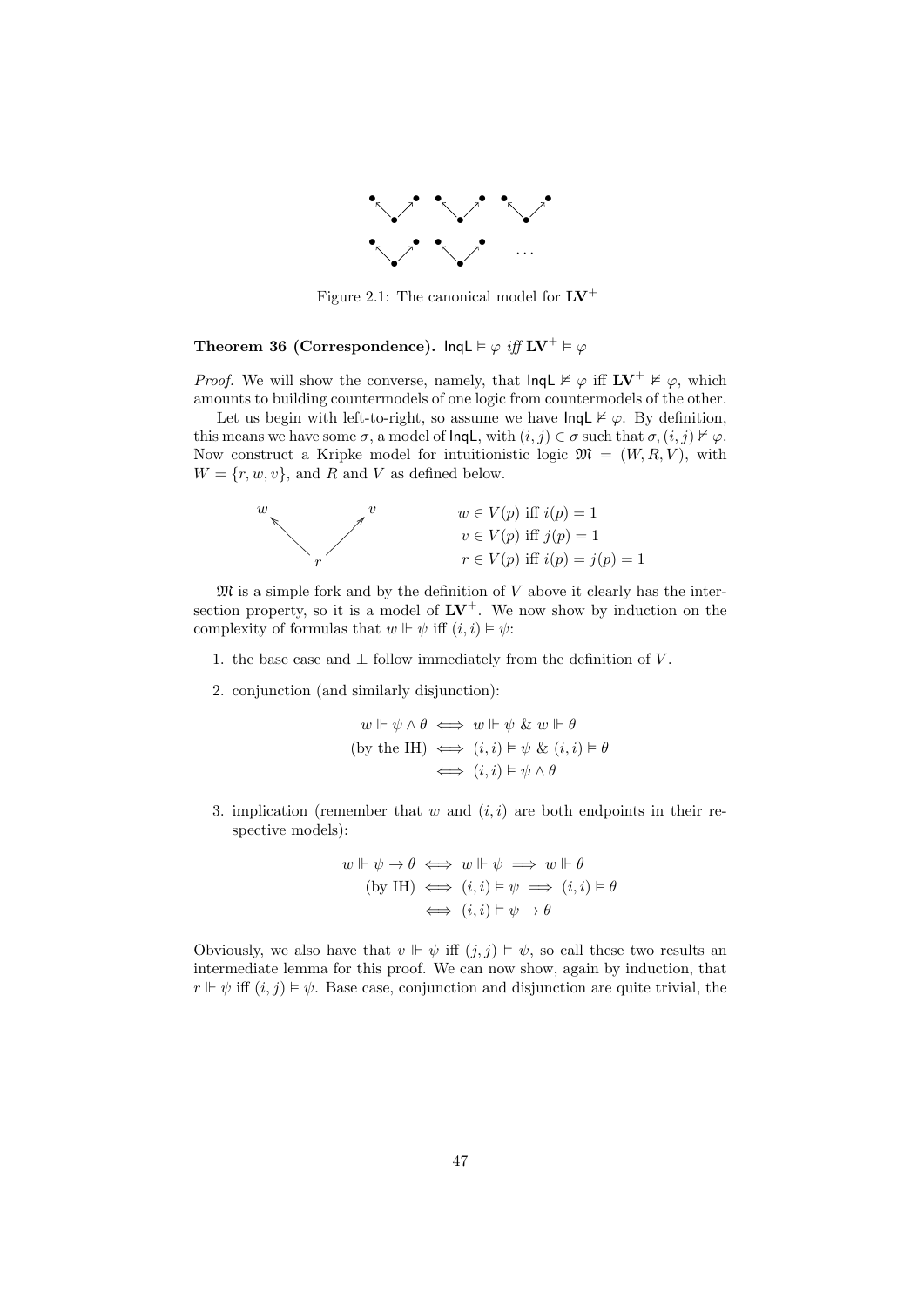interesting step is implication:

$$
r \Vdash \psi \to \theta \iff (\forall x : rRx) \ x \Vdash \psi \implies x \Vdash \theta
$$
  
(given the nature of  $\mathfrak{M}$ )  $\iff$   $r \Vdash \psi \implies r \Vdash \theta \&$   
 $w \Vdash \psi \implies w \Vdash \theta \&$   
 $v \Vdash \psi \implies v \Vdash \theta$   
(by IH and the lemma above)  $\iff (i, j) \vDash \psi \implies (i, j) \vDash \theta \&$   
 $(i, i) \vDash \psi \implies (i, i) \vDash \theta \&$   
 $(j, j) \vDash \psi \implies (j, j) \vDash \theta$   
 $\iff (i, j) \vDash \psi \implies (j, j) \vDash \theta$ 

As a consequence of this,  $\mathfrak{M}, r \not\vdash \varphi$ , and as such  $\mathbf{LV}^+ \not\models \varphi$ , as we intended to show.

For the other direction, assume  $\mathbf{LV}^+ \not\vDash \varphi$ , which gives us an  $\mathbf{LV}^+$  model  $\mathfrak{M} = (W, R, V)$ , such that, for r its root,  $\mathfrak{M}, r \not\Vdash \varphi$ . Now,  $\mathfrak{M}, \text{ as a model}$ of  $\mathbf{LV}^+$ , can be taken to be a simple fork with the intersection property; the fact that it is a simple fork tells us it must fall under one of three possible configurations:

- 1. M is a single reflexive point. Then  $\varphi$  can be falsified in classical logic, and it is trivial to build an InqL model that falsifies it as well: simply take a single reflexive point  $(i, i)$  that models exactly the same atoms as the r in M.
- 2. M is of the form  $r \to w$ . Since M has the intersection property, clearly r and w must force the same propositional atoms, and so this case reduces to the single reflexive point. Proceed as in 1. above.
- 3.  $\mathfrak{M}$  is indeed a fork with root r and endpoints w and v.

For the latter case, define  $\sigma := \{(i, i), (j, j), (i, j), (j, i)\}\$ , and let, for each p in the language,

$$
i(p) = 1
$$
 iff  $w \in V(p)$   

$$
j(p) = 1
$$
 iff  $v \in V(p)$ .

It should be clear from the way we defined i that  $(i, i) \models \psi$  iff  $w \models \psi$ , and similarly for j and v. We proceed then to show by induction that  $(i, j) \models \psi$  iff  $r \Vdash \psi$ :

1.  $\perp$  is trivial, so consider just the atomic case:

$$
(i, j) \models p \iff i(p) = j(p) = 1
$$
  

$$
\iff w \in V(p) \& v \in V(p)
$$
  
(by the intersection property) 
$$
\iff r \in V(p)
$$
  

$$
\iff r \Vdash p
$$

2. conjunction and disjunction are trivial.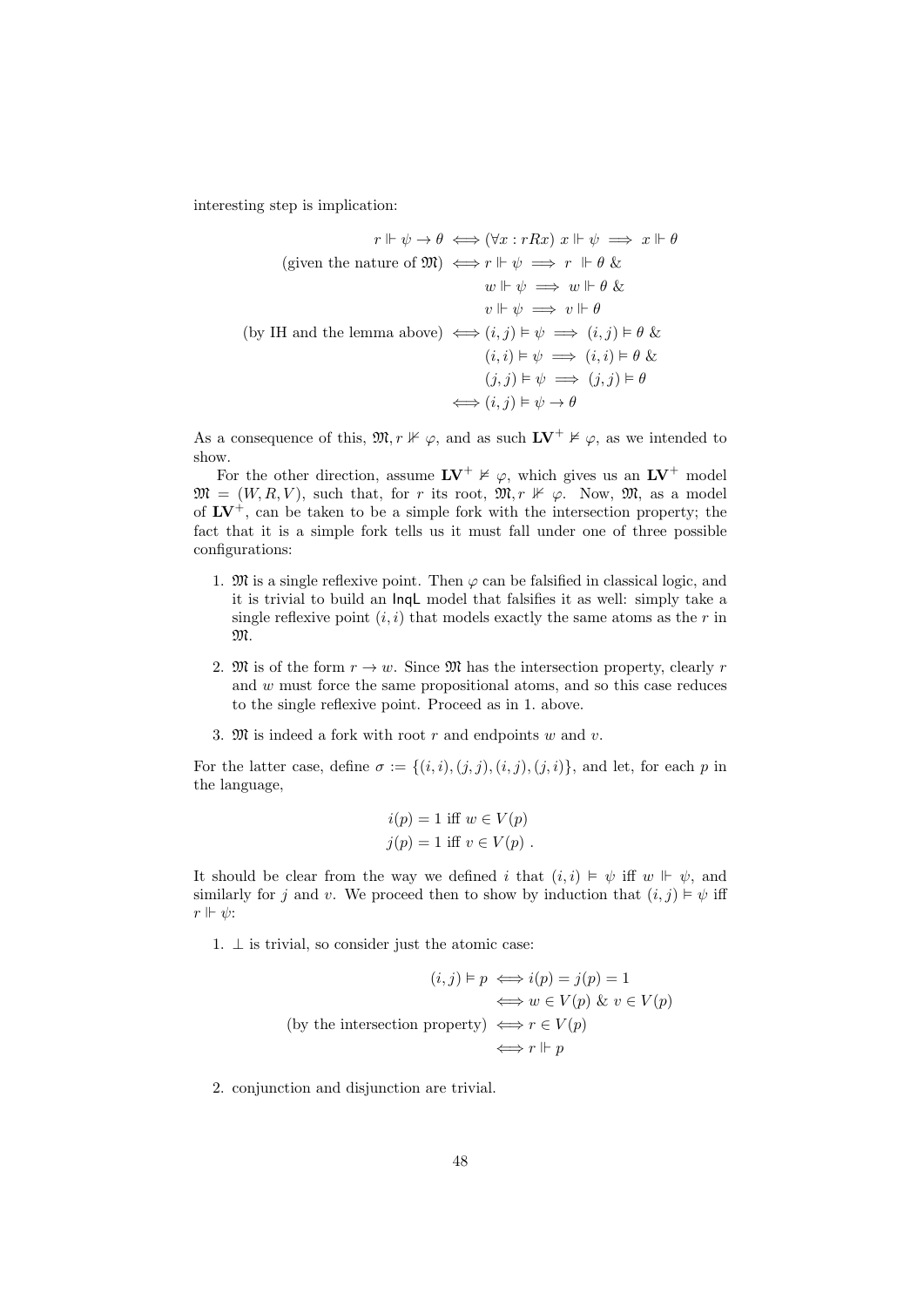3. implication uses the fact that  $(i, i) \models \psi$  iff  $w \Vdash \psi$ , and similarly for j and v, the induction hypothesis and the makeup of  $\mathfrak{M}$ , just as a few paragraphs above in the proof of the other direction of this theorem, so I'll omit it in the interest of space.

Just as before, this gives us, since we have the assumption  $\mathfrak{M}, r \not\vdash \varphi$ , that  $\sigma$ ,  $(i, j) \nvDash \varphi$ , and thus  $\text{InqL} \nvDash \varphi$ , as we wanted to show.

As I mentioned before, Theorem 36 gives us a sound and complete axiomatization of  $\text{Inql},$  as it legitimizes merely importing the axioms of  $\text{LV}^+$ . Accordingly, we get the following immediate corollary of Theorems 36 and 35:

Corollary 37 (Completeness of  $InqL$ ). IPC +  $(H2) + (W2) + (ADN)$  for atomic p is a complete axiomatization of InqL.

Finally, I draw attention to the tight connection between the logics LV and  $L V^{+}/$  lngl: LV is the logic of the schematic validities of  $L V^{+}$  and lngl, that is, LV is the set of all formulas that are valid in  $LV^+$  and  $InqL$  for all substitution instances.

Corollary 38 (Schematic validities of  $LV^+$  and  $InqL$ ). LV is the logic of the schematic validities of  $\mathbf{LV}^+$  (and therefore of  $\mathsf{Inql}.$ ).

*Proof.* We must show that, for any formula  $\varphi \notin LV$ , there is a uniform substitution instance  $\varphi'$  of  $\varphi$  such that  $\varphi' \notin LV^+$ . Clearly, the non-trivial cases of  $\varphi$ are those that capitalize on the validity of atomic double negation, so it suffices to show the above for all atoms. Take a simple fork  $\mathfrak M$  of  $\mathrm{LV}$  that falsifies  $\varphi := \neg \neg p \rightarrow p$  for an arbitrary atom p, and consider the model  $\mathfrak{M}'$  of  $\mathbf{LV}^+$  that is exactly like  $\mathfrak{M}$  except in that it has the intersection property (in particular, the formula  $\neg\neg p \rightarrow p$  is valid). There must be a formula  $\psi$  that is forced by one endpoint but not the other, respectively a formula  $\theta$ . Both endpoints therefore satisfy  $\psi \vee \theta$ , but the root does not. Now substitute  $\psi \vee \theta$  for p in  $\varphi$ , and let this be  $\varphi'$ . The root of  $\mathfrak{M}'$  clearly falsifies  $\varphi' = \neg \neg (\psi \lor \theta) \rightarrow \psi \lor \theta$ .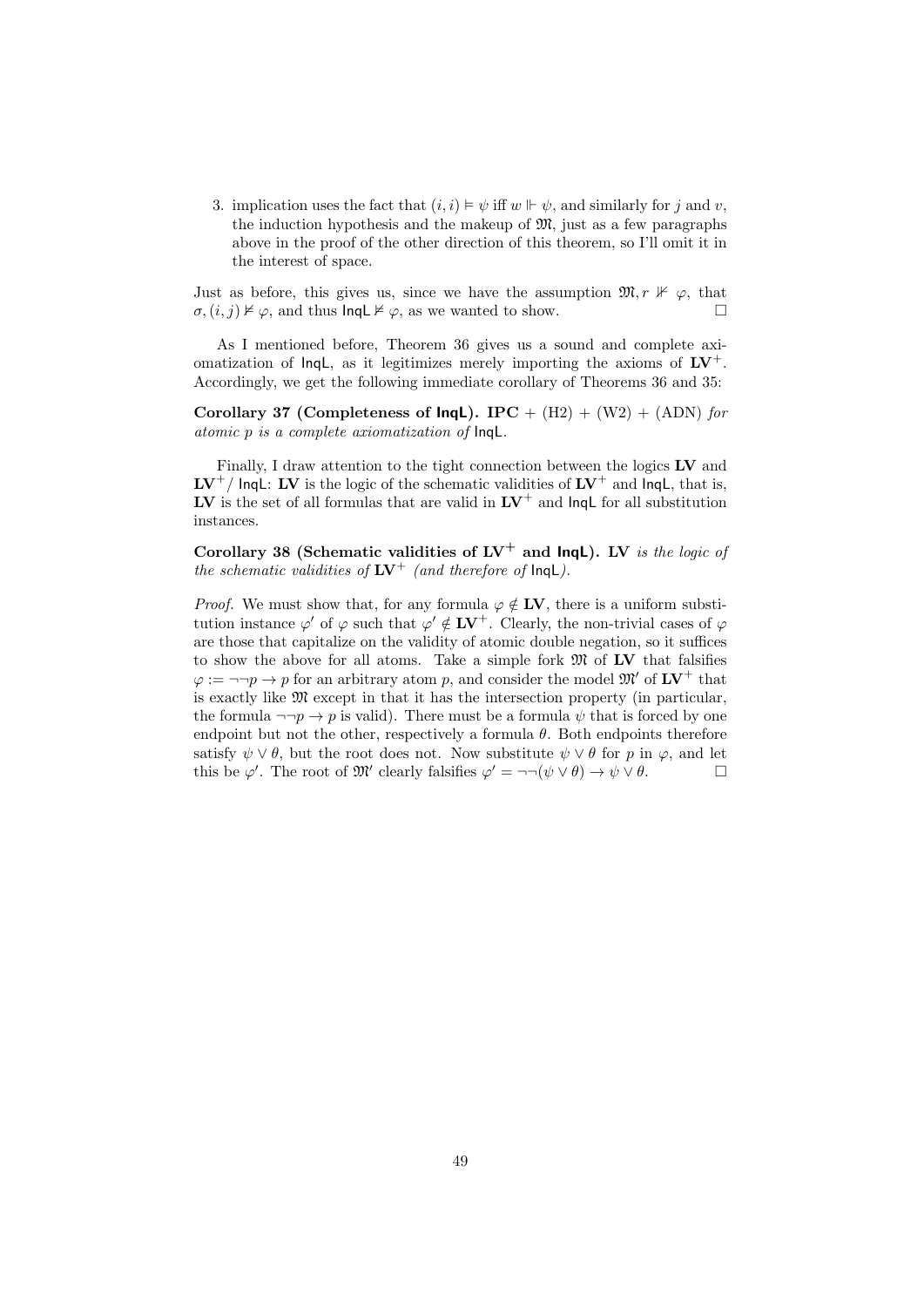## Bibliography

- Alonso-Ovalle, Luis (2006). Disjunction in Alternative Semantics. Phd diss., UMass Amherst.
- AnderBois, Scott (2009). Non-interrogative questions in Yukatek Maya. Talk given at LASC.
- Balogh, Kata (2009). Theme with Variations. A Context-based Analysis of Focus. Ph.D. thesis, ILLC.
- Belnap, Nuel D. and Thomas B. Steel (1976). The Logic of Questions and Answers. Yale University Press.
- ten Cate, Balder and Chung-chieh Shan (2007). Axiomatizing Groenendijk's logic of interrogation. In Maria Aloni, Alastair Butler and Paul Dekker, editors, Questions in Dynamic Semantics, pages 63–82. Elsevier.
- Chagrov, Alexander and Michael Zakharyaschev (1991). The disjunction property of intermediate propositional logics. Studia Logica, 50:189–216.
- Chemla, Emmanuel (2009). Similarity: towards a unified account of scalar implicatures, free choice permission and presupposition projection. Under revision for Semantics and Pragmatics.
- Grice, Paul (1989). *Studies in the Way of Worlds*. Cambridge, MA: Harvard University Press.
- Groenendijk, Jeroen (1999). The logic of interrogation. In Maria Aloni, Paul Dekker and Alastair Butler, editors, Questions in Dynamic Semantics. Elsevier.
- Groenendijk, Jeroen (2007). A Logic of Investigations. MS. ILLC, presented at LeGO.
- Groenendijk, Jeroen (2008a). Inquisitive Semantics: Conditionals, questions and disjunction. In Talk given at SALT 18.
- Groenendijk, Jeroen (2008b). Inquisitive Semantics: Two possibilities for disjunction. ILLC Prepublications PP-2008-26, ILLC.
- Groenendijk, Jeroen (2008c). Modeling information and issues. Notes for the ESSLLI '08 course Alternative Logical Semantics.
- Groenendijk, Jeroen and Floris Roelofsen (2009). Inquisitive semantics and pragmatics. In Proceedings of SPR 09.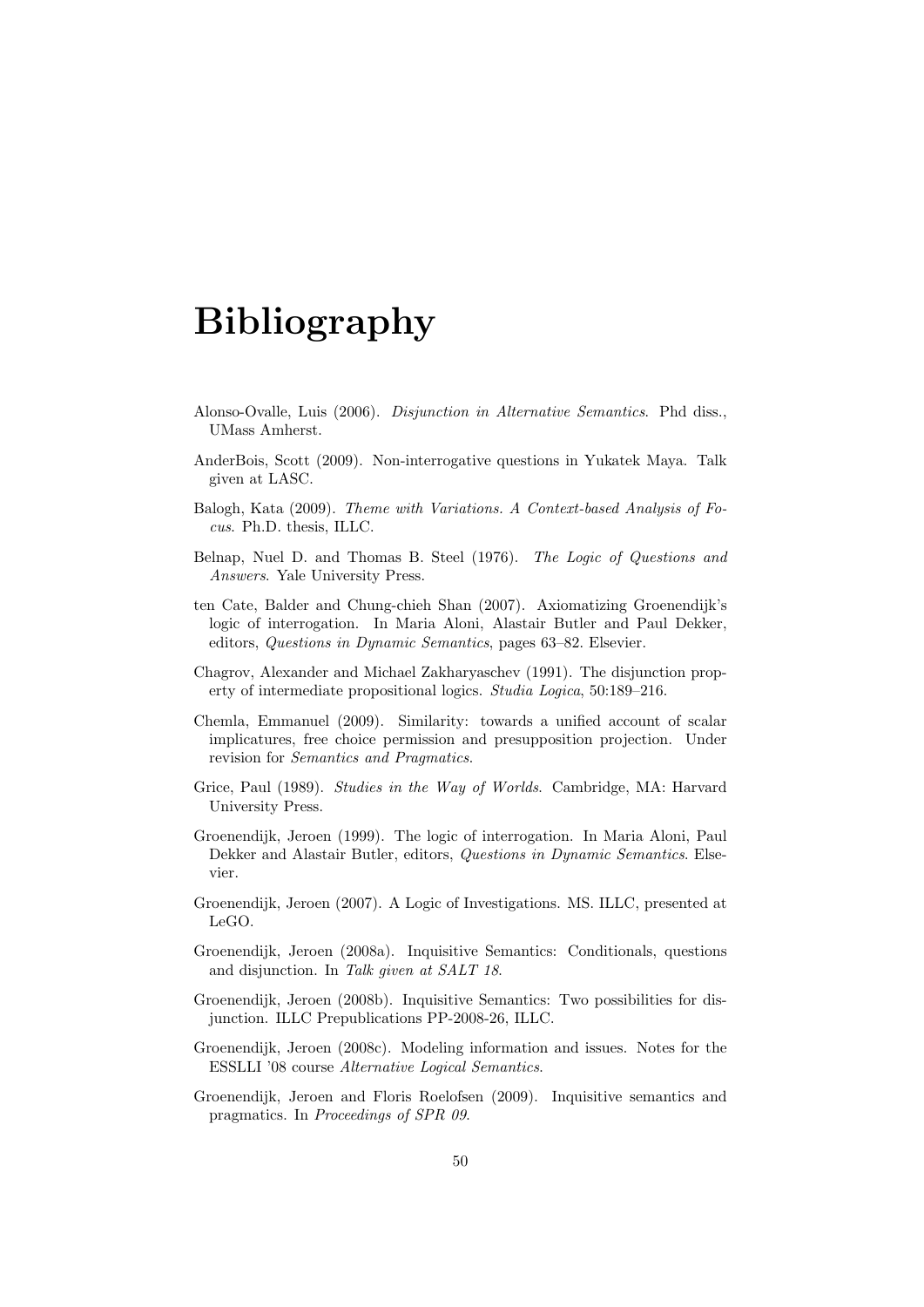- Groenendijk, Jeroen and Martin Stokhof (1982). Semantic analysis of whcomplements. Linguistics and Philosophy, 5:175–233.
- Groenendijk, Jeroen and Martin Stokhof (1984). Studies in the Semantics of Questions and the Pragmatics of Answers. Ph.D. thesis, University of Amsterdam.
- Groenendijk, Jeroen and Martin Stokhof (1989). Type-shifting rules and the semantics of interrogatives. In Gennaro Chierchia, Barbara H. Partee and Raymond Turner, editors, Properties, Types, and Meaning, volume II, pages 21–68. Kluwer.
- Groenendijk, Jeroen and Martin Stokhof (1997). Questions. In Johan van Benthem and A. ter Meulen, editors, Handbook of Logic and Language. Amsterdam: Elsevier.
- Hamblin, Charles L. (1958). Questions. Australasian Journal of Philosophy, 36(3):159–168.
- Hamblin, Charles L. (1963). Questions aren't statements. Philosophy of Science, 30(1):62–63.
- Hamblin, Charles L. (1973). Questions in Montague English. Foundations of Language, 10:41–53.
- Han, Chung-hye and Maribel Romero (2001). Negation, focus and alternative questions. In K. Megerdoomian and L.A. Bar-el, editors, WCCFL 20 Proceedings, pages 262–275.
- Harrah, David (1961). A logic of questions and answers. Philosophy of Science, 28(1):40–46.
- Hulstijn, Joris (1997). Structured information states. Raising and resolving issues. In A. Benz and G. Jäger, editors, Proceedings of MunDial97. Munich: University of Munich.
- Isaacs, James and Kyle Rawlins (2008). Conditional questions. Journal of Semantics, 25:269–319.
- Jayaseelan, K.A. (2004). Comparative morphology of quantifiers. Ms. The English and Foreign Languages University (Hyderabad).
- Jayaseelan, K.A. (2008). Question particles and disjunction. Ms. The English and Foreign Languages University (Hyderabad).
- Kratzer, Angelika and Junko Shimoyama (2002). Indeterminate pronouns: the view from japanese. In 3rd Tokyo Conference on Psycholinguistics.
- Lewis, David (1988). Relevant implication. Theoria, 54(3):161–237.
- Maksimova, Larissa (1979). Interpolation properties of superintuitionistic logics. Studia Logica, 38:119–128.
- Rooth, Mats (1985). Association with Focus. Ph.D. thesis, UMass Amherst.